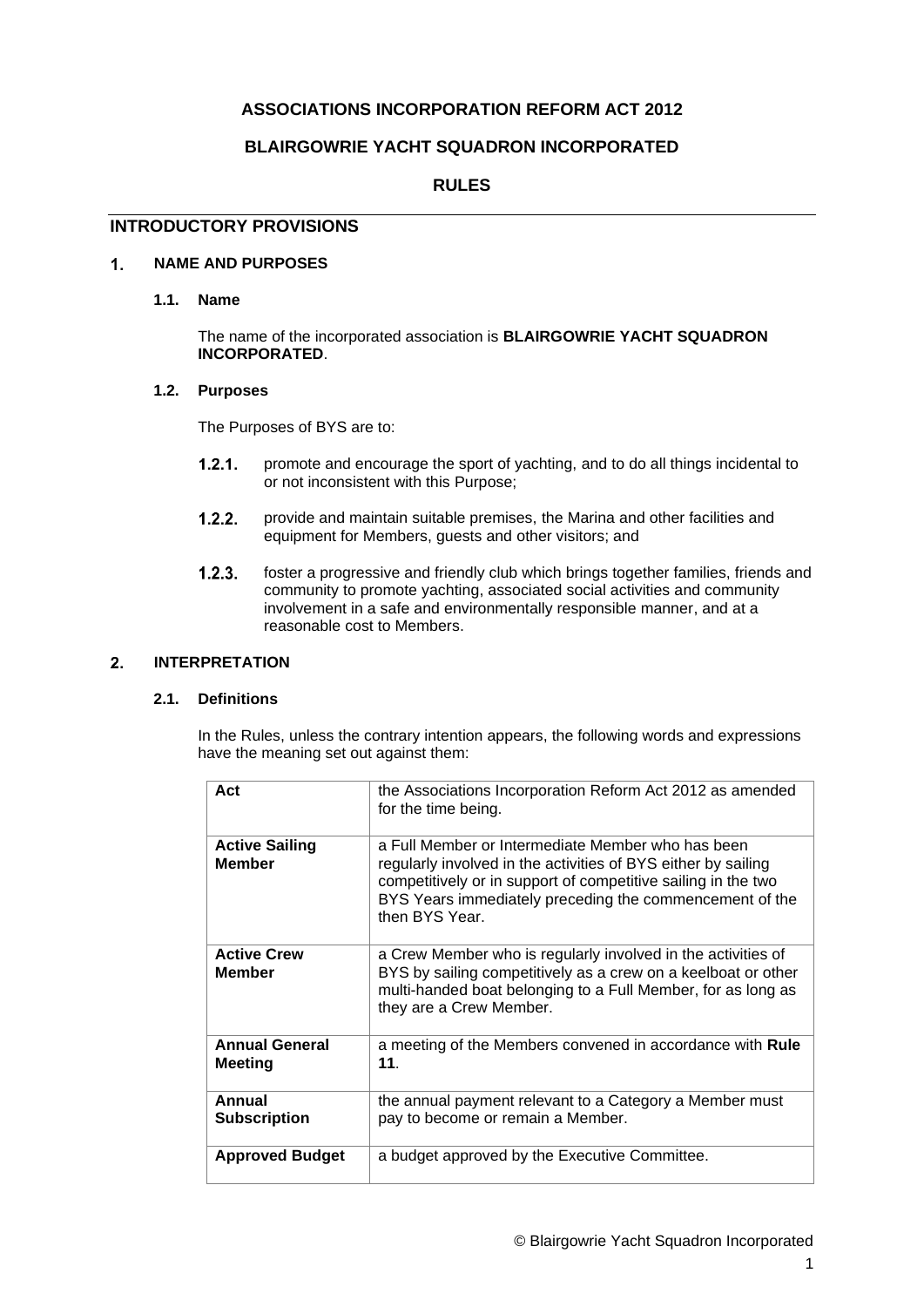| <b>Audit and Financial</b><br><b>Risk Committee</b>           | a sub-committee of BYS under Rule 24.4.                                                                                       |  |  |  |  |  |
|---------------------------------------------------------------|-------------------------------------------------------------------------------------------------------------------------------|--|--|--|--|--|
| <b>Auditor</b>                                                | the auditor appointed under Rule 27.1.                                                                                        |  |  |  |  |  |
| <b>Berth Licence</b>                                          | a licence to use a berth in the Marina.                                                                                       |  |  |  |  |  |
| <b>Business Day</b>                                           | a day that is not a Saturday or Sunday or a day that is wholly<br>or partly observed as a public holiday throughout Victoria. |  |  |  |  |  |
| <b>By-law</b>                                                 | a by-law made by the Executive Committee in accordance<br>with Rule 23.4.                                                     |  |  |  |  |  |
| <b>BYS</b>                                                    | Blairgowrie Yacht Squadron Incorporated Registration No.<br>A0023156G.                                                        |  |  |  |  |  |
| <b>BYS Burgee</b>                                             | the BYS Burgee described in Rule 21 and Schedule B.                                                                           |  |  |  |  |  |
| <b>BYS Insignia</b>                                           | the BYS Insignia described in Rule 21 and Schedule B.                                                                         |  |  |  |  |  |
| <b>BYS Year</b>                                               | the year ending 30 April.                                                                                                     |  |  |  |  |  |
| Category                                                      | a category of membership of BYS under Rule 6 and<br>Schedule A.                                                               |  |  |  |  |  |
| <b>Chair</b>                                                  | the chair of a meeting, duly appointed under the Rules.                                                                       |  |  |  |  |  |
| <b>Club Captain</b>                                           | the Full Member for the time being elected as Club Captain.                                                                   |  |  |  |  |  |
| <b>Clubhouse and</b><br><b>Operations</b><br><b>Committee</b> | a sub-committee of BYS constituted under Rule 24.6.                                                                           |  |  |  |  |  |
| <b>Commodore</b>                                              | the Full Member for the time being elected as Commodore.                                                                      |  |  |  |  |  |
| <b>Crew Member</b>                                            | a Member in the Category of Crew Member.                                                                                      |  |  |  |  |  |
| <b>Deputy Club</b><br>Captain                                 | the Deputy Club Captain appointed under Rule 20.2.                                                                            |  |  |  |  |  |
| <b>Disciplinary Appeal</b><br>Panel                           | an appeal panel convened under Rule 29.6.3.                                                                                   |  |  |  |  |  |
| <b>Disciplinary</b><br><b>Meeting</b>                         | a disciplinary meeting convened under Rule 29.3.1.4.                                                                          |  |  |  |  |  |
| <b>Disciplinary Sub-</b><br>committee                         | a disciplinary sub-committee appointed under Rule 29.2.                                                                       |  |  |  |  |  |
| <b>EC Chair</b>                                               | the chair of the Executive Committee appointed under Rule<br>22.4.                                                            |  |  |  |  |  |
| <b>Entrance Fee</b>                                           | the payment a new Member must make to be a Member as<br>determined by the Members under Rule 10.2.                            |  |  |  |  |  |
| <b>Executive</b><br><b>Committee</b>                          | the committee of management of BYS constituted under Rule<br>23.1.                                                            |  |  |  |  |  |
| <b>Extraordinary</b><br><b>General Meeting</b>                | a meeting of the Members convened in accordance with Rule<br>13.                                                              |  |  |  |  |  |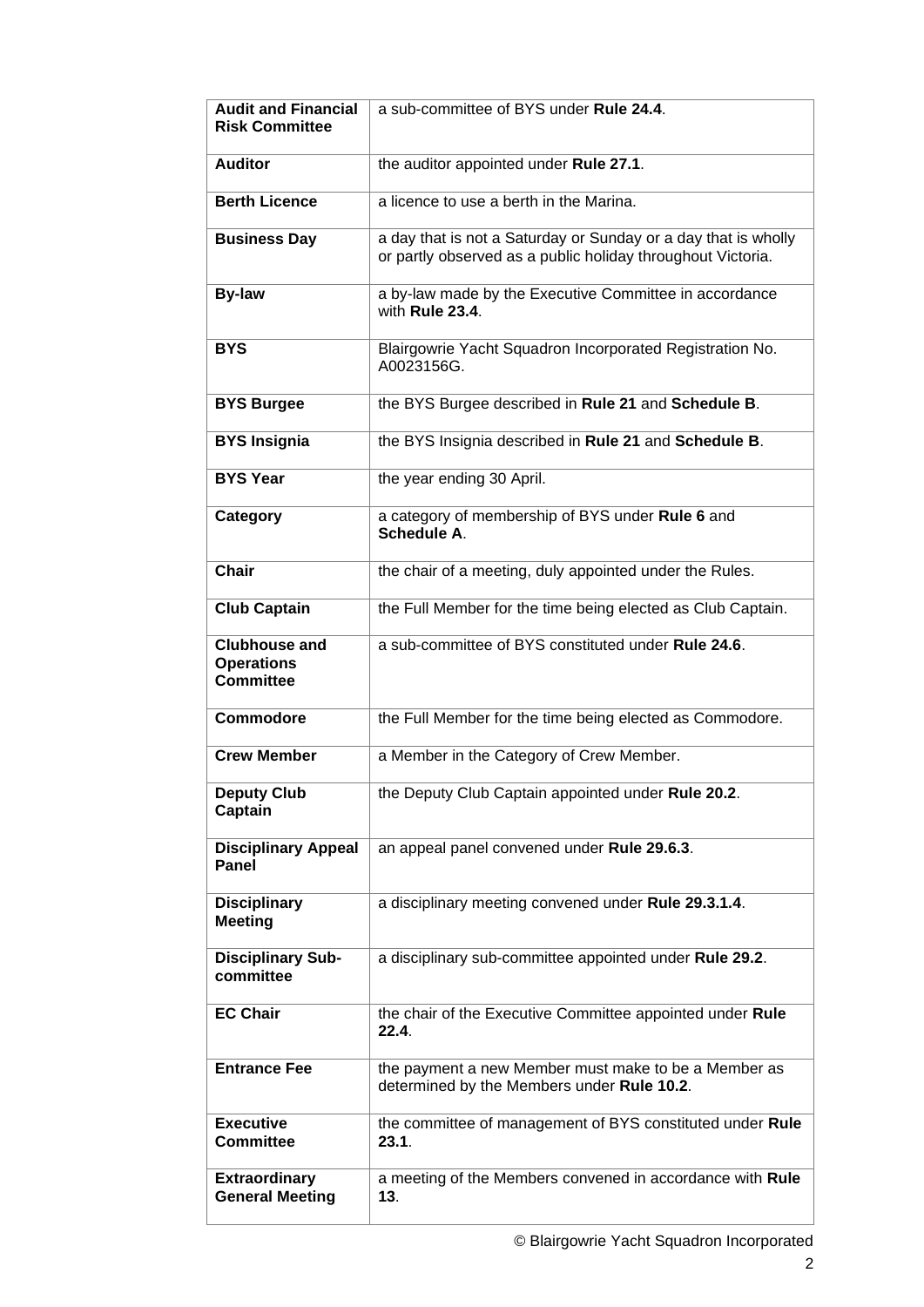| <b>Family Unit</b>                               | a family comprising one or more Full Members and one or<br>more Junior Members or Intermediate Members (where an<br>Intermediate Member is under the age of 25 years at the start<br>of the BYS Year) who all reside in the one place.                          |  |  |  |  |  |  |
|--------------------------------------------------|-----------------------------------------------------------------------------------------------------------------------------------------------------------------------------------------------------------------------------------------------------------------|--|--|--|--|--|--|
| <b>Family Unit Annual</b><br><b>Subscription</b> | the Annual Subscription payable by the members of a Family<br>Unit as determined under Rule 10.6.2.                                                                                                                                                             |  |  |  |  |  |  |
| <b>Flag Officer</b>                              | a Full Member elected to the position of the Commodore, Vice<br>Commodore, Rear Commodore or Club Captain as the case<br>may be in accordance with Rule 18.                                                                                                     |  |  |  |  |  |  |
| <b>Flag Officer's Flag</b>                       | a Flag Officer's Flag described in Rule 21 and Schedule B.                                                                                                                                                                                                      |  |  |  |  |  |  |
| <b>Full Member</b>                               | a Member in the Category of Full Member, which includes a<br>Life Member or Special Member, and includes a person who<br>was previously called a Senior Members of a Subsequent<br>Senior Member.                                                               |  |  |  |  |  |  |
| <b>General Committee</b>                         | the committee of management of BYS as elected at the<br>Annual General Meeting in 2019 except, in the cases of<br>Rules 18.2.4.3, 29.6.4, 30.10.3, 35 and 38, the committee of<br>management of BYS at any time prior to the Rules coming<br>into legal effect. |  |  |  |  |  |  |
| <b>Grievance Appeal</b><br>Panel                 | an appeal panel appointed under Rule 30.10.2.                                                                                                                                                                                                                   |  |  |  |  |  |  |
| <b>Half Yearly General</b><br><b>Meeting</b>     | a meeting of the Members convened in accordance with Rule<br>12.                                                                                                                                                                                                |  |  |  |  |  |  |
| <b>Honorary Member</b>                           | a Member in the Category of Honorary Member.                                                                                                                                                                                                                    |  |  |  |  |  |  |
| <b>Intermediate</b><br><b>Member</b>             | a Member in the Category of Intermediate Member.                                                                                                                                                                                                                |  |  |  |  |  |  |
| <b>Junior Member</b>                             | a Member in the Category of Junior Member.                                                                                                                                                                                                                      |  |  |  |  |  |  |
| <b>Life Member</b>                               | a Member in the Category of Life Member.                                                                                                                                                                                                                        |  |  |  |  |  |  |
| <b>Manager</b>                                   | the general manager for the time being appointed to manage<br>or conduct the affairs of BYS.                                                                                                                                                                    |  |  |  |  |  |  |
| <b>Marina</b>                                    | the Blairgowrie marina and associated infrastructure and<br>equipment forming part of the BYS premises.                                                                                                                                                         |  |  |  |  |  |  |
| <b>Marina Committee</b>                          | a sub-committee of BYS under Rule 24.3.                                                                                                                                                                                                                         |  |  |  |  |  |  |
| <b>Material</b><br><b>Transaction</b>            | any loan or overdraft or the issue of any debentures or<br>a)<br>any other security provided in connexion with the loan,<br>overdraft or debenture;                                                                                                             |  |  |  |  |  |  |
|                                                  | b)<br>a capital purchase or sale of a single item;                                                                                                                                                                                                              |  |  |  |  |  |  |
|                                                  | the hire or lease of a single item (taking into account, for<br>c)<br>the purposes of Rules 23.5.2 and 23.5.3, the capital<br>component, excluding interest or finance charges); or                                                                             |  |  |  |  |  |  |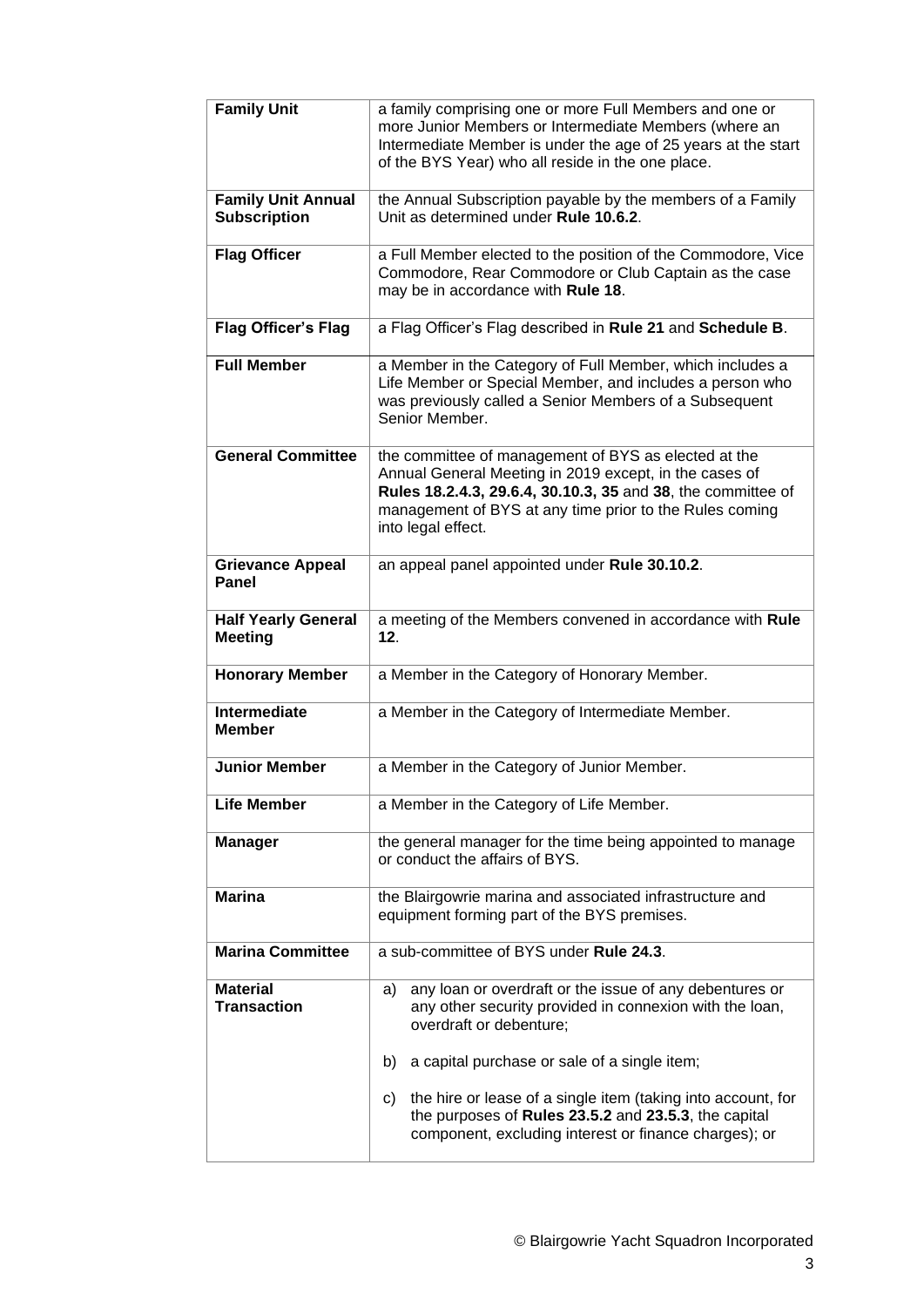|                                       | the renovation or replacement of any facilities or<br>d)<br>equipment of BYS or the construction of any new<br>facilities or equipment.                         |
|---------------------------------------|-----------------------------------------------------------------------------------------------------------------------------------------------------------------|
| <b>Member</b>                         | a Member of BYS.                                                                                                                                                |
| <b>Membership</b><br><b>Committee</b> | a sub-committee of BYS constituted under Rule 24.7.                                                                                                             |
| <b>Notice of Meeting</b>              | a notice of General Meeting given by the Secretary under<br>Rule 14.1 by a method of service under Rule 32.                                                     |
| Ordinary<br><b>Resolution</b>         | a resolution passed by the majority of the number of those<br>present and voting, whether in person or by proxy, in favour of<br>the resolution.                |
| <b>Purposes</b>                       | the purposes described in Rule 1.2.                                                                                                                             |
| <b>Rear Commodore</b>                 | the Full Member for the time being elected as Rear<br>Commodore.                                                                                                |
| <b>Reciprocal Club</b>                | a yacht club or other sporting organisation recognised by the<br>Executive Committee as a reciprocal club.                                                      |
| <b>Register</b>                       | a register of Members maintained by the Secretary in<br>accordance with Rule 26.                                                                                |
| <b>Regulations</b>                    | regulations under the Act.                                                                                                                                      |
| <b>Restricted Member</b>              | a Member in the Category of Restricted Member.                                                                                                                  |
|                                       |                                                                                                                                                                 |
| <b>Rules</b>                          | these Rules.                                                                                                                                                    |
| <b>Sailing Committee</b>              | a sub-committee of BYS under Rule 24.2.                                                                                                                         |
| <b>Schedule</b>                       | a schedule forming part of the Rules.                                                                                                                           |
| <b>Secretary</b>                      | the person for the time being appointed to the position of<br>Secretary of BYS.                                                                                 |
|                                       |                                                                                                                                                                 |
| <b>Social Member</b>                  | a Member in the Category of Social Member.                                                                                                                      |
| <b>Special Member</b>                 | a Full Member in the Category of Special Member.                                                                                                                |
| <b>Special Resolution</b>             | a resolution passed by not less than three quarters of the<br>number of those present and voting, whether in person or by<br>proxy in favour of the resolution. |
|                                       |                                                                                                                                                                 |
|                                       |                                                                                                                                                                 |
| <b>Vice Commodore</b>                 | the Full Member for the time being elected as Vice<br>Commodore.                                                                                                |
| Website                               | the official website for the time being maintained by BYS.                                                                                                      |

© Blairgowrie Yacht Squadron Incorporated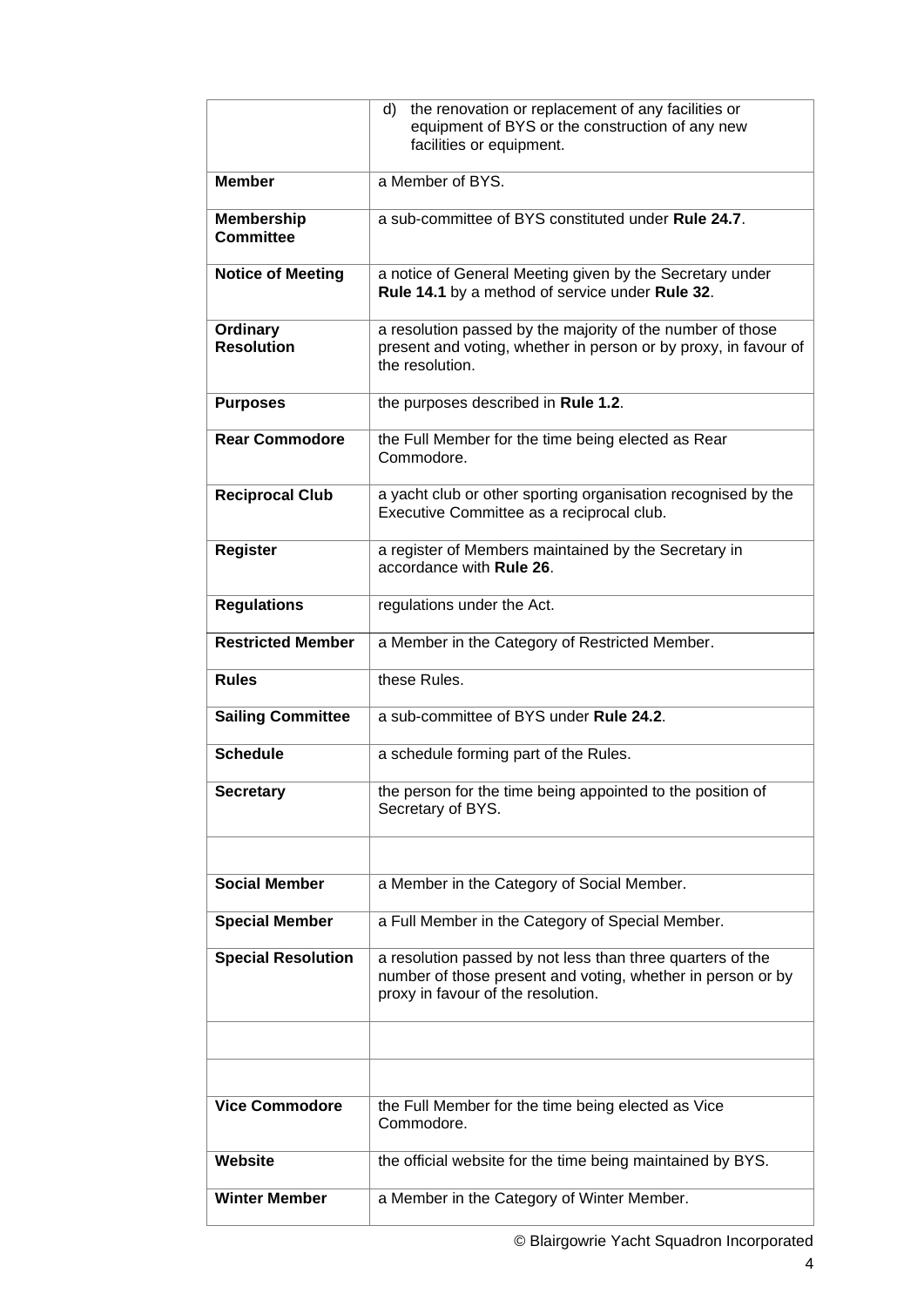| <b>Winter Membership</b> | the period commencing on 1 May and ending on 31 October |
|--------------------------|---------------------------------------------------------|
| Period                   | in each year.                                           |
| <b>Yachting Victoria</b> | Yachting Victoria Incorporated or its successor body.   |

# **2.2. Capitalised Terms**

Words used in the Rules commencing with a capital letter are defined in **Rule [2.1](#page-0-0)**.

#### <span id="page-4-0"></span> $3<sub>1</sub>$ **ALTERATION OF THE RULES**

# **3.1. Compliance with the Act**

The Rules must not be altered except in accordance with the Act. In particular:

- not less than 21 days' Notice of Meeting must be given to the Members stating  $3.1.1.$ in full the proposed resolution for the alteration and specifying the intention to propose the resolution as a Special Resolution (as required by the Act); and
- $3.1.2.$ no alteration may be made unless a Special Resolution is passed in favour of the alteration.

# **3.2. Proposal for alteration**

Without limiting **Rule [3.1](#page-4-0)**, the Executive Committee may propose an alteration to the Rules by giving notice in writing of the proposed alteration to the Secretary who must either include the alteration on the agenda as special business for the next General Meeting, or convene an Extraordinary General Meeting for the purpose of considering the alteration.

#### $\overline{\mathbf{4}}$ **INTERPRETATION OF THE RULES**

If any doubt, difficulty or dispute arises as to the meaning of any part of the Rules, or a By-law the Executive Committee may decide it and the decision will be final and binding on all Members, except in the case of manifest error.

# **MEMBERSHIP PROVISIONS**

#### <span id="page-4-2"></span> $5<sub>1</sub>$ **ADMISSION TO MEMBERSHIP**

### **5.1. Eligibility for Membership**

A person is eligible to be admitted as a Member if that person:

- $5.1.1.$ is nominated in accordance with Rule [5.2;](#page-4-1)
- $5.1.2.$ is elected by the Executive Committee; and
- $5.1.3.$ pays the Entrance Fee and the Annual Subscription particular to the Category to which the person proposes to be classified.

# <span id="page-4-1"></span>**5.2. Nomination for Membership**

 $5.2.1.$ A candidate for membership, other than an Honorary Member, must be proposed for membership by a Full Member and seconded by another Full Member. The proposer and seconder must have been Members for not less than one year at the date of the proposal.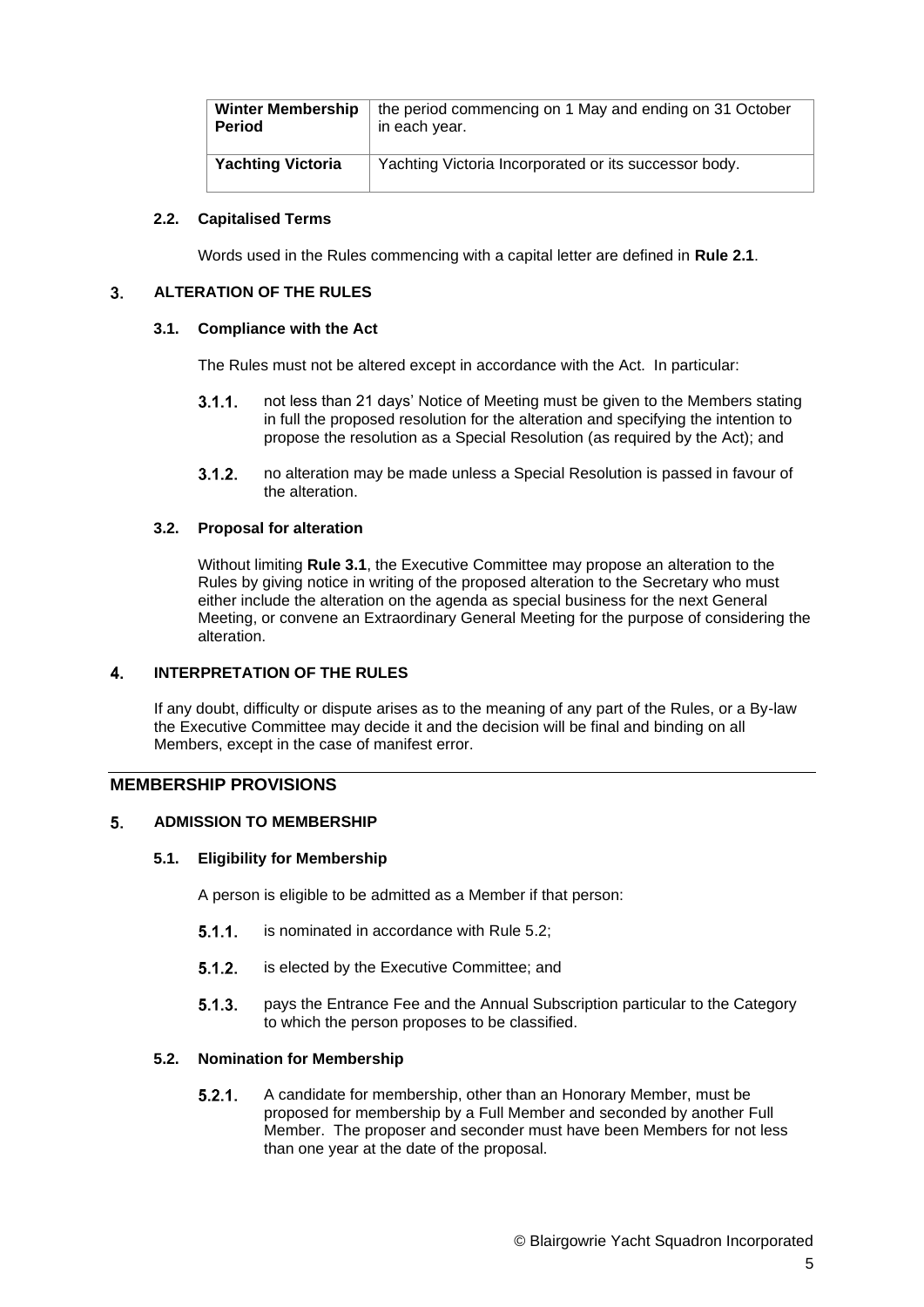- $5.2.2.$ A nomination for membership must:
	- $5.2.2.1$ be in writing setting out the candidate's full name, residential and email addresses and any other information prescribed by the Executive Committee for the time being;
	- $5.2.2.2.$ contain an undertaking by the candidate to be bound by the Rules and By-laws; and
	- $5.2.2.3.$ be signed by the proposer, the seconder and the candidate.

# **5.3. Election to Membership**

- $5.3.1.$ The Secretary must cause the candidate's name and intention to be elected as a Member to be published in a manner circulated to Members generally not less than fourteen days before the Executive Committee is requested to determine the nomination.
- $5.3.2.$ A candidate proposed for membership must attend an interview as required by the Executive Committee.
- $5.3.3.$ The nomination must be submitted to the Executive Committee for determination, and:
	- the candidate will be elected to membership and to a Category by a  $5.3.3.1.$ Special Resolution of the Executive Committee;
	- $5.3.3.2.$ the result must be recorded in the minutes of the meeting;
	- $5.3.3.3.$ the minutes need not record the votes of the Executive Committee members unless a member specifically requests that his or her vote be recorded in the minutes; and
	- $5.3.3.4.$ the Executive Committee may determine not to disclose the reason for a refusal for election.
- $5.3.4.$ A candidate not elected to membership by the Executive Committee may not be nominated for membership for at least one year after the date of refusal.

### **5.4. Admission to Membership**

When all of the items specified in **Rule [5.1](#page-4-2)** have been satisfied the Secretary must:

- $5.4.1.$ cause the candidate's name and other particulars required under **Rule 26** to be entered in the Register and then the candidate will be a Member; and
- $5.4.2.$ cause the Member to attend an induction as required by the Executive Committee.

# **5.5. Delegation to Membership Committee**

The Executive Committee may delegate in writing its powers under this **Rule 5** (or any part of them) to the Membership Committee. To the extent that it does so, then for the period of that delegation, each relevant reference in this **Rule 5** to the Executive Committee shall be taken to be a reference to the Membership Committee.

#### <span id="page-5-0"></span>**MEMBERSHIP** 6.

# **6.1. Rights, Privileges and Obligations**

 $6.1.1.$ A Member must abide by the Rules and By-laws.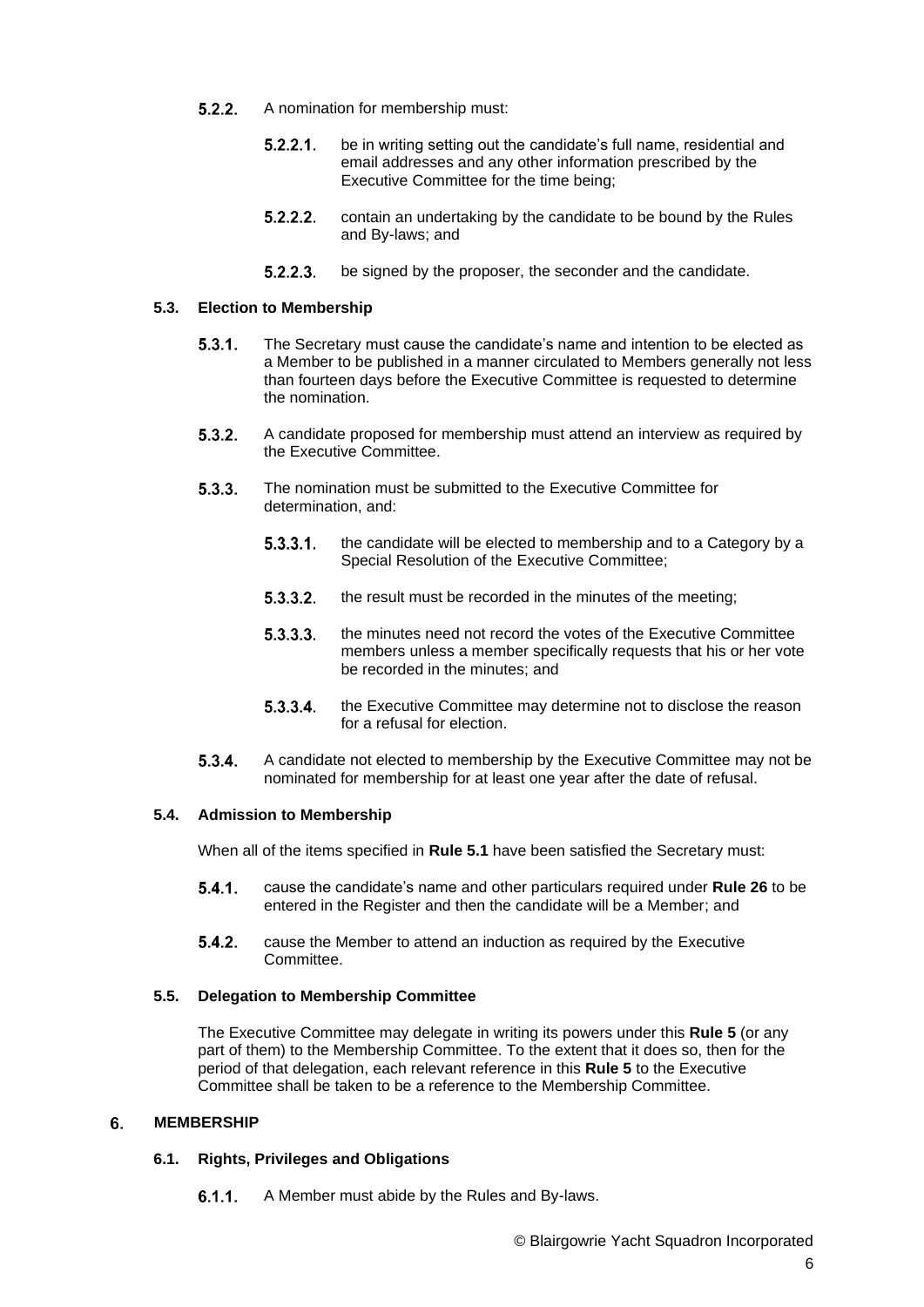- <span id="page-6-0"></span> $6.1.2.$ The eligibility criteria or conditions applicable to each Category and the entitlements of a Member in each Category are described in **Schedule A** and elsewhere in the Rules.
- <span id="page-6-1"></span> $6.1.3.$ A right, privilege or obligation of a Member:
	- $6.1.3.1.$ is not capable of being transferred or transmitted to another person; and
	- $6.1.3.2.$ terminates on cessation of membership.

#### **6.2. Categories of Membership**

- $6.2.1.$ A Member must be included in one of the Categories described in **Schedule A**.
- $6.2.2.$ A Member may move from one Category to another as the Executive Committee approves, and on payment of the Annual Subscription applicable to that Category, but without further charge.

### <span id="page-6-2"></span>**6.3. Life Member**

The Executive Committee may appoint a Member as a Life Member in recognition of special services to BYS, subject to confirmation at the next General Meeting. If confirmed by an Ordinary Resolution at the General Meeting, the Member will be a Life Member, presented with a Life Member certificate or other memento and the Member's name will be included on the Life Members' honour board at BYS.

### **6.4. Special Member**

A Full Member who:

- $6.4.1.$ has been a Member for more than 20 years and is 65 years of age or over; or
- $6.4.2.$ has been a Member for more than 15 years and is 80 years of age or over,

may apply to the Executive Committee to become a Special Member.

#### **6.5. Honorary Member**

- $6.5.1.$ The Executive Committee may:
	- $6.5.1.1$ classify a Member;
	- $6.5.1.2.$ elect a non-member who has rendered special services to BYS or to the sport of yachting; or
	- elect a non-member where the Executive Committee considers that  $6.5.1.3.$ special circumstances apply to that person,

as an Honorary Member. That person will cease to be an Honorary Member at the end of the BYS Year and the Executive Committee may classify or re-elect the person as an Honorary Member for the next BYS Year.

- $6.5.2.$ A person who is:
	- $6.5.2.1.$ attending BYS for the purpose of an official meeting, conference, or function, or as a sponsor, or as a volunteer, or to promote the sport of yachting;
	- $6.5.2.2.$ competing in, officiating in or sponsoring any yacht race or regatta organised or permitted by BYS;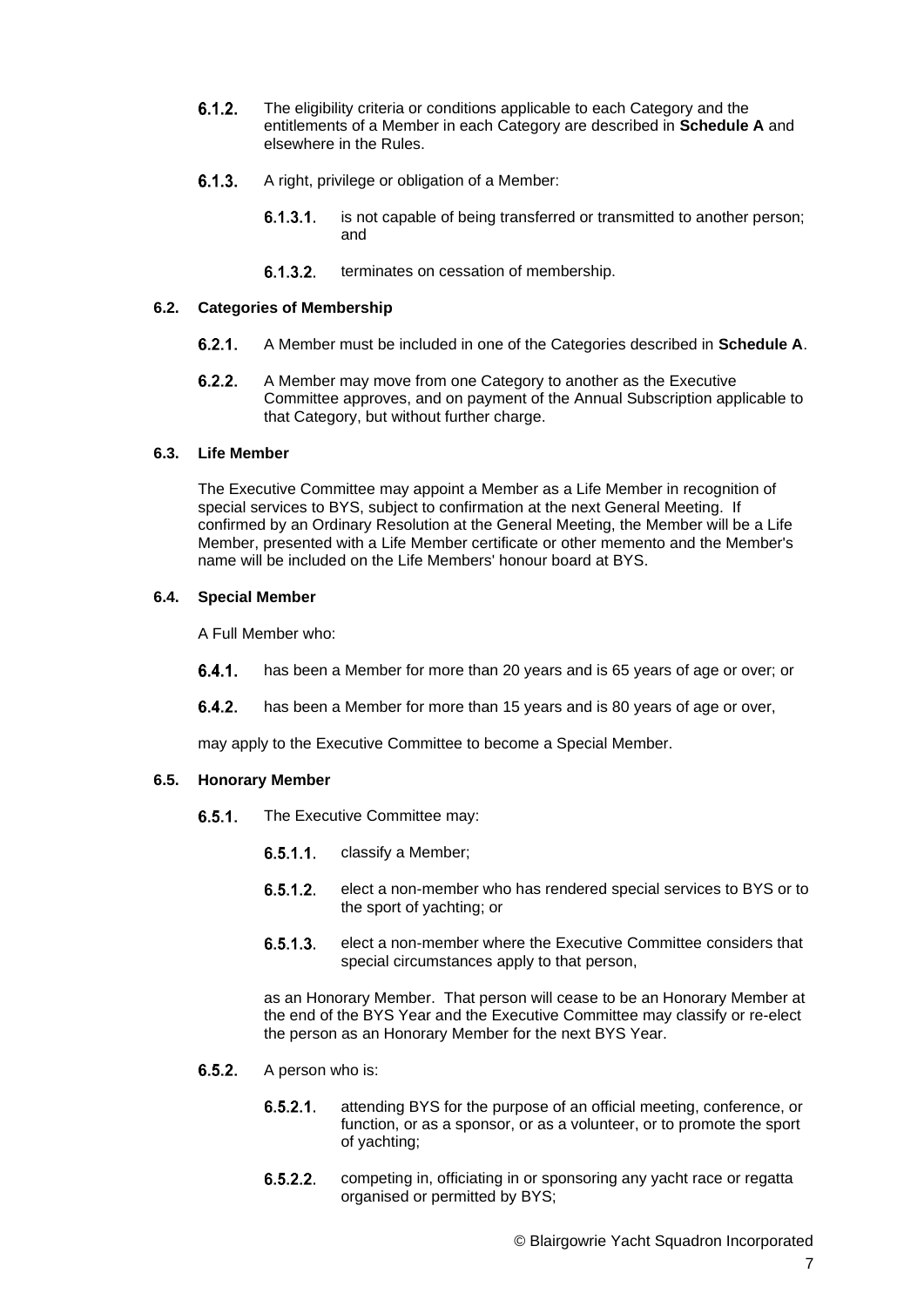- <span id="page-7-1"></span><span id="page-7-0"></span> $6.5.2.3.$ a member of a yacht club recognised by the Executive Committee as a Reciprocal Club; or
- $6.5.2.4.$ a skipper or crew of a vessel registered for temporary berthing in the Marina,

and one guest nominated by that person, will be deemed to be elected an Honorary Member by the Executive Committee for the duration of their attendance at BYS.

 $6.5.3.$ The Executive Committee may from time to time determine conditions applicable to Honorary Members.

# **6.6. Crew Member**

- $6.6.1.$ A person who is not a current or former Member may be elected by the Executive Committee in the Category of a Crew Member.
- $6.6.2.$ There must be no more than 100 Crew Members at any one time.
- 663 A Crew Member must be an Active Crew Member whilst a Crew Member.

# **6.7. Intermediate Member**

- $6.7.1.$ A person who has attained the age of 18 years but less than 36 years at the commencement of the BYS Year may be elected by the Executive Committee in the Category of an Intermediate Member.
- $6.7.2.$ An Intermediate Member who attains the age of 36 years must become a Full Member or Social Member, or cease to be a Member at the commencement of the next BYS Year.

## **6.8. Restricted Member**

- A person who was formerly a Junior Member or a Student Member (as that  $6.8.1.$ Category existed prior to the commencement of this Rule) and has attained the age of 18 years but less than 40 years at the commencement of the BYS Year may be elected by the Executive Committee in the Category of a Restricted Member.
- $6.8.2.$ A Restricted Member who attains the age of 40 years must become a Full Member or Social Member, or cease to be a Member at the commencement of the next BYS Year.

### **6.9. Winter Member**

- $6.9.1.$ A person who is not a current Member may be elected by the Executive Committee in the Category of a Winter Member.
- $6.9.2.$ At the expiration of the Winter Membership Period, the Executive Committee may in its discretion:
	- $6.9.2.1$ elect a Winter Member in the Category of Full Member, Intermediate Member, Junior Member or Crew Member; or
	- $6.9.2.2.$ invite a Winter Member to apply for re-election as a Winter Member for a subsequent Winter Membership Period,

and otherwise the Winter Member will cease to be a Member.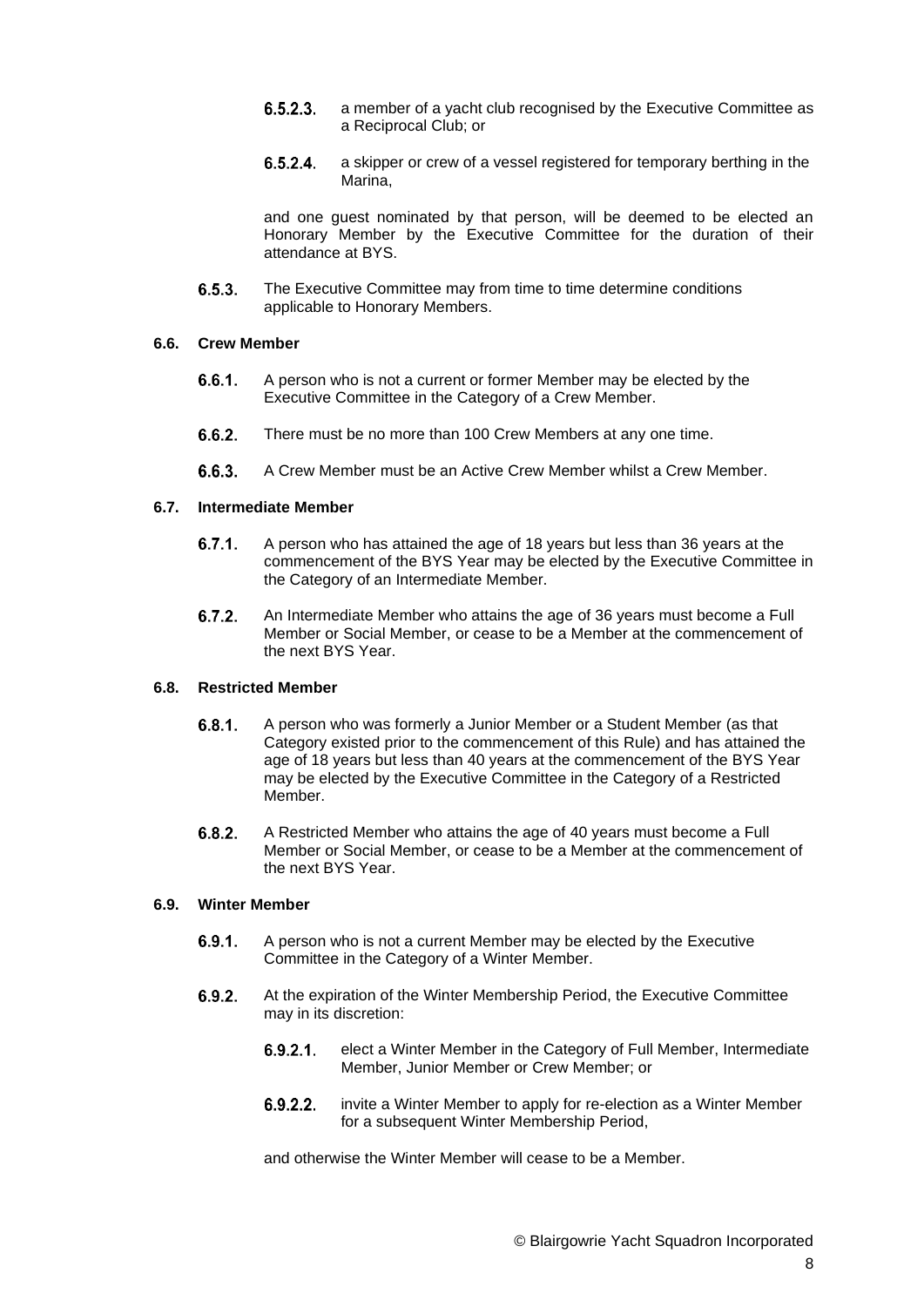#### $\overline{7}$ . **LEAVE OF ABSENCE**

# **7.1. Leave of absence**

- $7.1.1.$ A Member may apply to the Executive Committee for leave of absence. The Executive Committee may in its discretion grant leave of absence having regard to:
	- $7.1.1.1$ circumstances which prevent the Member having regular attendance at BYS; or
	- $7.1.1.2.$ any other reasons the Executive Committee considers relevant,

and may prescribe conditions applicable to the Member's leave of absence.

- $7.1.2.$ The maximum period of leave of absence granted at any one time is two BYS Years.
- $7.1.3.$ During an approved leave of absence the Annual Subscription for the Member will be determined by the Executive Committee for an amount not less than 20% of the then Annual Subscription for a Full Member.

#### <span id="page-8-1"></span>**RESIGNATION OF A MEMBER**  $\mathbf{R}$

### **8.1. Notice of resignation**

A Member who has paid all moneys due and payable to BYS may resign as a Member by giving one month's notice in writing to the Secretary of intention to resign, and on the expiration of the notice, the Member will cease to be a Member.

# <span id="page-8-2"></span>**8.2. Acceptance of resignation**

On the expiration of a notice given under **Rule [8.1](#page-8-1)**, and following acceptance by the Executive Committee, the Secretary shall cause an entry to be made in the Register recording the date on which the Member ceased to be a Member.

# **FINANCIAL PROVISIONS**

#### $9.$ **FUNDS**

The funds of BYS will be derived from Entrance Fees, Annual Subscriptions, donations and such other sources as the Members in General Meeting or the Executive Committee determines.

#### $10.$ **ANNUAL SUBSCRIPTIONS AND PAYMENTS**

# **10.1. Due Date**

The Annual Subscription becomes due and payable 30 days after invoices are sent to the Members for payment of the Annual Subscription.

# <span id="page-8-0"></span>**10.2. Entrance Fee and Annual Subscription**

- 10.2.1. The Entrance Fee and the Annual Subscription for a Full Member must be determined by the Members in General Meeting.
- One Entrance Fee is payable in respect of twoFull Members who reside in the  $10.2.2.$ one place and become Members at the same time. Where a Full Member residing at the same place as an existing Full Member becomes a Member at a later time an additional Entrance Fee equal to the difference between the then Entrance Fee and the Entrance Fee paid by the related Full Member will be payable.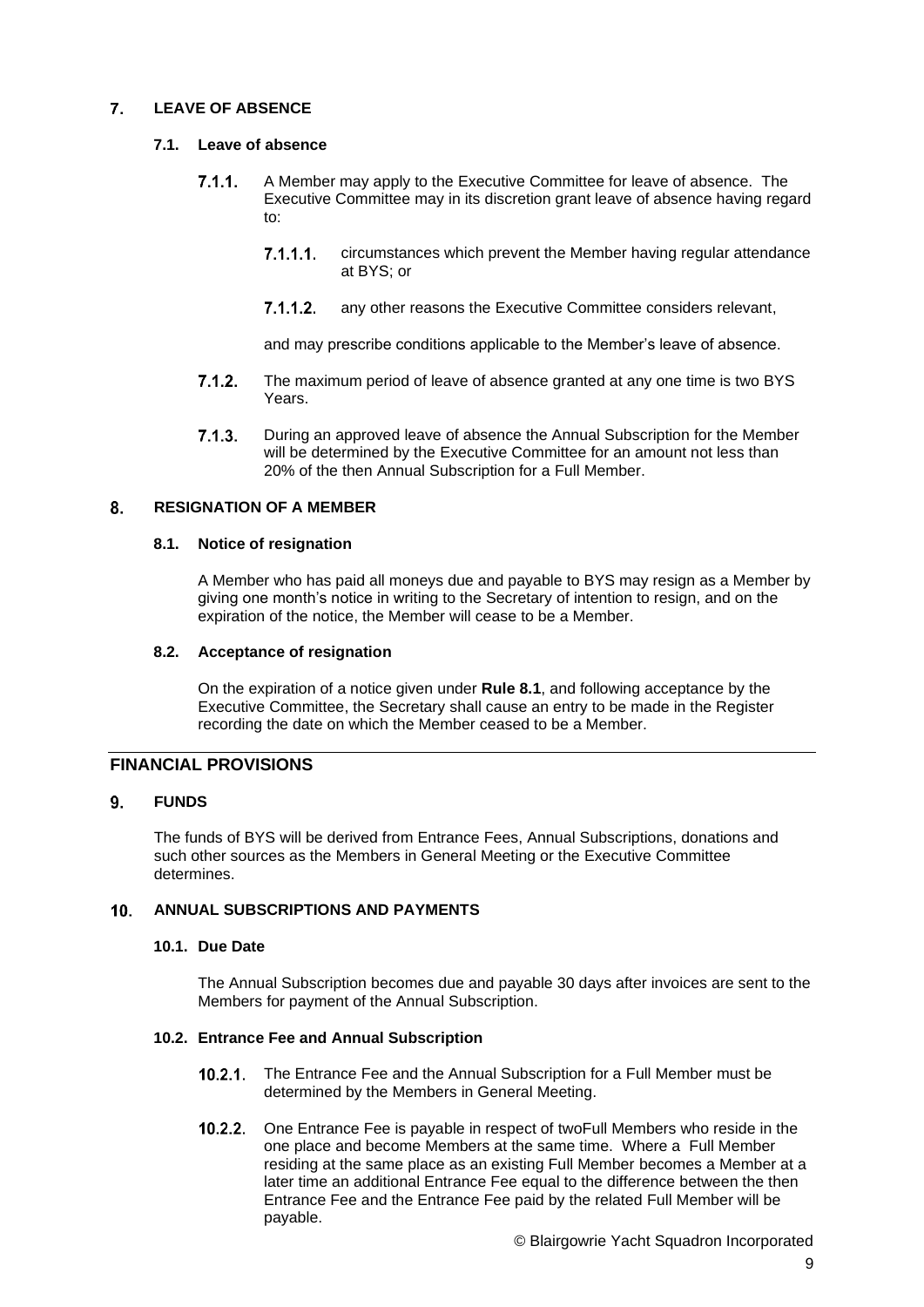## **10.3. Other charges**

- $10.3.1.$ Charges other than Entrance Fees and Annual Subscriptions for a Full Member will be determined by the Executive Committee.
- $10.3.2.$ Where a Member is exempt from an Annual Subscription, or is entitled to a reduced Annual Subscription under the Rules, other charges applicable to that Member will continue to be payable.

### **10.4. Part year concession**

A person who becomes a Member after the commencement of a BYS Year may, at the discretion of the Executive Committee, pay a partial Annual Subscription calculated pro rata for the number of whole or part months remaining in that BYS Year.

# <span id="page-9-0"></span>**10.5. Unpaid monies**

- A Member whose Annual Subscription is unpaid in whole or in part, subject to  $10.5.1.$ **Rule 10.5.2**:
	- 10.5.1.1. on the date of the Annual General Meeting is deemed to be unfinancial and not entitled to take part in any BYS proceedings or to vote at any General Meeting and is debarred from any office held;
	- 10.5.1.2. on 1 October in any BYS Year may be suspended by the Executive Committee as a Member until the Annual Subscription is paid in full; or
	- 10.5.1.3. on 1 December in any BYS Year may have their membership cancelled by the Executive Committee, will cease to be a Member and may not be readmitted, except in accordance with **Rule [10.7.](#page-10-2)**
- The Executive Committee may approve an instalment payment plan for a  $10.5.2.$ Member whose Annual Subscription is unpaid in whole or in part. The instalment plan will be effective when communicated in writing by the Secretary or the Manager to the Member. For so long as the Member is in compliance with the instalment plan, the Member will be deemed not to be unfinancial and **Rule 10.5.1** will be suspended.
- **10.5.3.** If a Member has any money (not being an Annual Subscription or part thereof) owing to BYS, the Secretary or the Manager may forward to the Member a notice in writing requesting payment within 30 days after the notice or on other terms as the Executive Committee determines, and:
	- $10.5.3.1.$ until the notice is complied with the Member will be deemed to be unfinancial and will not be entitled to take part in any BYS activities or to vote at any General Meeting and is debarred from any office;
	- $10.5.3.2.$ if the money is not paid in full at the expiration of 14 days after the date of the notice or on other terms set out in the notice, the Executive Committee may suspend the Member until the outstanding monies are paid in full; and
	- 10.5.3.3. the Manager may offset any payment from a Member against any liability to BYS regardless of any stipulation by the Member of the nature of the payment.
- $10.5.4$ Suspension or cancellation of membership under this **Rule [10.5](#page-9-0)** will not be subject to the provisions of **Rule 29** or **Rule 30**.
- $10.5.5.$ The Executive Committee may refuse to accept an overdue payment of the Annual Subscription or other outstanding monies from any Member.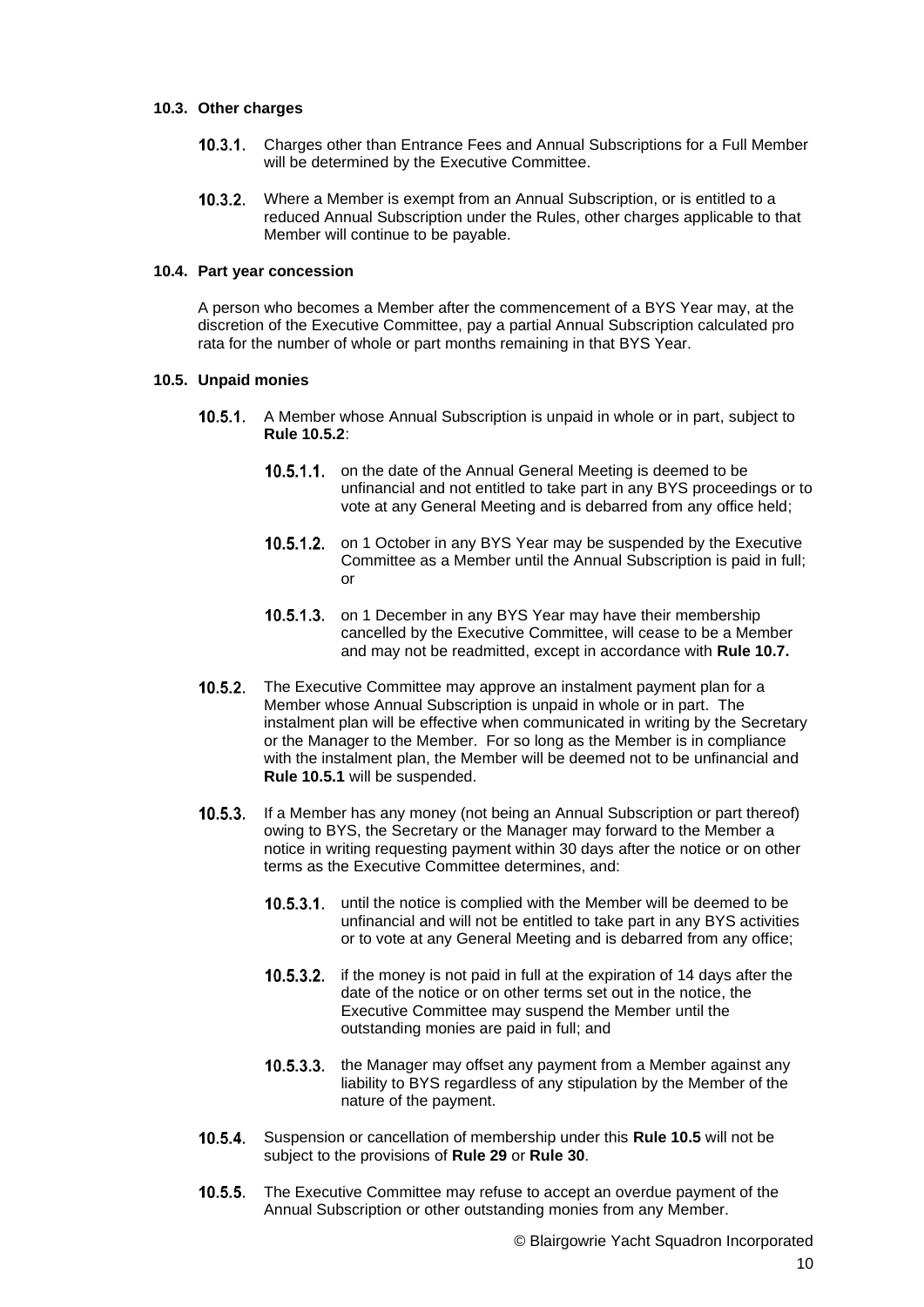### <span id="page-10-3"></span>**10.6. Family Unit**

- $10.6.1.$ Members of a Family Unit may elect to pay a Family Unit Annual Subscription in lieu of a separate Annual Subscription for each member of the Family Unit.
- <span id="page-10-1"></span> $10.6.2.$ The Family Unit Annual Subscription in each BYS Year will be determined by the Executive Committee.
- $10.6.3.$ An Intermediate Member is not entitled to be part of a Family Unit once the Intermediate Member attains the age of 25 years.
- 10.6.4. One Entrance Fee is payable in respect of a Family Unit.
- **10.6.5.** An Entrance Fee or additional Entrance Fee is not payable:
	- 10.6.5.1. by a member of a Family Unit who ceases to be a member of the Family Unit but remains a Member of BYS;
	- 10.6.5.2. on the election of a new Member who joins an existing Family Unit by marriage, de-facto relationship or birth;
	- **10.6.5.3.** by a Member who leaves a Family Unit to form or join another Family Unit; or
	- 10.6.5.4. by an Intermediate Member who leaves a Family Unit by reason of turning 25 years of age.

#### <span id="page-10-2"></span>**10.7. Re-joining Members**

Subject to Rule 10.8, a former Member who re-joins BYS is obliged to pay an Entrance Fee equal to the difference between the Entrance Fee at the time of re-joining and previous Entrance Fee paid by the Member.

### **10.8. Re-joining Junior and Student Members**

A former Junior or Student Member (as that Category existed prior to the commencement of this Rule) who re-joins BYS as a Restricted Member or Intermediate Member is not obliged to pay an Entrance Fee.

# **GENERAL MEETING PROVISIONS**

#### <span id="page-10-0"></span> $11.$ **ANNUAL GENERAL MEETING**

### **11.1. Time for conducting Annual General Meeting**

BYS must conduct an Annual General Meeting not more than three months after the end of the BYS Year at a time and place the Executive Committee determines.

# **11.2. Business**

The business conducted at the Annual General Meeting must include:

- presentation and confirmation of the minutes of the immediately preceding  $11.2.1$ General Meeting;
- 11.2.2. presentation of an annual report of the Executive Committee;
- receiving and considering the financial statements of BYS for the preceding  $11.2.3.$ BYS Year submitted by the Executive Committee;
- $11.2.4$ presentation of an Auditor's report;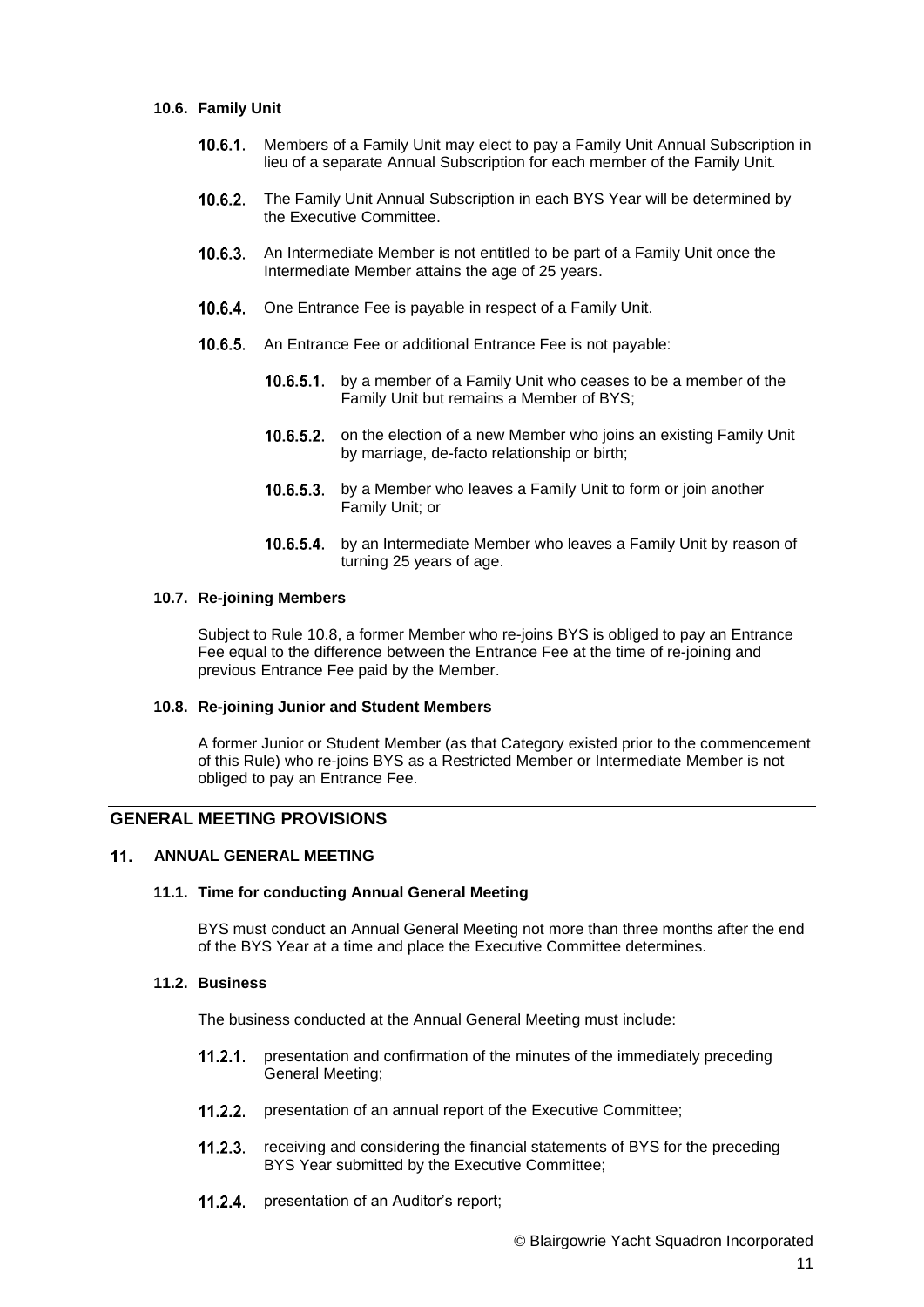- **11.2.5.** election of Officers and Executive Committee members as required by the Rules; and
- 11.2.6. any other business required by the Act or the Rules or otherwise properly brought forward.

#### $12<sub>1</sub>$ **HALF YEARLY GENERAL MEETINGS**

A Half Yearly General Meeting must be held in each BYS Year other than in the quarter in which an Annual General Meeting is held, as directed by the Executive Committee.

#### <span id="page-11-0"></span> $13.$ **EXTRAORDINARY GENERAL MEETING**

An Extraordinary General Meeting may be convened by:

- **13.1.** an Ordinary Resolution of the Executive Committee; or
- <span id="page-11-2"></span>**13.2.** a requisition signed by Members representing not less than one-tenth of the total voting rights.

stating the business to be considered at the Extraordinary General Meeting.

#### <span id="page-11-1"></span> $14.$ **NOTICE OF GENERAL MEETING**

#### **14.1. Notice**

The Secretary must, at least 21 days before the date fixed for holding a General Meeting, cause to be given to each Member a Notice of Meeting stating:

- **14.1.1.** the place, date and time of the General Meeting;
- 14.1.2. the nature of the business to be transacted;
- 14.1.3. the manner of delivering a proxy under Rule [15.9;](#page-13-0) and
- **14.1.4.** if a Special Resolution is proposed to be passed at the General Meeting, the matters provided for in the Act for the passing of a Special Resolution.

### **14.2. Business to be transacted**

No business other than the business stated in the Notice of Meeting may be transacted at the General Meeting.

### **14.3. Members' resolutions**

A Member wishing to bring forward a motion at any General Meeting, other than an Extraordinary General Meeting, must deliver to the Secretary a notice in writing of the motion not less than 28 days before the date of the General Meeting and the Secretary must include that motion in the Notice of Meeting.

#### $15<sub>1</sub>$ **PROCEEDINGS AT GENERAL MEETINGS**

# **15.1. Chair**

At a General Meeting the most senior Flag Officer present is the Chair. In the absence of a Flag Officer the Members present must elect a Chair from the Executive Committee and if there is not a member of the Executive Committee present, then from the Members present who are entitled to vote.

### **15.2. Quorum**

15.2.1. Twenty Members entitled to vote will form a quorum.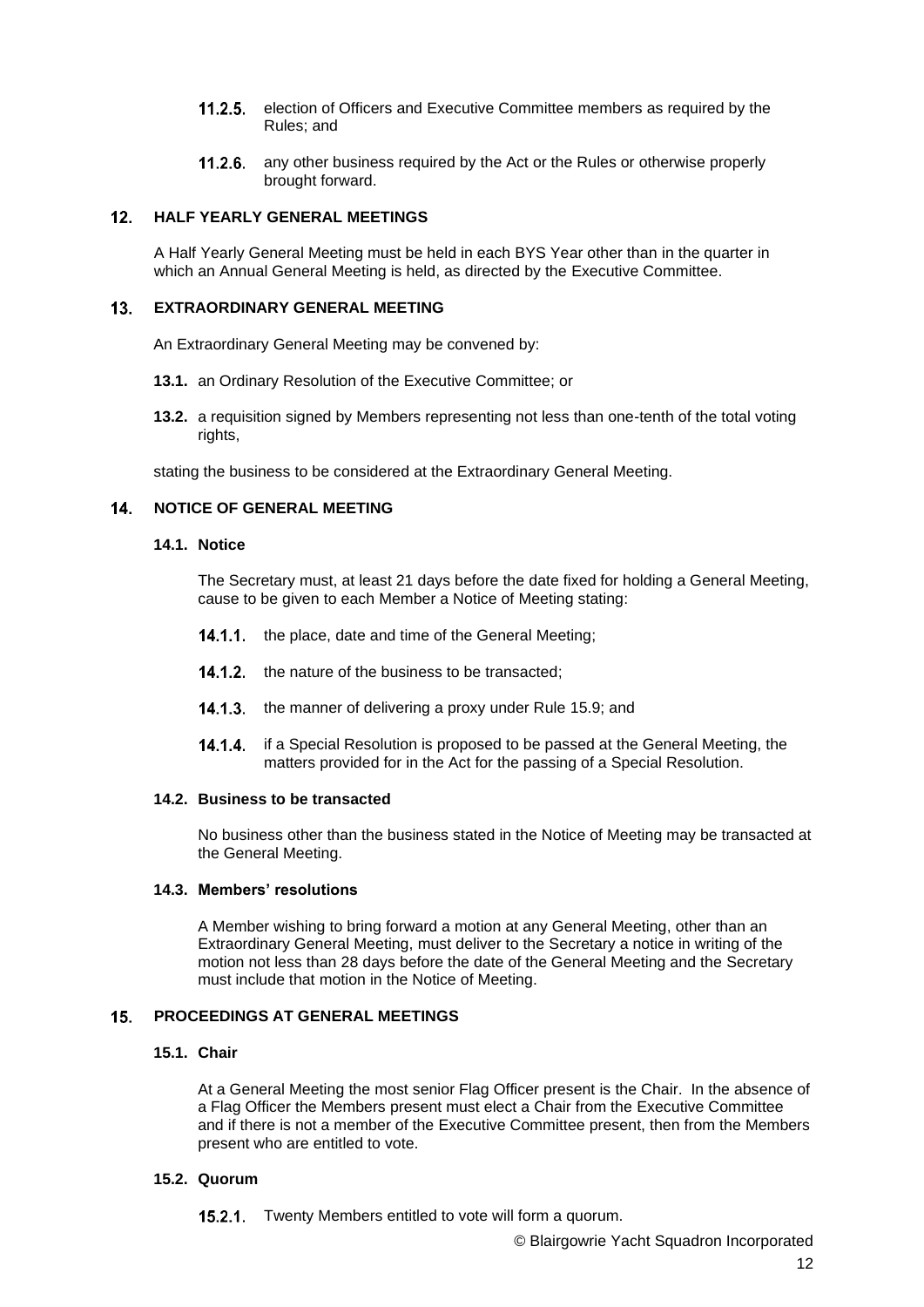- $15.2.2.$ If within 15 minutes after the time appointed for a General Meeting a quorum is not present:
	- 15.2.2.1. the General Meeting, if convened pursuant to a requisition under **Rule [13.2](#page-11-2)** will be dissolved; and
	- $15.2.2.2.$ in any other case the General Meeting will stand adjourned to a date within 14 days to be nominated at the General Meeting by the Chair.
- 15.2.3. If at the adjourned General Meeting a quorum is not present within 15 minutes after the time appointed for the General Meeting those Members present who are entitled to vote will form a quorum and may transact the business for which the General Meeting was called.

### **15.3. Minutes of prior General Meeting**

- 15.3.1. At every General Meeting the minutes of the previous General Meeting, other than an Extraordinary General Meeting, must be submitted for confirmation before any other business is undertaken.
- 15.3.2. At the next General Meeting after an Extraordinary General Meeting the minutes of the Extraordinary General Meeting must be submitted for confirmation before any other business is undertaken.

# <span id="page-12-0"></span>**15.4. Entitlement to vote**

Only Full Members and Intermediate Members will be entitled to vote at a General Meeting.

#### **15.5. Members have one vote**

Every Full Member and Intermediate Member present in person or by proxy will be entitled to one vote.

# **15.6. Equality of votes**

In the case of an equality of votes on an Ordinary Resolution the Chair has a second or casting vote.

### **15.7. Method of voting**

Every question submitted at a General Meeting must be decided:

- 15.7.1. as an Ordinary Resolution, unless a Special Resolution is required by the Rules or the Act; and
- 15.7.2. on a show of hands unless a poll is called.

### **15.8. Poll**

- **15.8.1.** A poll on any question may be called by not less than three Members entitled to vote. The decision on the poll will be deemed to be an Ordinary Resolution of the General Meeting on that question.
- 15.8.2. A poll that is demanded:
	- 15.8.2.1. on the election of the Chair or on the question of an adjournment must be taken forthwith; or
	- 15.8.2.2. on any other question must be taken at a time before the close of the General Meeting as the Chair directs.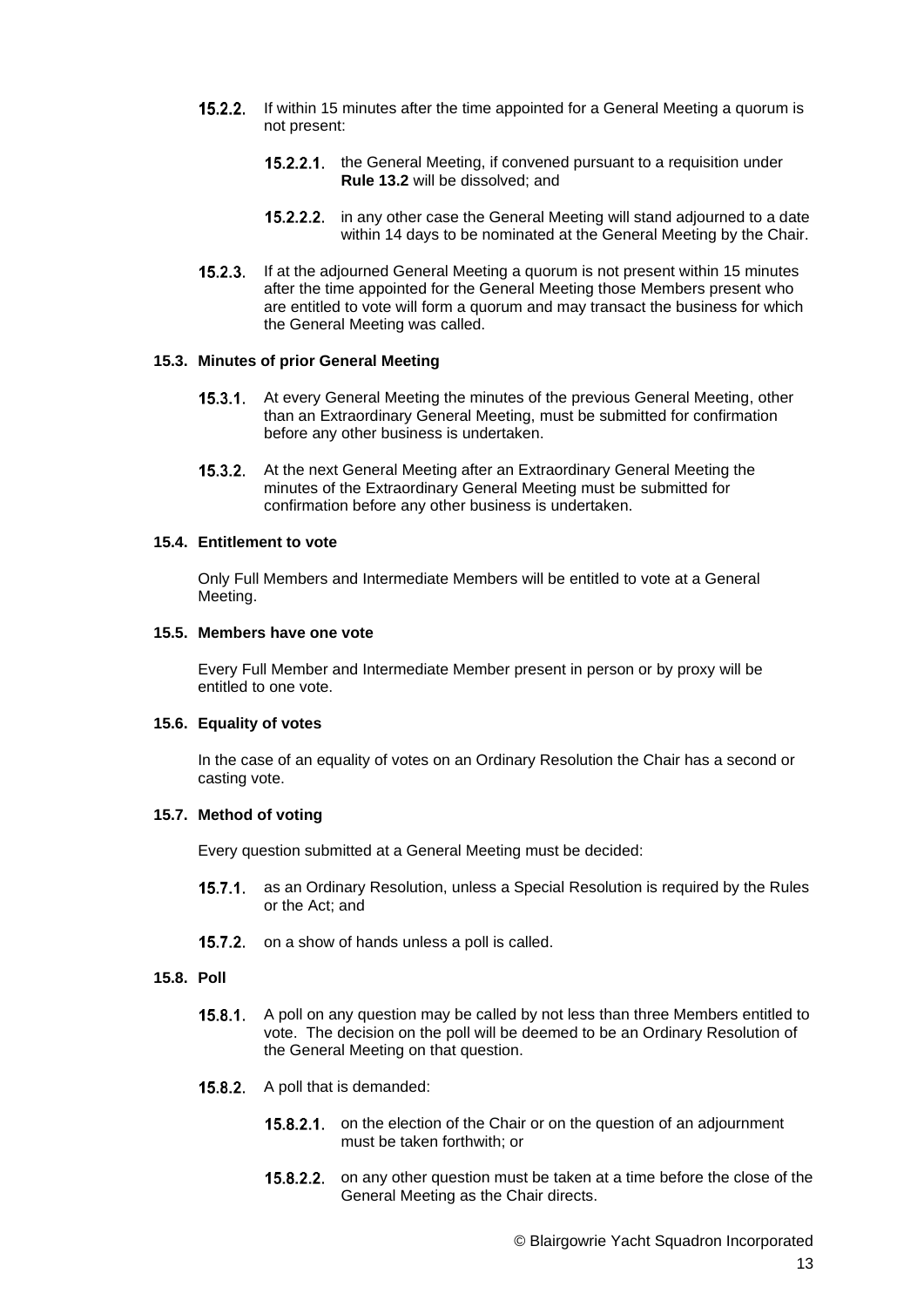## <span id="page-13-0"></span>**15.9. Entitlement to appoint a proxy**

Each Member entitled to vote at a General Meeting is entitled to appoint another Member who is entitled under **Rule [15.4](#page-12-0)** to vote as proxy, by notice in writing which reaches BYS no later than 48 hours before the time of the General Meeting in respect of which the proxy is appointed. The notice appointing the proxy must be in or to the effect of the form set out in **Schedule C**.

# **15.10.Minutes**

Minutes of a General Meeting may be communicated to Members in the manner provided for in **Rule 32.3**. The Manager must send or make available a copy of the minutes to any Member who requests one.

# **FLAG OFFICER AND EXECUTIVE COMMITTEE PROVISIONS**

# **FLAG OFFICERS**

The Flag Officers are the:

- **16.1.** Commodore;
- **16.2.** Vice Commodore;
- **16.3.** Rear Commodore; and
- **16.4.** Club Captain.

Each Flag Officer must be an Active Sailing Member.

#### $17<sub>1</sub>$ **EXECUTIVE COMMITTEE**

# **17.1. Composition of the Executive Committee**

The Executive Committee consists of:

- 17.1.1 the Commodore; and
- 17.1.2. either:
	- 17.1.2.1. six elected Full Members; or
	- 17.1.2.2. five elected Full Members and one elected Intermediate Member,

at least four of whom must be Active Sailing Members.

# **17.2. Qualification for office**

The members of the Executive Committee must, to the extent reasonably practicable, include persons with a diverse mix of accounting, legal, human resources, information technology and management skills and expertise.

# **ELECTION OF FLAG OFFICERS AND EXECUTIVE COMMITTEE**

# **18.1A Transitional provision**

Despite anything to the contrary in the Rules and immediately upon the Rules coming into legal effect: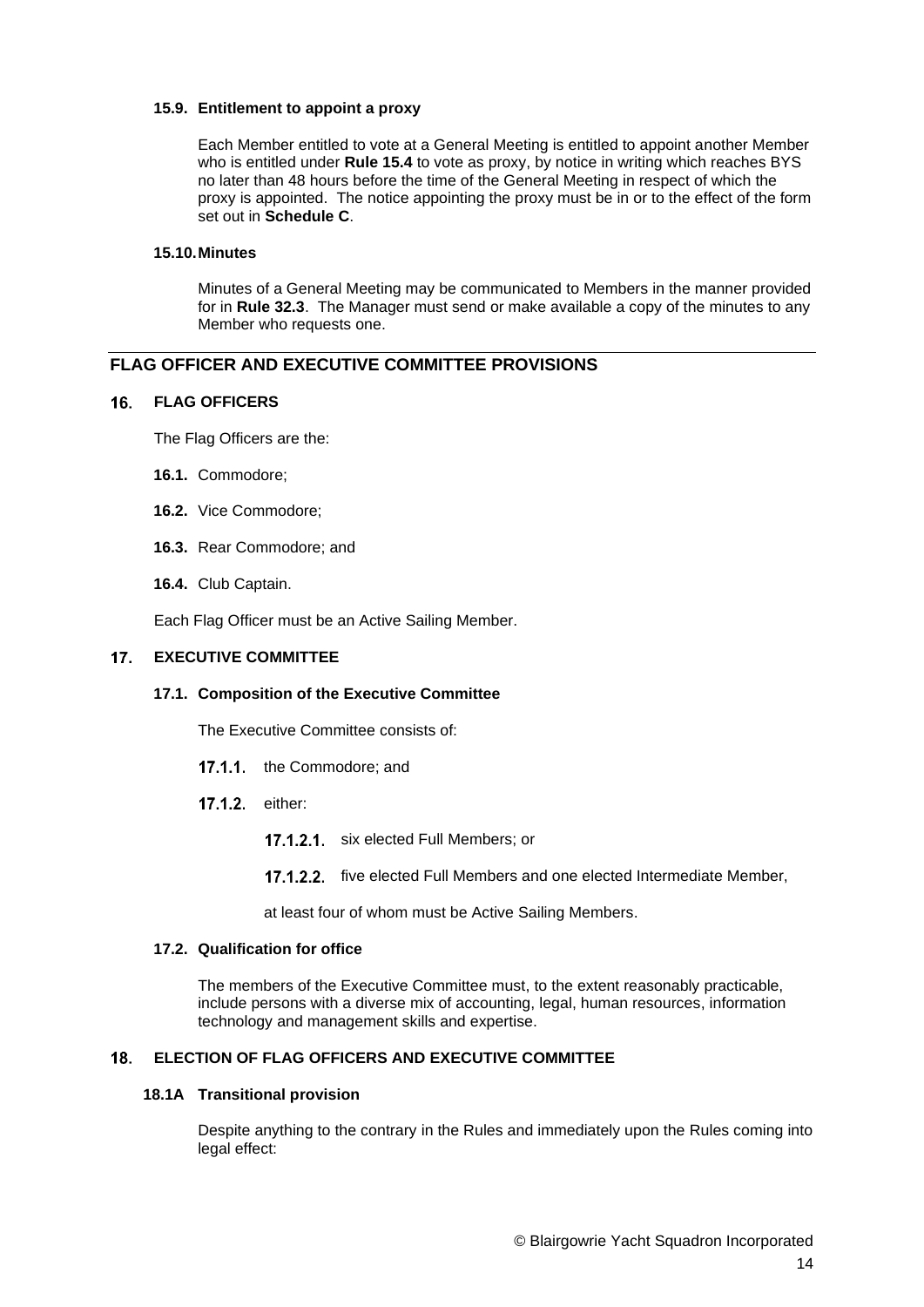- **18.1A.1** the first Executive Committee shall comprise:
	- **18.1A.1.1** three members of the General Committee (other than the Vice Commodore, the Rear Commodore and the Club Captain) nominated by the General Committee, prior to this **Rule 18.1A** coming into legal effect, who will each hold office until the next Annual General Meeting occurring after this **Rule 18.1A** has come into legal effect; and
	- **18.1A.1.2** the Commodore and three other members of the General Committee (other than the Vice Commodore, the Rear Commodore and the Club Captain) nominated by the General Committee, who will each hold office until the second Annual General Meeting occurring after this **Rule 18.1A** has come into legal effect;
- **18.1A.2** any other member of the General Committee, who is not nominated by the General Committee under either of **Rules 18.1A.1.1 or 18.1A.1.2** will not become a member of the first Executive Committee but is, subject to the Rules, eligible to fill a casual vacancy or to become a member of the Executive Committee at a future election; and
- **18.1A.3** the General Committee will cease to operate as the committee of management of BYS when this **Rule 18.1A** comes into legal effect.

This **Rule 18.1A** will cease to be a Rule and will be deemed to be removed from the Rules without any further resolution or action to be taken immediately following this **Rule 18.1A** ceasing to apply.

### **18.1. Term of Office**

The Flag Officers and Executive Committee members must be elected at an Annual General Meeting and will each hold office until the Annual General Meeting two years after their election.

# <span id="page-14-0"></span>**18.2. Re-election**

Retiring Flag Officers and Executive Committee members are eligible for re-election subject to the following:

- the Commodore must retire at the second Annual General Meeting after being  $18.2.1.$ elected to that position but subject to **Rule 18.2.4** may offer for re-election to the Executive Committee;
- $18.2.2.$ the Vice Commodore and Rear Commodore must retire at the second Annual General Meeting after being elected to that position, but may offer for election to Commodore and Vice Commodore respectively or to the Executive Committee;
- $18.2.3.$ the Club Captain must retire at the eighth Annual General Meeting after being first elected to that position but subject to **Rule 18.2.5** may offer for election as a Flag Officer other than as Club Captain or to the Executive General Committee;
- 18.2.4. Notwithstanding any other provision of the Rules:
	- 18.2.4.1. no person shall serve as a member of the Executive Committee (excluding any period as Commodore) for more than 6 years;
	- 18.2.4.2. no person shall serve whether as a Flag Officer or member of the Executive Committee for a combined period of more than 12 years;
	- 18.2.4.3. time served as a member of the General Committee (otherwise than by virtue of being a Flag Officer) or as the Commodore, prior to the

© Blairgowrie Yacht Squadron Incorporated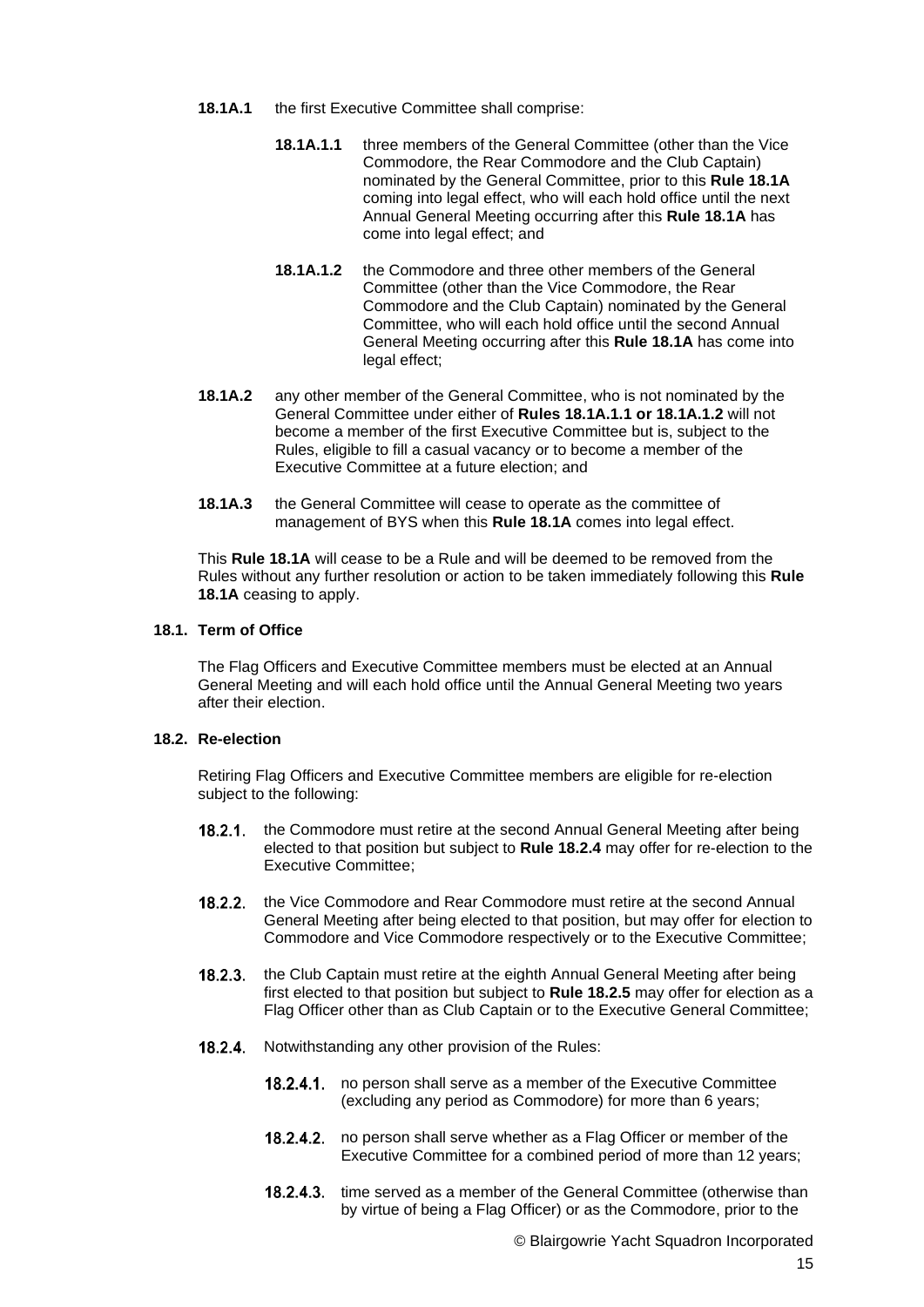adoption of this **Rule 18** at the Annual General Meeting held in 2019 shall count as time served on the Executive Committee.

18.2.5. A Member who has served as a Flag Officer or Executive Committee member for less than the maximum period of time allowed by the Rules, and then ceases to serve for a period of time, and subsequently offers for re-election at a later time, may only serve, in the aggregate, for the maximum period of time allowed by the Rules.

### **18.3. Conduct of Elections**

- 18.3.1. The Secretary must by notice in writing given not more than 60 days and not less than 45 days prior to the Annual General Meeting at which the next elections are to be conducted, invite the Members to nominate suitable Full Members or Intermediate Members for the positions available.
- 18.3.2. Nominations in writing, signed by two Full Members or Intermediate Members and the candidate, must be lodged with the Secretary not less than 28 days prior to the Annual General Meeting at which the next elections are to be conducted.
- $18.3.3.$ Each candidate for the Executive Committee must provide to the Secretary not less than 28 days prior to the Annual General Meeting a statement of no more than 400 words of the candidate's suitability to hold office, including such matters as the candidate's qualifications, membership of and participation in any BYS sub-committees and other factors relevant to the candidate's appointment. The Secretary must not less than 14 days prior to the Annual General Meeting circulate to Members a copy of any such statement.
- **18.3.4.** At the Annual General Meeting ballot papers will be distributed to the Members present who are entitled to vote.
- **18.3.5.** The Chair must appoint two scrutineers who must count the votes and certify to the Chair the results of the ballot. The Chair must then announce the results.
- **18.3.6.** Subject to Rule 18.3.7, the candidates who receive the most votes in the ballot will be elected. If two or more candidates receive the same number of votes for a single position the scrutineers must choose by lot, in the presence of the candidates, which one of them is elected.
- A candidate must not be elected to the Executive Committee if the candidate's election would result in either:
	- **18.3.7.1.** more than two members of the Executive Committee being persons who at that time are not Active Sailing Members; or
	- 18.3.7.2. more than one person who has previously served as Commodore being a member of the Executive Committee.
- For the avoidance of doubt, if, but for **Rules 17.1.2** and **18.3.7**, the number of persons elected to the Executive Committee would exceed the number of persons specified in either or both of **Rules 18.3.7.1** and **18.3.7.2**, the persons elected will be those who received the most number of votes in the ballot.

# **18.4. Insufficient nominations**

If there are an equal number of or insufficient nominations for all positions:

**18.4.1.** and in the case of an election of the Executive Committee, appointment of those nominated would not breach **Rule 18.3.7**, those nominated must be declared elected and any vacancies may be subsequently filled by the Executive Committee;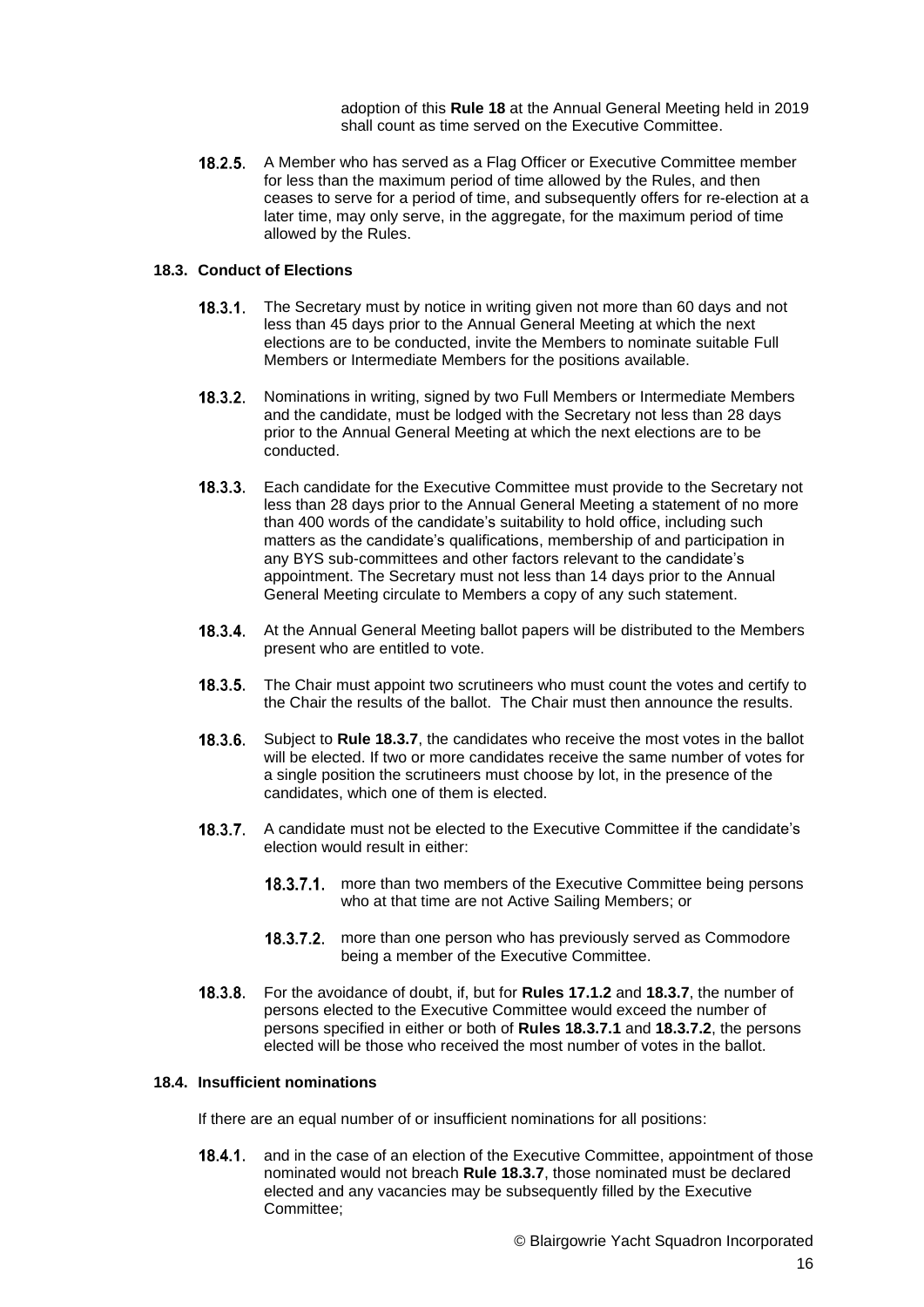**18.4.2.** but if the number of persons nominated exceeds the number of persons specified in either or both of **Rules 18.3.7.1** and **18.3.7.2**, an election will still be required in respect of those nominations, and the persons elected will be those who received the most number of votes at the ballot.

### **18.5. Proxy and absentee votes**

Members may vote in elections by absentee vote or by proxy. Application in writing for absentee voting papers may be made to the Secretary and the signed absentee voting paper must reach BYS by 5.00pm on the last Business Day immediately prior to the date of the Annual General Meeting.

# **18.6. Flag Officer or Executive Committee vacancy**

The position of a Flag Officer or an Executive Committee member will become vacant:

- 18.6.1. in the circumstances provided for in the Act;
- 18.6.2. if the Flag Officer or Executive Committee member ceases to be eligible under the Rules; or
- **18.6.3.** if the Flag Officer or Executive Committee member ceases to be a Member.

# **18.7. Casual vacancy on Executive Committee**

If the position of any Flag Officer or Executive Committee member becomes vacant, the vacancy must be dealt with by the Executive Committee as it considers appropriate. If the Executive Committee appoints a Member to the vacant position, the Member will hold office for a term expiring at the time at which the term of office of the person replaced was due to expire, and will be eligible for re-election, subject to **Rule [18.2](#page-14-0)**.

#### 19. **REMOVAL OF FLAG OFFICERS OR EXECUTIVE COMMITTEE MEMBER**

A Flag Officer or an Executive Committee member may be removed from office by a Special Resolution at an Extraordinary General Meeting called for that specific purpose. The voting must be by secret ballot.

#### $20.$ **DUTIES AND RESPONSIBILITIES OF CLUB CAPTAIN AND THE SECRETARY**

### **20.1. Club Captain**

The duties of the Club Captain are to fully promote active yachting amongst the Members. The Club Captain must be a member of and chair the Sailing Committee.

# <span id="page-16-0"></span>**20.2. Deputy Club Captain**

The Executive Committee may at its discretion appoint an Active Sailing Member as Deputy Club Captain and designate the duties of the Deputy Club Captain. The Deputy Club Captain shall, when directed by the Club Captain, act in the Club Captain's place, and when so acting is empowered with the authority and responsibility of the Club Captain. The Deputy Club Captain may or may not be a Flag Officer or a member of the Executive Committee.

### **20.3. Secretary**

The Secretary:

 $20.3.1$ . must cause accurate minutes of all General Meetings and meetings of the Executive Committee, the Sailing Committee, the Marina Committee, the Audit and Financial Risk Committee, the Clubhouse and Operations Committee, the Membership Committee and any other sub-committees to be prepared and retained by BYS;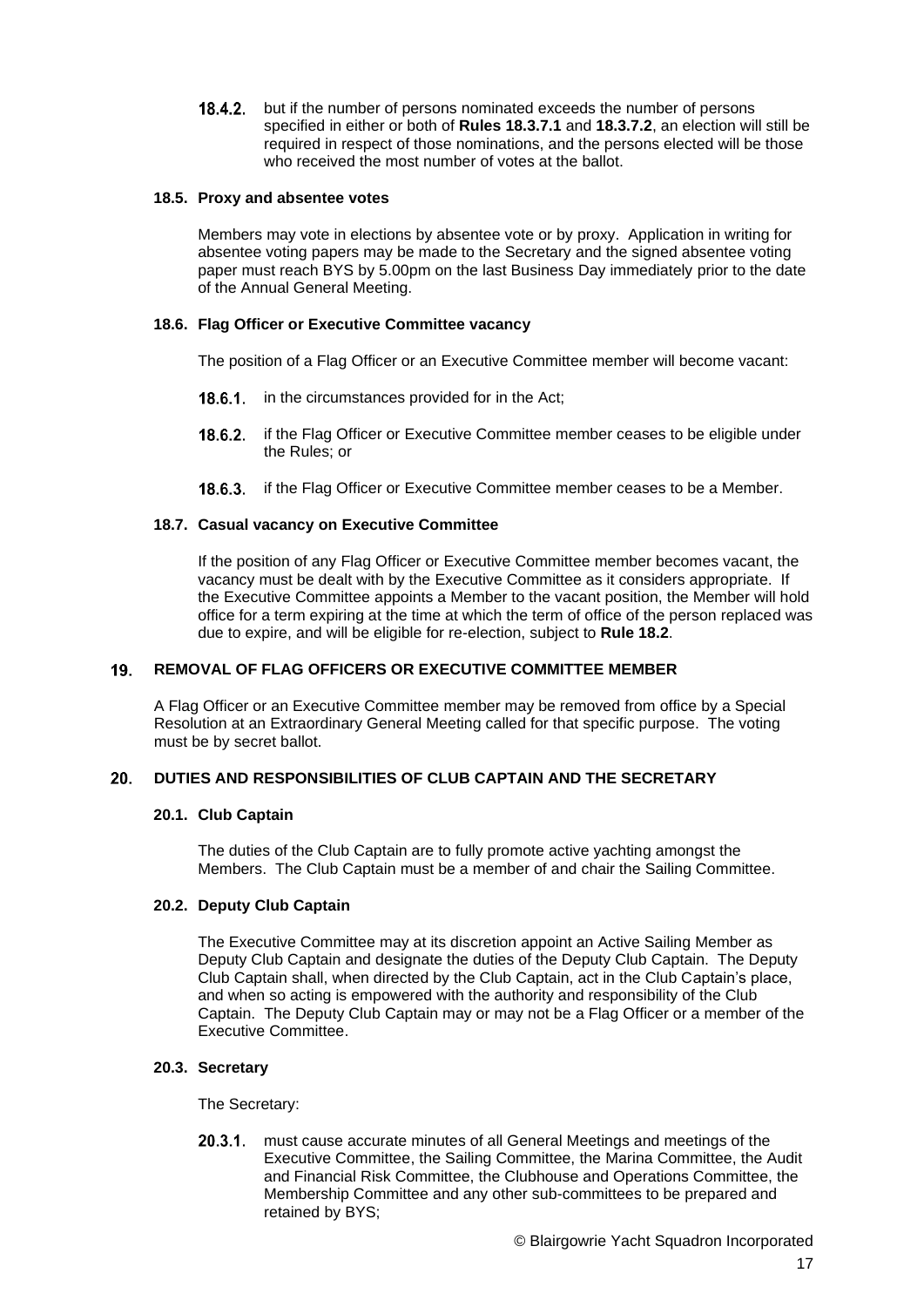- $20.3.2.$ must provide Members with access to, and copies as requested of the Rules, the minutes (including accounting records and financial statements) of General Meetings, any other documents required to be provided to Members by the Act, and with the approval of the Executive Committee any other records, securities or other relevant documents of BYS;
- 20.3.3. is empowered either personally or by an agent to sue in the name of BYS when instructed to do so by the Executive Committee;
- 20.3.4. except as otherwise provided in the Rules, is responsible for the safe keeping and maintenance of all books, records, documents and securities of BYS; and
- 20.3.5. generally must perform the duties required by the Act, the Regulations and the Rules and as otherwise directed by the Executive Committee.

#### $21.$ **BYS BURGEE, FLAG OFFICERS' FLAGS AND BYS INSIGNIA**

### **21.1. Description**

The BYS Burgee, Flag Officers' Flags and the BYS Insignia are described in **Schedule B**.

# **21.2. BYS Burgee**

A Member may fly the BYS Burgee on the Member's boat if the boat is not used as a working boat or let for hire.

#### **21.3. When flags may be flown**

A Flag Officer's Flag may be displayed on a boat if the Flag Officer is on board or if it is the Flag Officer's intention to return to the boat before sunset on the same day. When two or more Flag Officers are on board the same boat, the Flag of the more senior Flag Officer must be displayed.

# **21.4. BYS Insignia**

The BYS Insignia may be displayed:

- 21.4.1 on a Member's blazer pocket;
- 21.4.2. on other apparel or merchandise produced or authorised by BYS; or
- 21.4.3. by BYS or persons authorised by BYS on stationery and other printed material,

and always in the proportion described in **Schedule B**.

# **21.5. Flag Officer's blazer pocket**

The use of the BYS Insignia and its embellishment on a Flag Officer's blazer pocket are as follows:

- **21.5.1.** Commodore one additional gold star placed immediately above the BYS Insignia;
- **21.5.2.** Vice Commodore one gold star placed below and to the left (as shown in **Schedule B**) of the BYS Insignia;
- $21.5.3$ Rear Commodore – one gold star placed below and to the right (as shown in **Schedule B**) of the BYS Insignia:
- 21.5.4. Club Captain one gold star placed immediately below the BYS Insignia;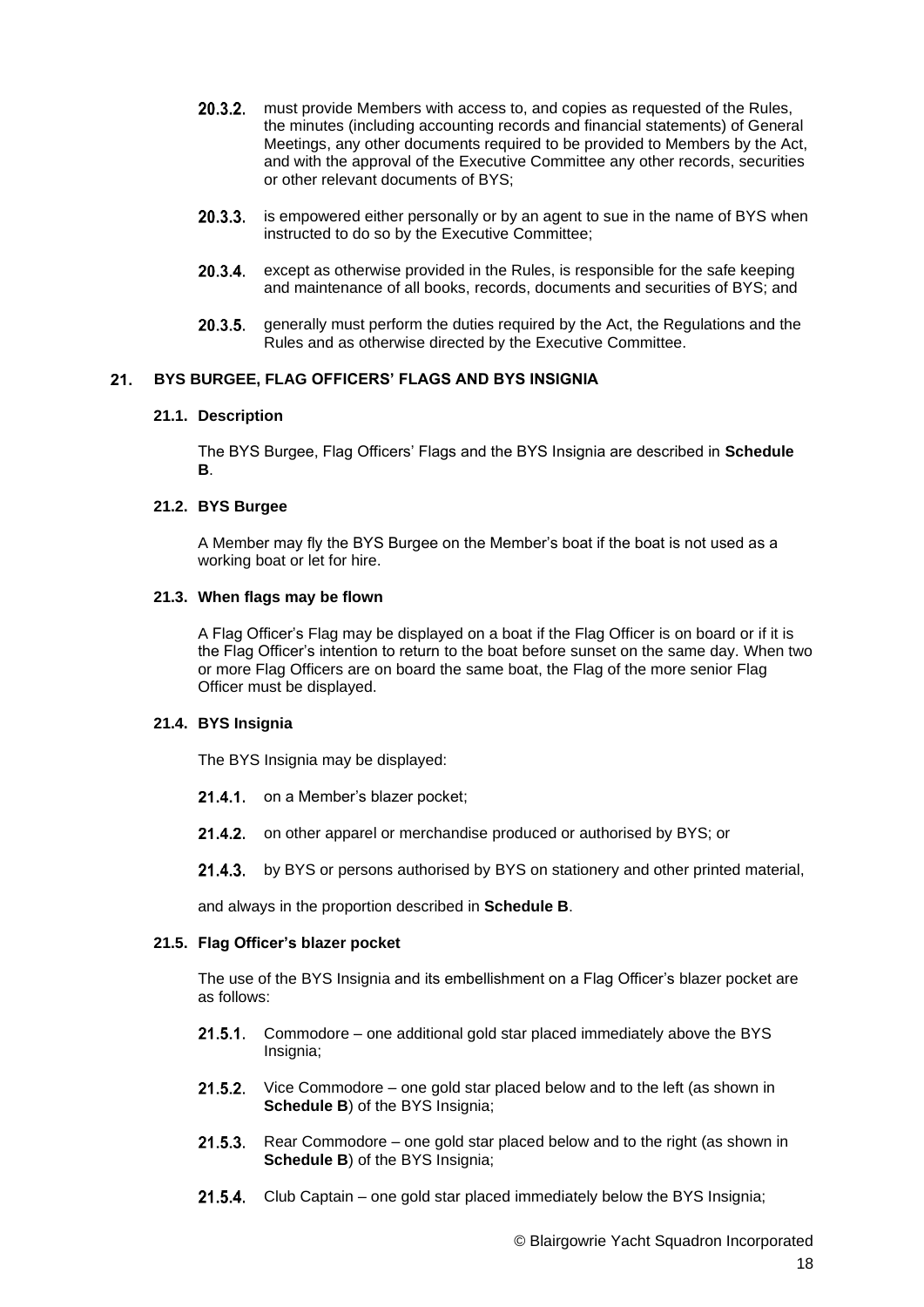- 21.5.5. past Commodore or past Club Captain the gold star is replaced by a silver star; or
- 21.5.6. a past Vice Commodore or past Rear Commodore who is not elevated the gold star is replaced by a silver star.

# **EXECUTIVE COMMITTEE MEETING PROVISIONS**

#### $22<sub>1</sub>$ **MEETINGS OF THE EXECUTIVE COMMITTEE**

#### **22.1. Frequency of Executive Committee meetings**

- 22.1.1. Unless the Executive Committee determines to the contrary, the Executive Committee must meet at least ten times in each BYS Year. It will meet at a place and time as the Executive Committee determines.
- 22.1.2. Members of the Executive Committee are to be regarded as present together when in communication by telephone or other means of audio or audio visual communication and each such member of the Executive Committee participating in the communication is able to hear each of the other participating members of the Executive Committee.
- 22.1.3. Special meetings of the Executive Committee may be convened by the Commodore or by any four members of the Executive Committee.

# **22.2. Notice of Executive Committee meetings**

- 22.2.1. Written notice of each Executive Committee meeting must be given to each Flag Officer, Executive Committee member, the Secretary and the Manager at least two Business Days before the date of the meeting. Such written notice must include minutes and associated reports of the last meeting of the Executive Committee and of each of the sub-committees.
- 22.2.2. Written notice of any special Executive Committee meeting must be given to each Flag Officer and Executive Committee member specifying the general nature of the business to be conducted and no other business may be conducted at a special meeting.

## **22.3. Quorum for Executive Committee meetings**

- 22.3.1. Any five members of the Executive Committee constitutes a quorum.
- 22.3.2. Business may not be conducted unless a quorum is present.
- 22.3.3. If within half an hour after the time appointed for a meeting a quorum is not present:
	- **22.3.3.1.** in the case of a special meeting the meeting lapses; and
	- **22.3.3.2.** in any other case the meeting will stand adjourned to a time set by the Commodore or, in the absence of the Commodore, by the Secretary.

#### **22.4. Presiding at Executive Committee meetings**

At meetings of the Executive Committee:

22.4.1. unless the succeeding provisions of this Rule apply, the Commodore shall act as the EC Chair; or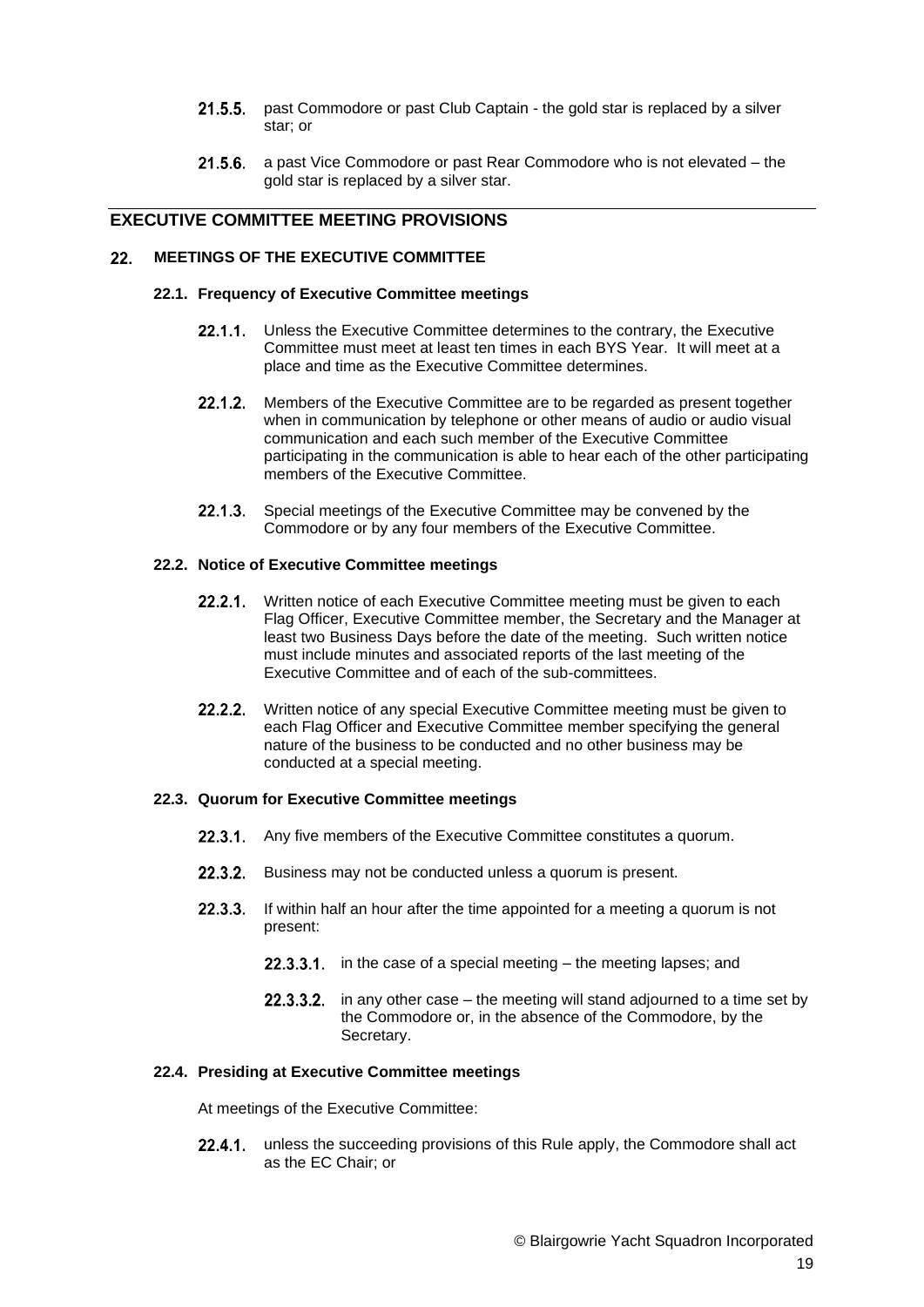- 22.4.2. if the Commodore indicates in writing that the Commodore is unwilling or unable to act as the EC Chair for a period or periods, the Executive Committee shall elect one of their number to act as the EC Chair for that period; and
- if the EC Chair is absent from a meeting of the Executive Committee or is  $22.4.3.$ unable to preside, the Executive Committee must choose one of their number to act as the EC Chair.

### **22.5. Voting at Executive Committee meetings**

- 22.5.1. Every question arising at a meeting of the Executive Committee must be decided as an Ordinary Resolution or, if required by the Act or the Rules, by a Special Resolution:
	- $22.5.1.1$  on a show of hands; or
	- 22.5.1.2. if an Executive Committee member requests, by a poll taken in a manner the Chair determines.
- Each Executive Committee member present at a meeting of the Executive  $22.5.2.$ Committee including the Chair, is entitled to one vote.

# **22.6. Failure to attend**

Any Executive Committee member, failing to attend three consecutive Executive Committee meetings without furnishing a satisfactory explanation in writing for the absence will cease to be a member of the Executive Committee.

# **22.7. Circulating resolutions**

- 22.7.1. A resolution in writing signed by all members of the Executive Committee will be as valid and effectual as if it has been passed at a meeting of the Executive Committee duly convened and held.
- 22.7.2. The resolution may consist of several documents (including emails or other form of electronic communication or by means of other technology for the communication of information whether in use at the commencement of the Rules or invented or adopted after then) in like form, each signed by one or more members of the Executive Committee.

### **22.8. Executive Committee or sub-committee minutes**

The Members do not have access to the minutes of the Executive Committee or any subcommittee.

### **22.9. Observers**

Each of the Manager and any Flag Officer (in addition to the Commodore) may attend meetings of the Executive Committee as an observer and participate in the discussion but is not entitled to vote at any such meetings.

# **MANAGEMENT PROVISIONS**

#### **MANAGEMENT** 23.

### **23.1. Management**

The affairs of BYS are controlled by the Executive Committee and managed by the Manager.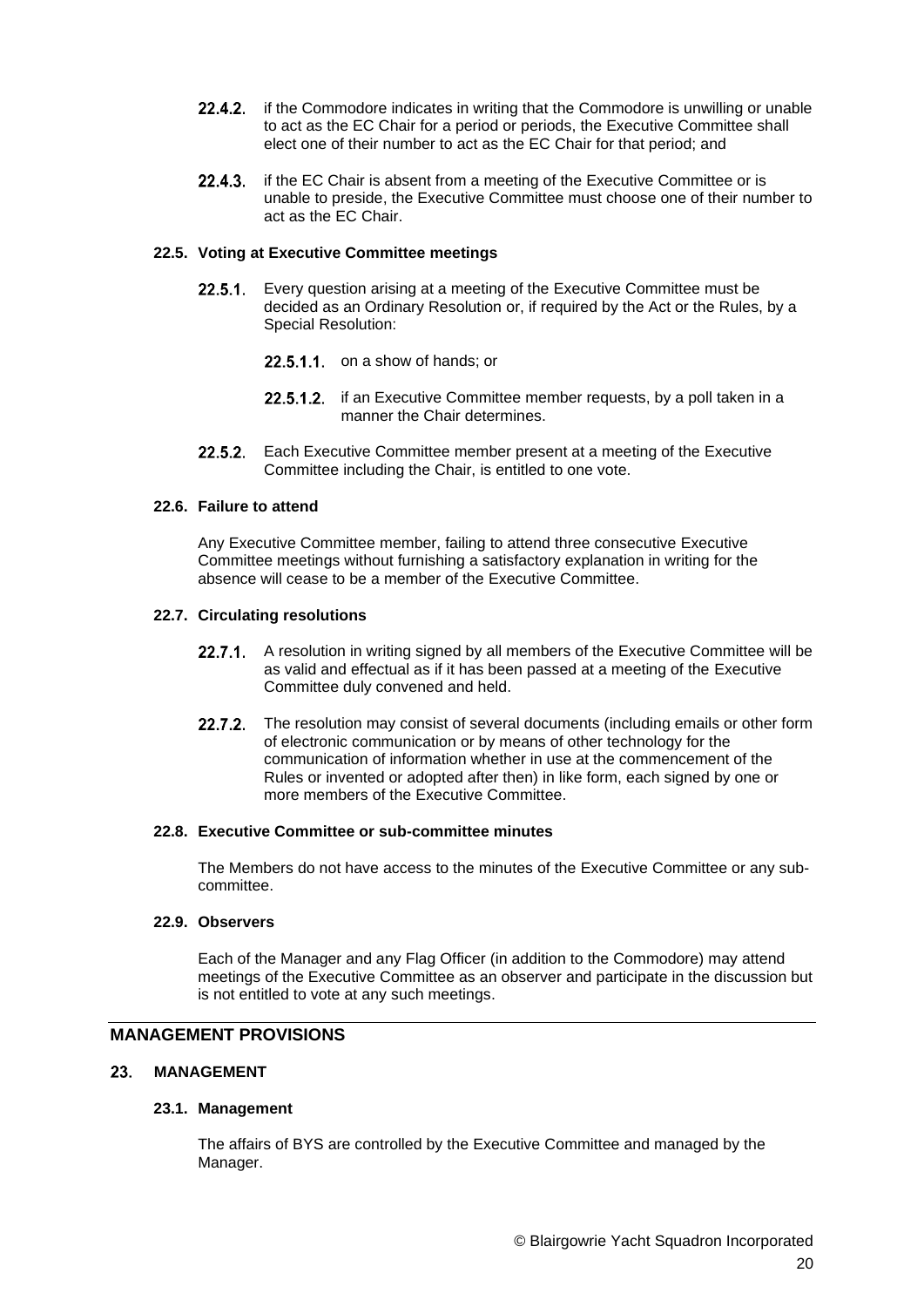## **23.2. Powers**

The Executive Committee:

- 23.2.1 is responsible for:
	- 23.2.1.1. the overall strategy for, and legal and financial governance of, BYS;
	- 23.2.1.2. monitoring and oversight of the performance of BYS;
	- 23.2.1.3. approving the annual budget for BYS and each of the areas of BYS operations;
	- $23.2.1.4.$ ensuring that the risks to which BYS is exposed are identified and suitable processes are put in place to monitor and manage those risks;
- must appoint the Manager and the Secretary. The Manager may be appointed  $23.2.2.$ as the Secretary. If the position of Secretary becomes vacant, the vacancy must be filled within fourteen days after the vacancy arises;
- $23.2.3.$ must approve the strategies and policies of BYS; and
- $23.2.4.$ may, subject to the Rules, the Act and the Regulations:
	- 23.2.4.1. exercise all the powers and functions that may be exercised by BYS other than those powers and functions that are required by the Act or the Rules to be exercised by a General Meeting; and
	- 23.2.4.2. perform all acts and things that appear to the Executive Committee to be essential for the proper management of the business and affairs of BYS.

# **23.3. Delegation**

The Executive Committee may delegate to an Executive Committee member, a subcommittee formed in accordance with **Rule 24.1** or staff, any of its powers and functions other than:

- 23.3.1. this power of delegation (save that a sub-committee may be granted the power to delegate to another committee of Members where the terms of that delegation have been approved in writing by the Executive Committee); or
- 23.3.2. any duty imposed on the Executive Committee by the Act or by the law which cannot be delegated.

# **23.4. By-laws**

- 23.4.1. The Executive Committee has power to make By-laws not inconsistent with the Act or the Rules for the proper governance of BYS, and may alter, amend or rescind any By-laws as the Executive Committee may determine.
- $23.4.2.$ The Executive Committee must make a copy of the current By-laws freely available to Members and at meetings. This will be satisfied by publishing a copy on the Website.

### **23.5. Limits on expenditure**

23.5.1. The Executive Committee is authorised to incur necessary expenditure in connexion with the maintenance of and furthering of the interests of BYS, subject to **Rules 23.5.2, 23.5.3** and **23.5.4**, and to grant Berth Licences subject to **Rule 23.5.5**.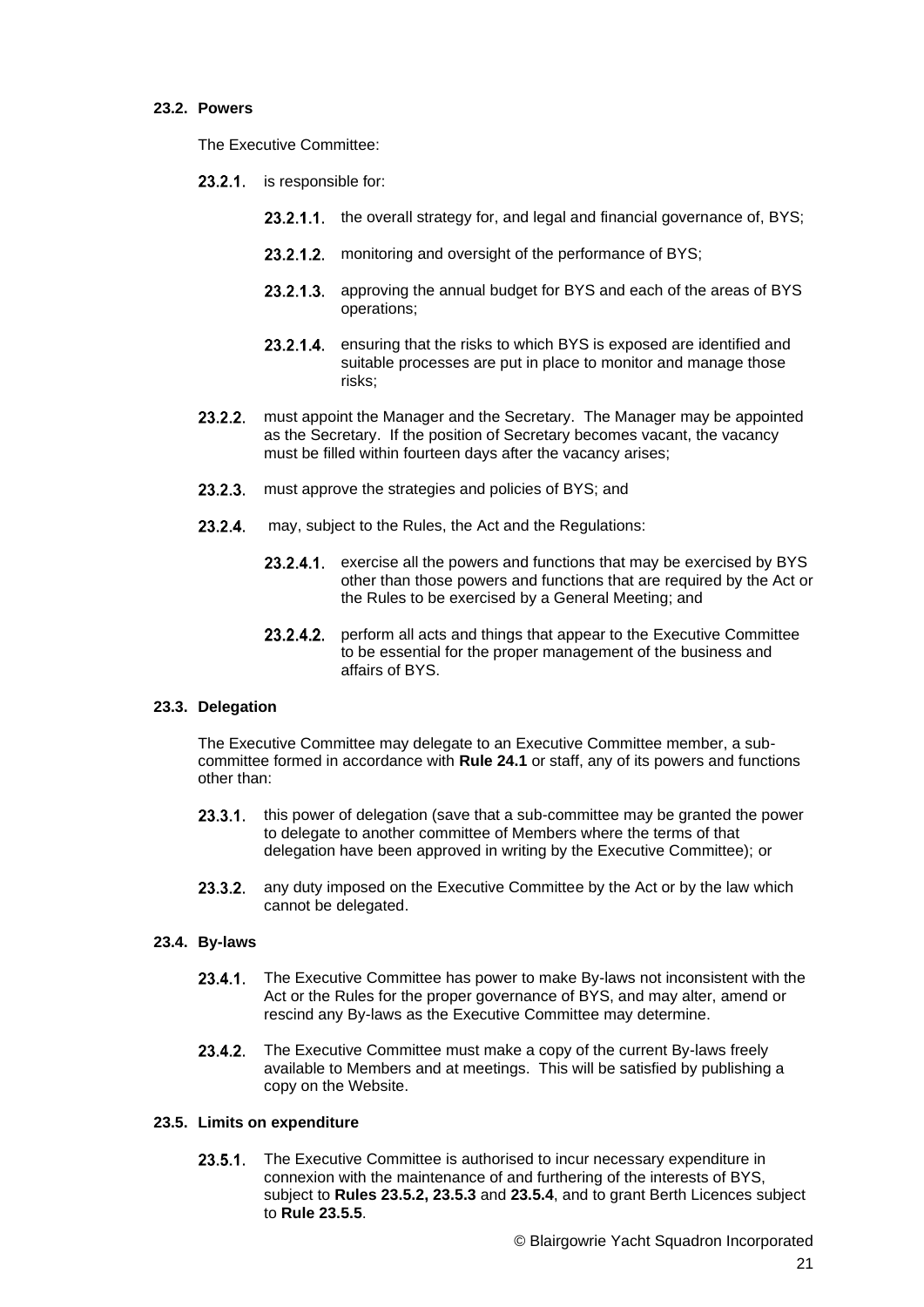- Except as provided in **Rule 23.5.5** any proposal by the Executive Committee to undertake a Material Transaction involving expenditure in excess of \$100,000 but not exceeding \$150,000 must be reviewed and recommended to the Executive Committee by the Audit and Financial Risk Committee, before the Material Transaction can be undertaken.
- Except as provided in **Rule 23.5.5** any proposal by the Executive Committee to undertake a Material Transaction involving expenditure in excess of \$150,000 must be reviewed and recommended to the Executive Committee by the Audit and Financial Risk Committee and be approved by the Members by the passing of an Ordinary Resolution at a General Meeting, before the Material Transaction can be undertaken.
- 23.5.4. The amounts referred to in **Rules 23.5.2** and 23.5.3 will be deemed to increase by 5% per annum from 1 May 2018.
- **23.5.5.** The Executive Committee may undertake expenditure in excess of the limits in **Rules 23.5.2** and **23.5.3** without obtaining a requisite approval where that expenditure is necessary to:
	- 23.5.5.1. effect repairs, or incidental improvements to, or a replacement of, any item forming part of the BYS premises, Marina or other facilities; and
	- 23.5.5.2. in the opinion of the Executive Committee, those repairs, incidental improvements or replacement need to be effected within a time frame which would render it unduly onerous to obtain the relevant approval of Members or the Audit and Financial Risk Committee (as the case may be).
- 23.5.6. The granting of any Berth Licence requires the approval of the Members by the passing of an Ordinary Resolution at a General Meeting unless:
	- 23.5.6.1. the grant is the renewal of an existing Berth Licence or a new Berth Licence in respect of a berth which has at any time previously been the subject of a Berth Licence; or
	- 23.5.6.2. the grant is for a new Berth Licence in respect of a berth which has not previously been the subject of a Berth Licence, but:
		- a) the Berth Licence is for a term of not more than 5 years; or
		- b) the berth is included in a program of berths available for the grant of Berth Licences approved by the Members; or
		- c) the grant is a one-off grant of which there may not be more than two in any BYS Year and the grant is recommended by the Audit and Financial Risk Committee; and
		- d) for the purposes of paragraphs (b) and (c) the terms of the grant are considered by the Executive Committee or the Audit and Financial Risk Committee as the case may be to be reasonable terms negotiated at arm's length at the time of the grant.

### **23.6. Executive Committee to authorise expenditure**

- No monies may be expended on behalf of or in the name of BYS without the  $23.6.1.$ specific prior authority of the Executive Committee.
- $23.6.2.$ Subject to the limits in, and approvals required under, **Rule 23.5**, the Executive Committee may grant approval in writing to each of: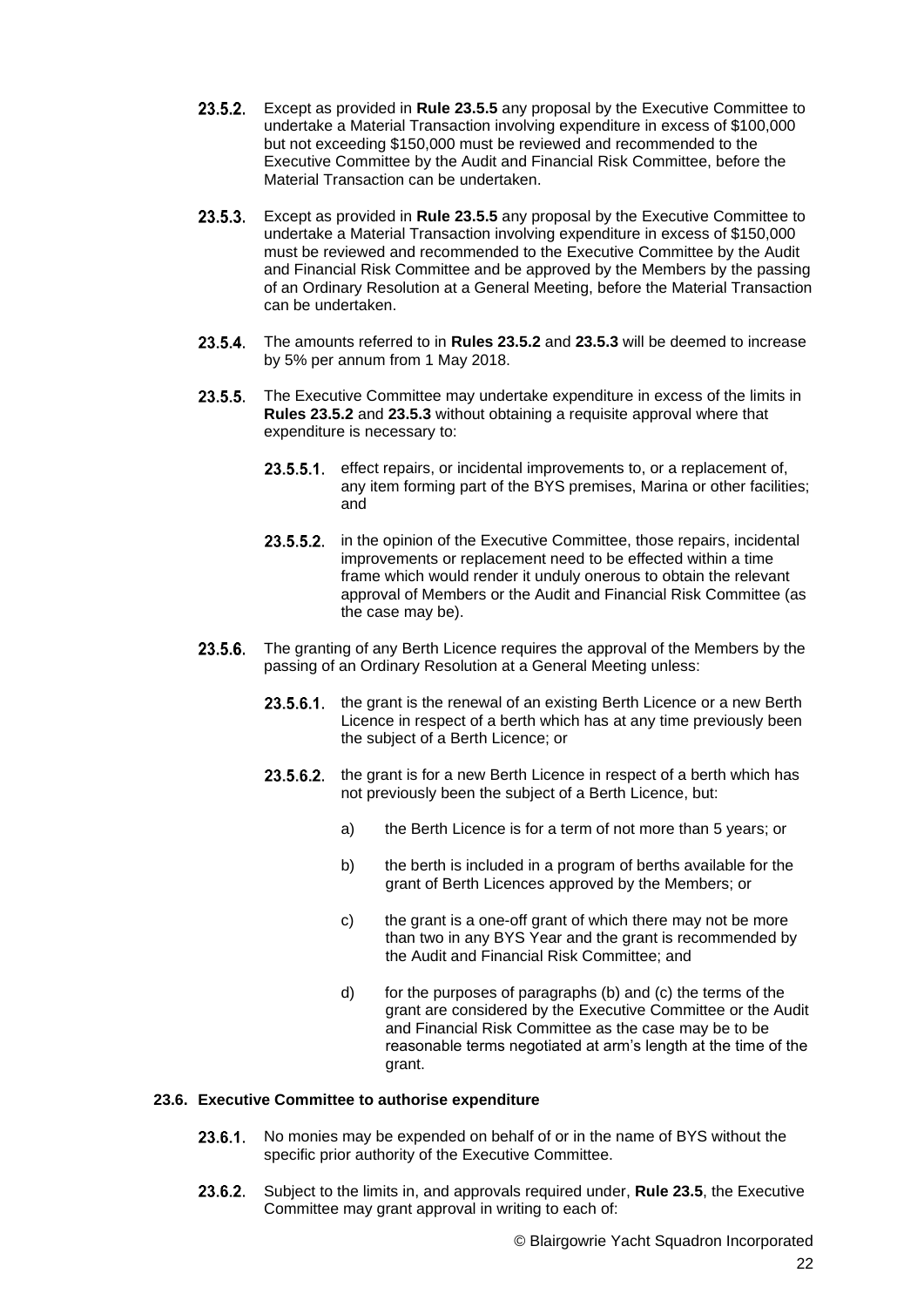- 23.6.2.1. the Manager; or
- 23.6.2.2. other staff holding particular roles within BYS,

to authorise and incur expenditure on behalf of BYS. Those authorities may be subject to certain limits but shall not authorise the making of expenditure for which provision has not been made in an Approved Budget. The disbursement of funds to pay any expenditure authorised or incurred under this **Rule 23.6.2** must be made in accordance with **Rule 23.7.1**.

### **23.7. Bank accounts**

### **Principal bank account**

The Executive Committee must cause a bank account to be maintained into which monies received by or on behalf of BYS must be deposited. Amounts approved for payment by the Executive Committee must be paid from this account. Prior to payment, all payments must be authorised by any two members of the Executive Committee nominated by the Executive Committee for this purpose.

# 23.7.2. Investment accounts

The Executive Committee is empowered to conduct other bank accounts as the Executive Committee deems appropriate for the sole purpose of investing monies at interest.

# **Use of technology**

The Executive Committee may authorise BYS to have access to its accounts electronically, to conduct banking transactions by electronic funds transfer, or otherwise conduct its banking arrangements according to contemporary methods or technology generally used between bankers and customers, whether used at the commencement of the Rules or invented or adopted after then.

# **23.8. Control of money and accounts**

The Manager must ensure that:

- all moneys due to BYS are collected and received and that all payments  $23.8.1$ authorised by BYS are paid; and
- 23.8.2. correct accounts and books showing the financial affairs of BYS with full details of all receipts and expenditure connected with the activities of BYS are kept.

### **23.9. Use of funds**

The income and property of BYS must be applied solely towards the promotion of the Purposes and not be paid or transferred directly or indirectly by way of dividend, bonus or in any other manner or by way of profit to any Member.

### **23.10.Officers and Executive Committee members' expenses**

A Flag Officer or Executive Committee member must not be appointed to any salaried office or office of profit in BYS and no remuneration or other benefit in money or moneys worth may be given by BYS to any of them except for the reimbursement of out-of-pocket expenses, or other expenses incurred on behalf of BYS.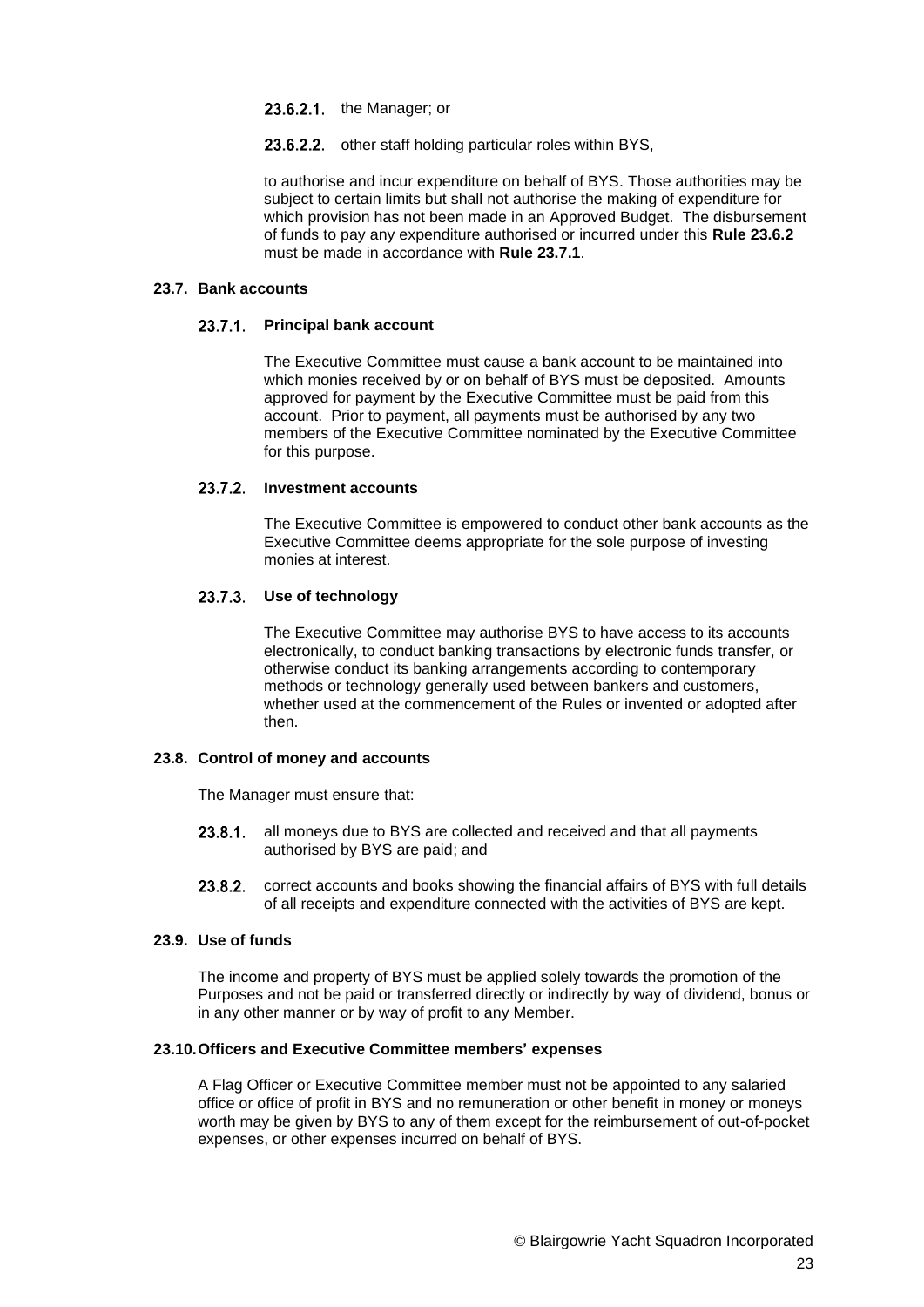#### **23.11.Abandoned property**

- 23.11.1. This Rule 23.11 applies to any property, including any boat, equipment or other item of property lost, left or abandoned on BYS premises or nearby, including in the waters immediately offshore near the BYS premises, whether belonging or believed to belong to a Member or former Member or any other person.
- 23.11.2. The Executive Committee may cause the Manager to take reasonable steps to contact the owner and request the owner to remove the owner's property within a reasonable time.
- 23.11.3. If the owner cannot be contacted or fails or refuses to remove any property within a reasonable time, BYS may, acting as agent for the owner, remove, dispose of or otherwise sell the property on whatever terms the Executive Committee, acting reasonably, considers appropriate.
- 23.11.4. BYS may retain from the proceeds of any sale the reasonable costs incurred by BYS, and pay any surplus to the owner. If the owner cannot be contacted within a reasonable time the surplus may be applied by BYS to its own funds or as the Executive Committee otherwise decides.

### **23.12.Financial records**

- 23.12.1. BYS must keep financial records which:
	- 23.12.1.1. correctly record and explain its transactions, financial position and performance; and
	- 23.12.1.2. enable financial statements to be prepared as required by the Act.
- **23.12.2** BYS must retain the financial records for not less than 7 years after the transactions covered by the records are completed.

### **23.13.Financial statements**

- 23.13.1. For each BYS Year, the Executive Committee must ensure that the requirements under the Act relating to the financial statements of BYS are met.
- 23.13.2. Without limiting Rule 23.13.1, those requirements include:
	- 23.13.2.1. preparation of the financial statements;
	- 23.13.2.2. auditing of the financial statements by the Auditor:
	- 23.13.2.3. certification of the financial statements by the Executive Committee;
	- 23.13.2.4. submission of the audited financial statements to the Annual General Meeting; and
	- 23.13.2.5. lodgement with the Registrar (as defined in the Act) of the audited financial statements and accompanying reports, certificates, statements and fee.

### **23.14.Flag Officers' right to information**

In addition to **Rule 22.2** but only following a request in writing from a Flag Officer, the Secretary must promptly provide that Flag Officer with access to, and copies as requested of, minutes of meetings of the Executive Committee and of any sub-committee as well as accounting records and financial statements and any other records, securities or other relevant documents of BYS as reasonably requested.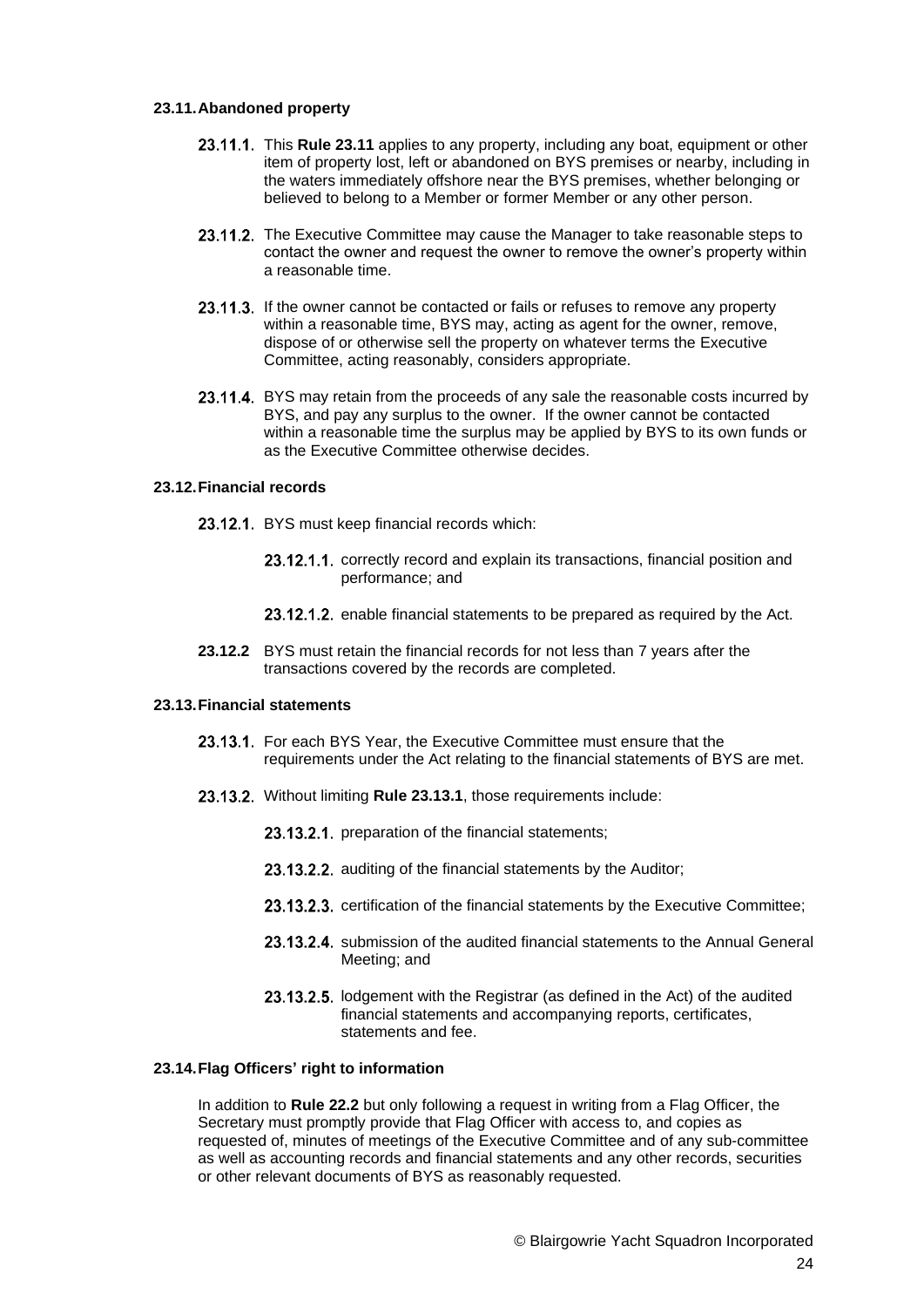#### $24.$ **SUB-COMMITTEES**

## **24.1. Creation of sub-committees**

The Executive Committee has the power to create sub-committees, to appoint Members to represent them and subject to **Rule 23.3** to delegate to a sub-committee any of its powers and duties. The delegation must be in writing and may be subject to conditions and limitations as the Executive Committee considers appropriate.

# <span id="page-24-0"></span>**24.2. Sailing Committee**

- 24.2.1. There must always be a sub-committee called the Sailing Committee having the role, powers and duties the Executive Committee delegates to it in relation to the management and promotion of sailing at BYS, chaired by the Club Captain.
- 24.2.2. The Sailing Committee must be compromised of at least 5 Members including:
	- 24.2.2.1 the Club Captain;
	- 24.2.2.2. the BYS sailing manager;
	- 24.2.2.3. at least 3 Members appointed by the Executive Committee all of whom must be Active Sailing Members.

# **24.3. Marina Committee**

- 24.3.1. There must always be a sub-committee called the Marina Committee having the role, powers and duties the Executive Committee delegates to it in relation to the maintenance and operation of the Marina and the management of Marina berths owned or controlled by BYS.
- 24.3.2. The Marina Committee may be constituted as a corporation fully controlled by BYS as the Executive Committee determines.
- 24.3.3. The Marina Committee must be compromised of at least eight Members including:
	- $24.3.3.1$ . the Commodore:
	- 24.3.3.2. another member of the Executive Committee appointed by the Executive Committee;
	- 24.3.3.3. the manager of the Marina; and
	- 24.3.3.4. at least five Members appointed by the Executive Committee each of whom must be a Full Member and either an Active Sailing Member or the licensee of a berth in the Marina or the controller of a Berth Licence.
- 24.3.4. The Marina Committee shall be chaired by a member of the Marina Committee nominated by the Executive Committee to act as the chair.

### **24.4. Audit and Financial Risk Committee**

There must always be a sub-committee called the Audit and Financial Risk Committee having the role, powers and duties the Executive Committee delegates to it in relation to audit and financial risk concerning BYS, and including the following roles and responsibilities:

making recommendations to the Executive Committee regarding the financial 24.4.1 affairs of BYS including: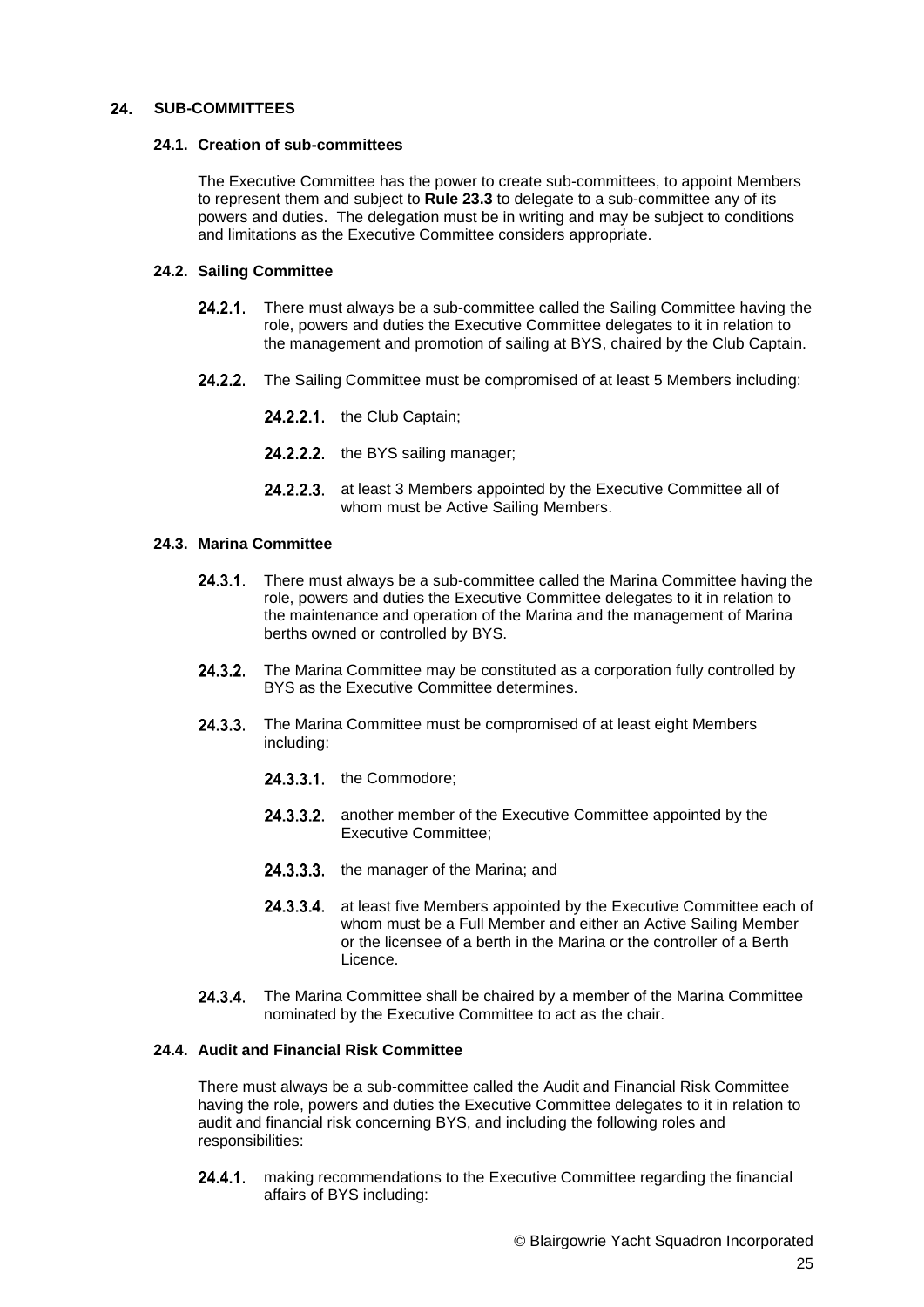- **24.4.1.1** considering and reviewing annual financial statements and budgets prior to their submission to the Executive Committee;
- 24.4.1.2. undertaking periodic reviews of BYS internal financial controls and financial reporting;
- 24.4.1.3. overseeing compliance by BYS in relation to financial disclosure;
- 24.4.1.4. reviewing and making recommendations to the Executive Committee concerning the matters contemplated by **Rules 23.5.2**, **23.5.3**, **23.5.5.2** and **23.5.6.2**;
- 24.4.1.5. developing an audit plan for submission to the Executive Committee, reviewing the annual audit plan with the Auditor and reviewing the audit findings for submission to the Executive Committee; and
- 24.4.1.6. monitoring financial risk management and internal controls instituted in response to financial risks; and
- 24.4.2. reviewing the BYS annual insurance program.

#### **24.5. Composition of the Audit and Financial Risk Committee**

- 24.5.1. The Audit and Financial Risk Committee must be comprised of at least 4 members with a diverse mix of accounting, legal and financial skills and expertise. All members of the Audit and Financial Risk Committee will be appointed by the Executive Committee and include:
	- 24.5.1.1. at least one member of the Executive Committee who is not a Flag Officer; and
	- 24.5.1.2. at least two other members who are not Flag Officers with appropriate skills and expertise as determined by the Executive Committee but one of whom need not be a Member if the Executive Committee so determines.
- 24.5.2. The Audit and Financial Risk Committee will be chaired by a member of the Executive Committee appointed by the Executive Committee.
- 24.5.3. Flag Officers and members of BYS staff may be required to attend and participate in meetings of the Audit and Financial Risk Committee to the extent determined necessary by the Audit, Risk and Financial Committee in order for it to fulfil its roles and responsibilities under in **Rule 24.4**.

#### **24.6. Clubhouse and Operations Committee**

- 24.6.1. There must always be a sub-committee called the Clubhouse and Operations Committee having the role, powers and duties the Executive Committee delegates to it in relation to BYS building and grounds and liaison with Members and BYS management in relation to the provision of food and beverages.
- The Clubhouse and Operations Committee must be compromised of at least  $24.6.2.$ eight members including:
	- 24.6.2.1. the Vice Commodore:
	- 24.6.2.2. the Manager;
	- 24.6.2.3. the BYS food and beverage manager; and
	- 24.6.2.4. at least five Members appointed by the Executive Committee the majority of whom must be Full Members.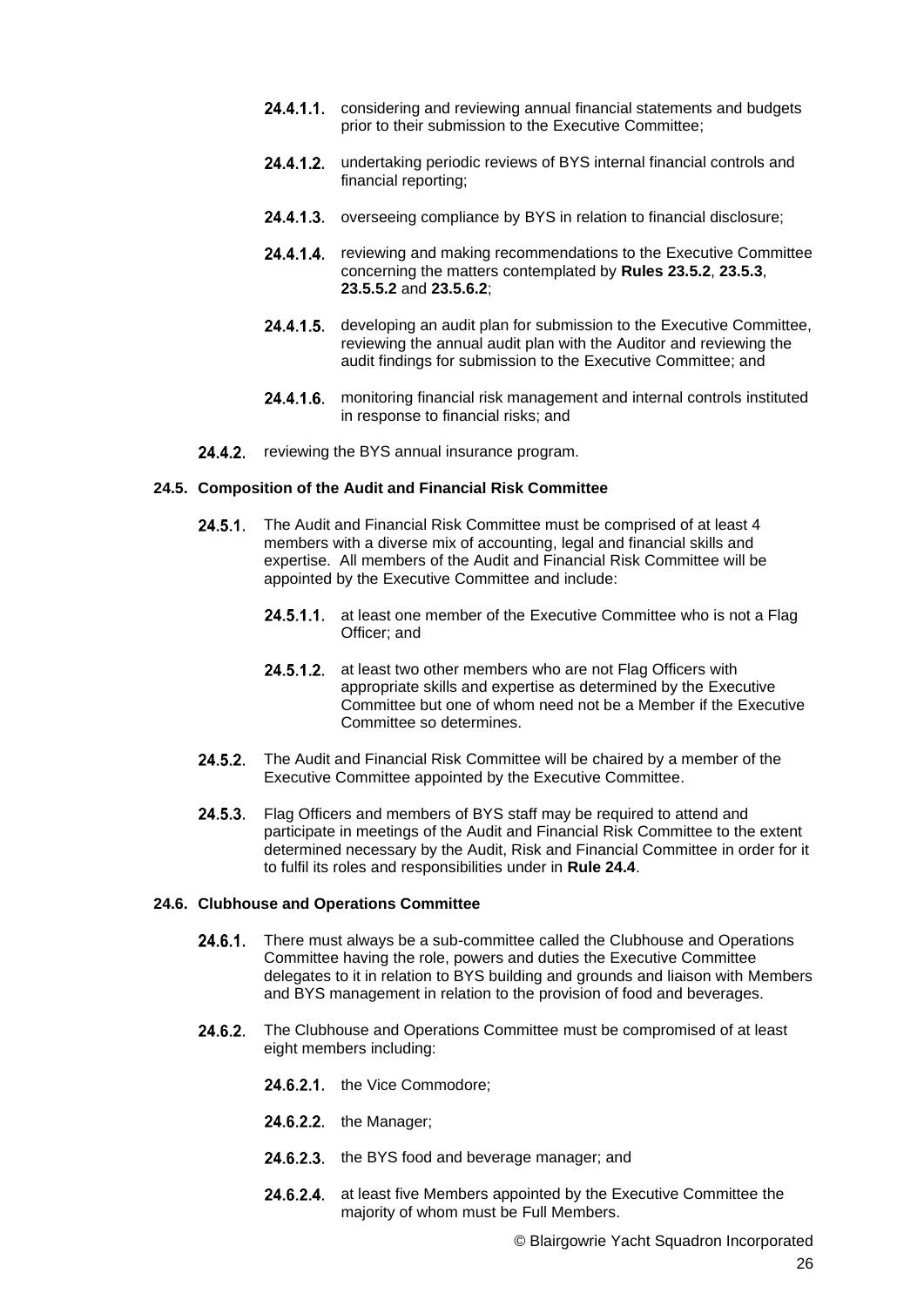24.6.3. The Clubhouse and Operations Committee must be chaired by the Vice Commodore.

# **24.7. Membership Committee**

- $24.7.1$ There must always be a sub-committee called the Membership Committee having the role, powers and duties the Executive Committee delegates to it in relation to Member participation in the activities of BYS, the encouragement and induction of new Members, the BYS social program and Member liaison and communication.
- 24.7.2. The Membership Committee shall be compromised of at least eight members including:
	- 24.7.2.1. the Rear Commodore;
	- 24.7.2.2. the BYS membership manager;
	- 24.7.2.3. the BYS events coordinator; and
	- 24.7.2.4 at least five Members appointed by the Executive Committee the majority of whom must be Full Members.
- 24.7.3. The Membership Committee must be chaired by the Rear Commodore.

#### **MEMBERS HOLDING BYS PROPERTY OR RECORDS** 25.

Any Member, whether a present or past Flag Officer, Executive Committee member, subcommittee member or otherwise, holding or controlling any BYS property, including records or intellectual property and whether created by BYS, the Member concerned or another, must immediately at the request in writing of a Flag Officer or the Manager return it to BYS, whether the request specifies the property concerned or describes it in general terms.

#### <span id="page-26-0"></span> $26.$ **REGISTER**

### **26.1. Maintaining the Register**

The Secretary must cause a Register to be maintained, recording:

- 26.1.1. the full name, address, email address, date of birth, and date of election of every Member, and the date of any Member ceasing to be a Member;
- $26.1.2.$ the name of the owner and any other relevant particulars of each Member's boat on or adjoining the BYS premises or the Marina or that is used for racing at BYS; and
- any other particulars required by the Act, or that the Executive Committee  $26.1.3.$ directs.

### **26.2. Inspection**

Any part of the Register specified in a request in writing from a Member for inspection must be made available to that Member to inspect at the BYS premises, subject to the Act, and the laws or any rules of privacy as the Secretary determines. In particular cases the Secretary may only permit inspection of relevant extracts of the Register.

#### **AUDITOR AND SOLICITOR**  $27.$

# **27.1. Auditor**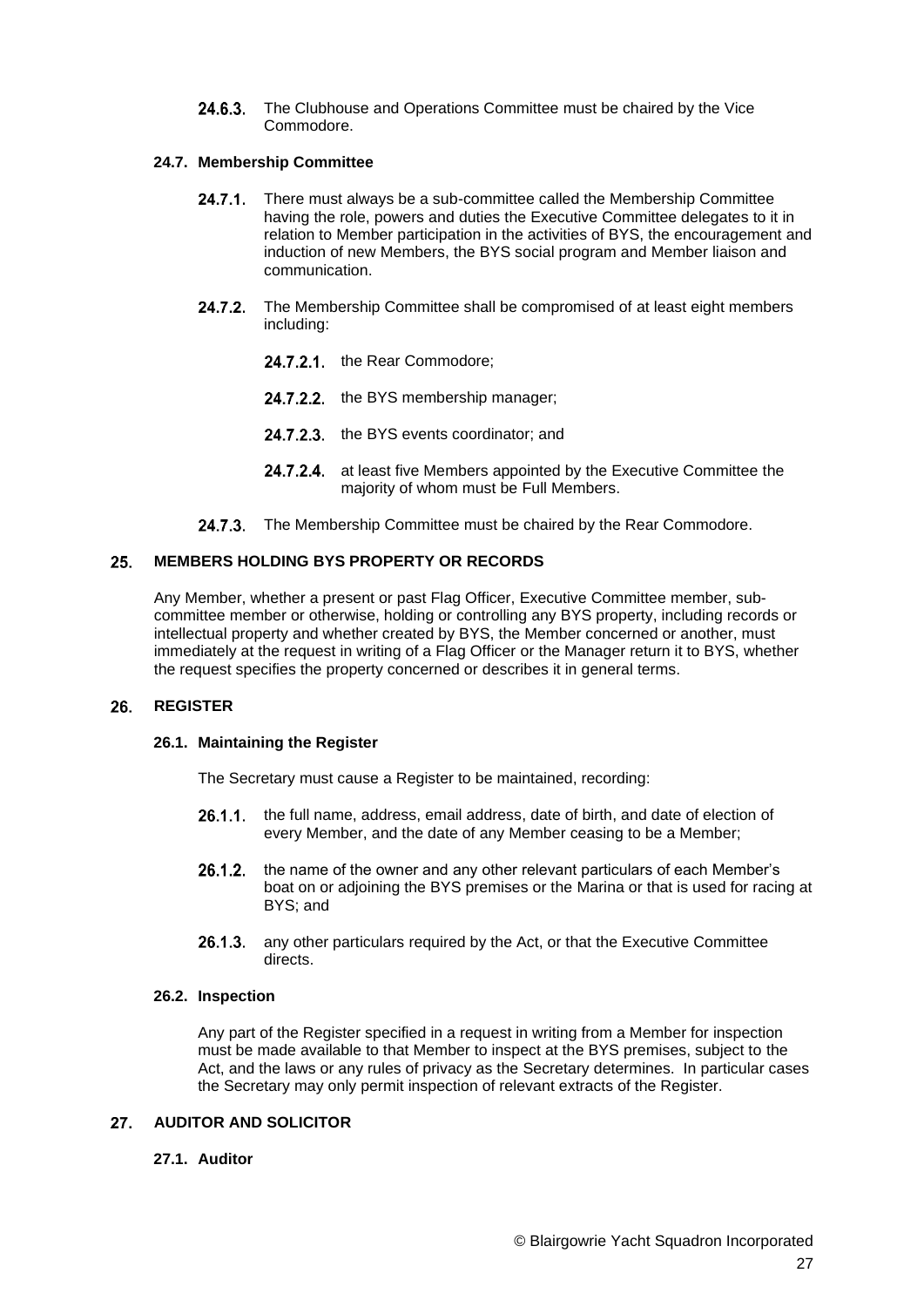The Executive Committee must appoint an auditor prior to 30 April each BYS Year and inform the Members accordingly. The Auditor has the power at any time to call for a special audit of BYS accounts.

### **27.2. Solicitor**

The Executive Committee may appoint a suitable person to the position of honorary solicitor and inform the Members accordingly.

#### 28. **MANAGER AND EMPLOYEES**

- **28.1.** The Executive Committee may appoint or dismiss the Manager, employees or contractors as the Executive Committee determines necessary.
- **28.2.** The duties of the Manager, employees or contractors must be allocated by the Executive Committee.
- **28.3.** The Manager, employees or contractors are responsible to the member of the Executive Committee designated as responsible for them and must perform their duties as are directed by the Executive Committee.
- **28.4.** All directions from the Executive Committee to the Manager in regard to the Manager's duties must be in writing and a copy of those directions must be annexed to or incorporated in the minutes of the meeting at which they were approved.

# **COMPLAINT AND DISPUTE PROVISIONS**

#### 29. **DISCIPLINARY ACTION**

## **29.1. Grounds for taking disciplinary action or eviction**

- **29.1.1.** BYS may take disciplinary action against a Member in accordance with this **Rule 29** if BYS determines that the Member:
	- 29.1.1.1. has failed to comply with the Rules or any By-Law; or
	- 29.1.1.2. refuses to support the Purposes; or
	- 29.1.1.3. has engaged in conduct prejudicial to BYS; or
	- 29.1.1.4. has engaged in conduct unbecoming of a Member.
- $29.1.2.$ Prior to BYS taking disciplinary action under **Rule 29**, the Executive Committee or its delegate under **Rule 23.3** may:
	- 29.1.2.1. invite the Member and any other persons concerned to participate in an informal mediation;
	- 29.1.2.2. stipulate the terms of the informal mediation; and
	- 29.1.2.3. conduct the process of the informal mediation.
- 29.1.3. Despite anything else in the Rules, the Manager or the Manager's delegate or any Flag Officer may evict for 24 hours a Member from BYS premises if the Manager or the Manager's delegate or the Flag Officer determines that the Member:
	- 29.1.3.1. has failed to comply with the Rules or any By-Law;
	- 29.1.3.2. has engaged in conduct prejudicial to BYS; or
	- 29.1.3.3. has engaged in conduct unbecoming of a Member.

© Blairgowrie Yacht Squadron Incorporated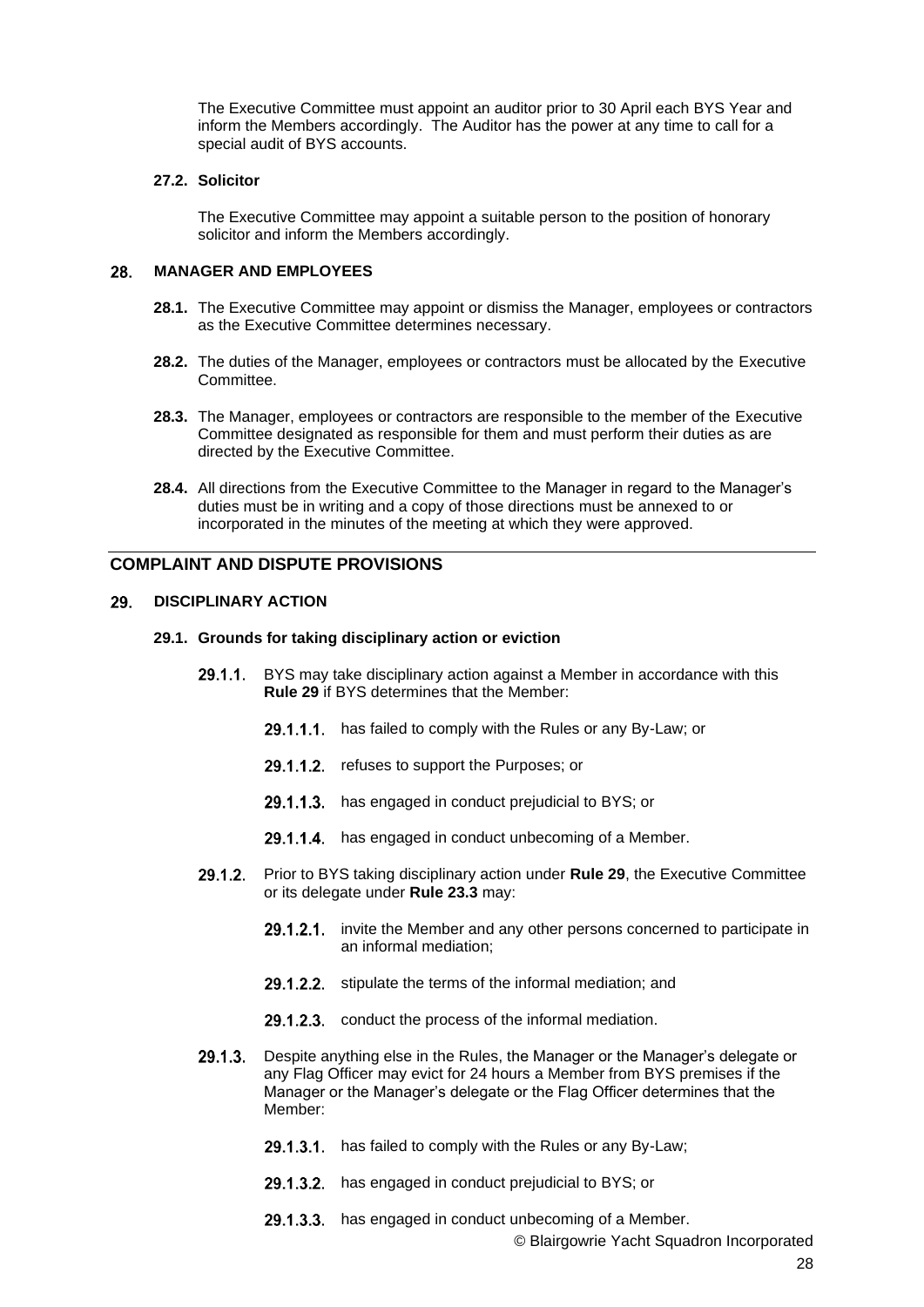## **29.2. Disciplinary Sub-committee**

- 29.2.1. If the Executive Committee or its delegate under Rule 23.3 is satisfied that there are sufficient grounds for taking disciplinary action against a Member, the Executive Committee or its delegate under **Rule 23.3** must appoint a Disciplinary Sub-committee of at least 3 people to hear the matter and determine what action, if any, to take against the Member.
- $29.2.2.$ Before appointing a Disciplinary Sub-committee, the Executive Committee or its delegate under **Rule 23.3** may appoint an independent person with appropriate qualifications to conduct an investigation into the facts only of the matter and to prepare a report on the facts to assist the Executive Committee or its delegate under **Rule 23.3** in determining whether there are significant grounds for taking disciplinary action against the Member. If disciplinary action is taken, a copy of the report must be provided to the Member, the Disciplinary Sub-committee and any other persons concerned.
- 29.2.3. The members of the Disciplinary Sub-committee:
	- 29.2.3.1. may be Executive Committee members, Members of BYS or anyone else who is a member of a yacht club affiliated with Australian Sailing; but
	- $29.2.3.2.$ must neither be a party to the issues in dispute nor a relative of the Member; and
	- 29.2.3.3. must neither be biased against, nor in favour of, the Member concerned.

# **29.3. Notice to Member**

- Before disciplinary action is taken against a Member, the Secretary must give  $29.3.1$ written notice to the Member:
	- 29.3.1.1. stating that BYS proposes to take disciplinary action against the Member;
	- 29.3.1.2. stating the grounds for the proposed disciplinary action;
	- 29.3.1.3. providing a copy of any report prepared under **Rule 29.2.2**;
	- specifying the date, place and time of the meeting at which the  $29.3.1.4$ Disciplinary Sub-committee will consider the disciplinary action; and
	- informing the Member that the Member may do one or both of the 29.3.1.5. following:
		- a) attend the Disciplinary Meeting and address the Disciplinary Sub-committee at that meeting; and
		- b) give a written statement to the Disciplinary Sub-committee at any time at or prior to the Disciplinary Meeting; and
	- 29.3.1.6. providing a copy of the Member's appeal rights under **Rule 29.6**.
- $29.3.2.$ The notice must be given no earlier than 30 days, and no later than 14 days, before the Disciplinary Meeting is held.

### **29.4. Investigative Report**

 $29.4.1$ In the absence of an investigative report prepared under **Rule 29.2.2**, the Disciplinary Sub-committee may appoint an independent person with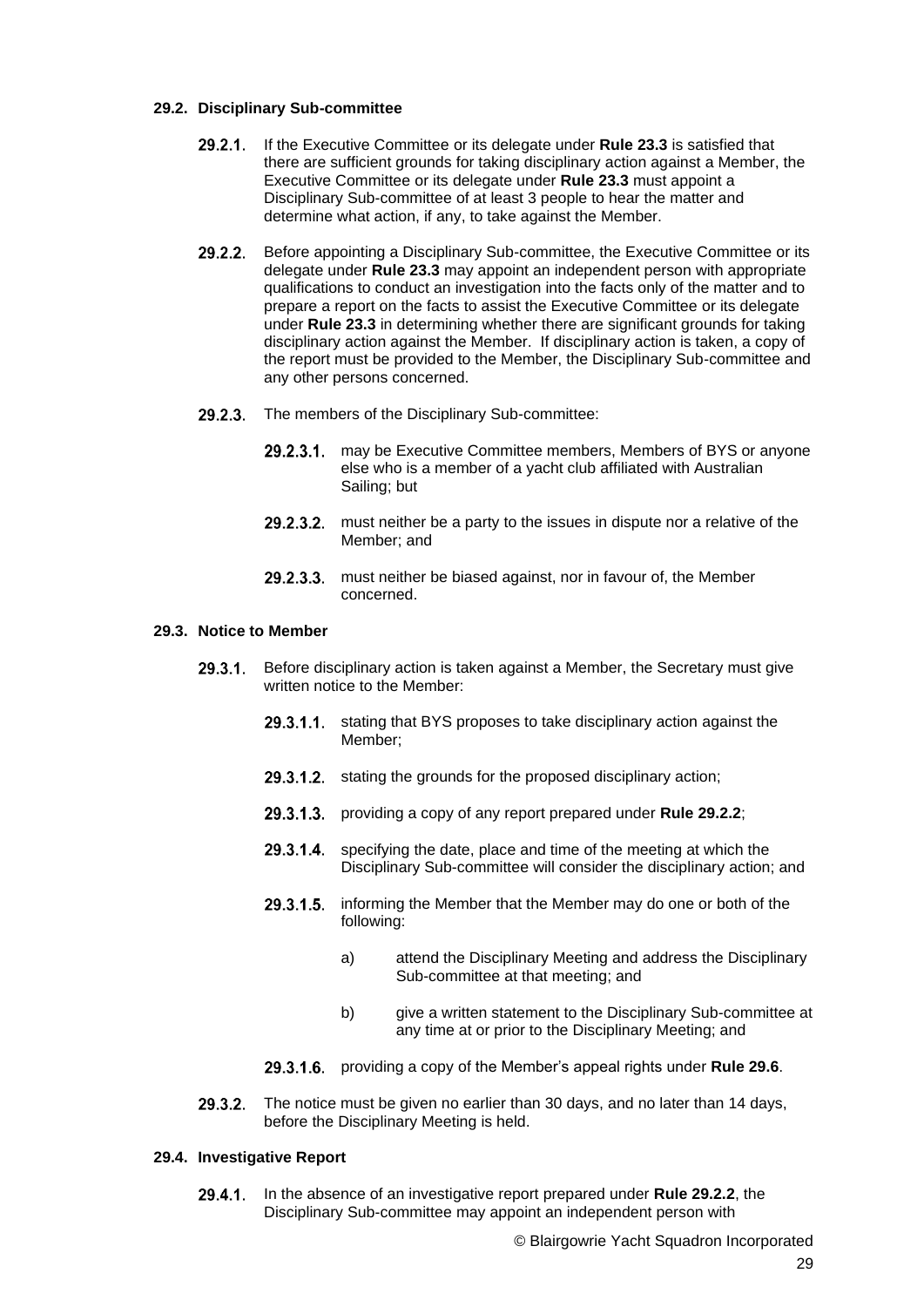appropriate qualifications to conduct an investigation into the facts only of the matter and to prepare a report on the facts.

29.4.2. The Disciplinary Sub-committee may also request clarifications from the provider of the report under either **Rule 29.2.2** or **Rule 29.4.1**. If the Disciplinary Sub-committee procures a report or clarifications under this **Rule 29.4**, the Disciplinary Sub-Committee must provide a copy to the Member, the Executive Committee or its delegate under **Rule 23.3** (as the case may be) and to any other persons concerned.

#### **29.5. Decision of Disciplinary Sub-committee**

- 29.5.1. At the Disciplinary Meeting, the Disciplinary Sub-committee must:
	- 29.5.1.1. apply principles of natural justice;
	- 29.5.1.2. allow any attendees (including the Member) to have a support person at the Disciplinary Meeting;
	- 29.5.1.3. give the Member and any complainant or witness an opportunity to be heard; and
	- 29.5.1.4. consider any written statement submitted by the Member, any complainant or witness at or prior to the Disciplinary Meeting and any investigative report or clarifications prepared or provided under either **Rule 29.2.2** or **Rule 29.4**.
- 29.5.2. After complying with Rule 29.5.1, the Disciplinary Sub-committee may:
	- 29.5.2.1. take no further action against the Member;
	- 29.5.2.2. reprimand the Member;
	- 29.5.2.3. suspend the membership rights of the Member for a specified period, and may impose conditions concerning the suspension as the Disciplinary Sub-committee decides; or
	- 29.5.2.4. expel the Member from BYS.
- 29.5.3. The Disciplinary Sub-committee may not fine the Member.
- $29.5.4$ The suspension of membership rights or the expulsion of a Member by the Disciplinary Sub-committee under **Rule 29.5.2** takes effect immediately after the decision is made notwithstanding **Rule 29.5.5** or any appeal.
- 29.5.5. The Disciplinary Sub-committee must give the Member, within 7 days after a Disciplinary Meeting, a statement of reasons in writing for its decision.

#### **29.6. Appeal rights**

- A person whose membership rights have been suspended or who has been  $29.6.1$ . expelled from BYS under **Rule 29.5** may give notice to the effect that the Member wishes to appeal against the suspension or expulsion.
- 29.6.2. The notice must be in writing and given to the Secretary no later than 14 days after the decision.
- $29.6.3.$ If a person has given notice under **Rule 29.6.1** which complies with **Rule 29.6.2**, a meeting of a Disciplinary Appeal Panel must be convened by the Executive Committee or its delegate under **Rule 23.3** as soon as practicable, but in any event not later than 14 days, after the notice is received.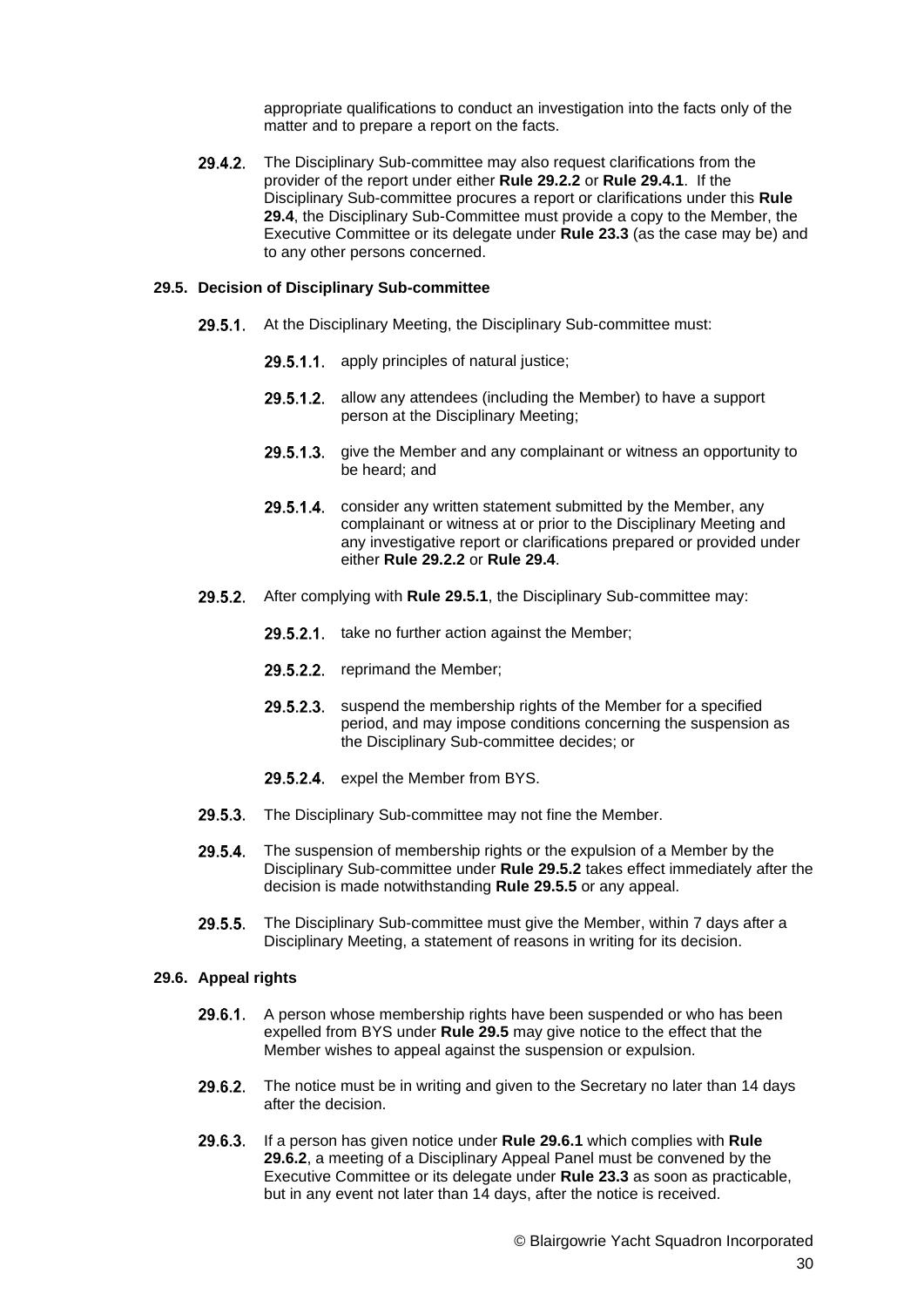- 29.6.4. The Disciplinary Appeal Panel must consist of not less than three persons in any combination of past Commodores, other past Flag Officers or past General Committee or past Executive Committee members who:
	- 29.6.4.1. must be neither a party to the issues in dispute nor a relative of the Member concerned; and
	- 29.6.4.2. must be neither biased against, nor in favour of, the Member concerned.
- 29.6.5. If there are not three past Commodores, other past Flag Officers or past General Committee members or past Executive Committee members who are willing or able to act, the Executive Committee or its delegate under **Rule 23.3** may appoint one or more other persons to the Disciplinary Appeal Panel, who meet the qualification requirements in **Rules 29.2.3.1** and **29.6.4**, to ensure that the Disciplinary Appeal Panel has at least three members.
- 29.6.6. The Disciplinary Appeal Panel must promptly convene a hearing. The Disciplinary Appeal Panel has the power to alter or uphold the decision of the Disciplinary Sub-committee or to substitute a higher or lower or different penalty for that imposed by the Disciplinary Sub-committee, and to remove or amend (including add to) any conditions of a suspension of membership rights.
- 29.6.7. The provisions of **Rule 29.5.1** apply to the Disciplinary Appeal Panel hearing.
- 29.6.8. The Disciplinary Appeal Panel must give the Member, within 7 days after the Disciplinary Appeal Panel meeting, a statement of reasons in writing for its decision. The decision will be final and binding.

#### **DISPUTES AND MEDIATION** 30.

### **30.1. Nature of Dispute**

The grievance procedure set out in this **Rule 30** applies to a dispute between:

- 30.1.1. a Member and another Member:
- 30.1.2. a Member and BYS:
- **30.1.3.** a Member and the Executive Committee or a sub-committee; or
- 30.1.4. a Member and a Flag Officer.

### **30.2. Meeting**

The parties to the dispute must meet and discuss the matter in dispute in the presence of an Executive Committee member, and, if possible, resolve the dispute within 14 days after the dispute comes to the attention of all of the parties.

# **30.3. Mediation**

If the parties are unable to resolve the dispute at the meeting, or if a party fails to attend that meeting, then the parties must, within 14 days, hold a meeting in the presence of a mediator.

# **30.4. Mediator**

The mediator must be:

- **30.4.1.** a person chosen by agreement between the parties; or
- **30.4.2.** in the absence of agreement: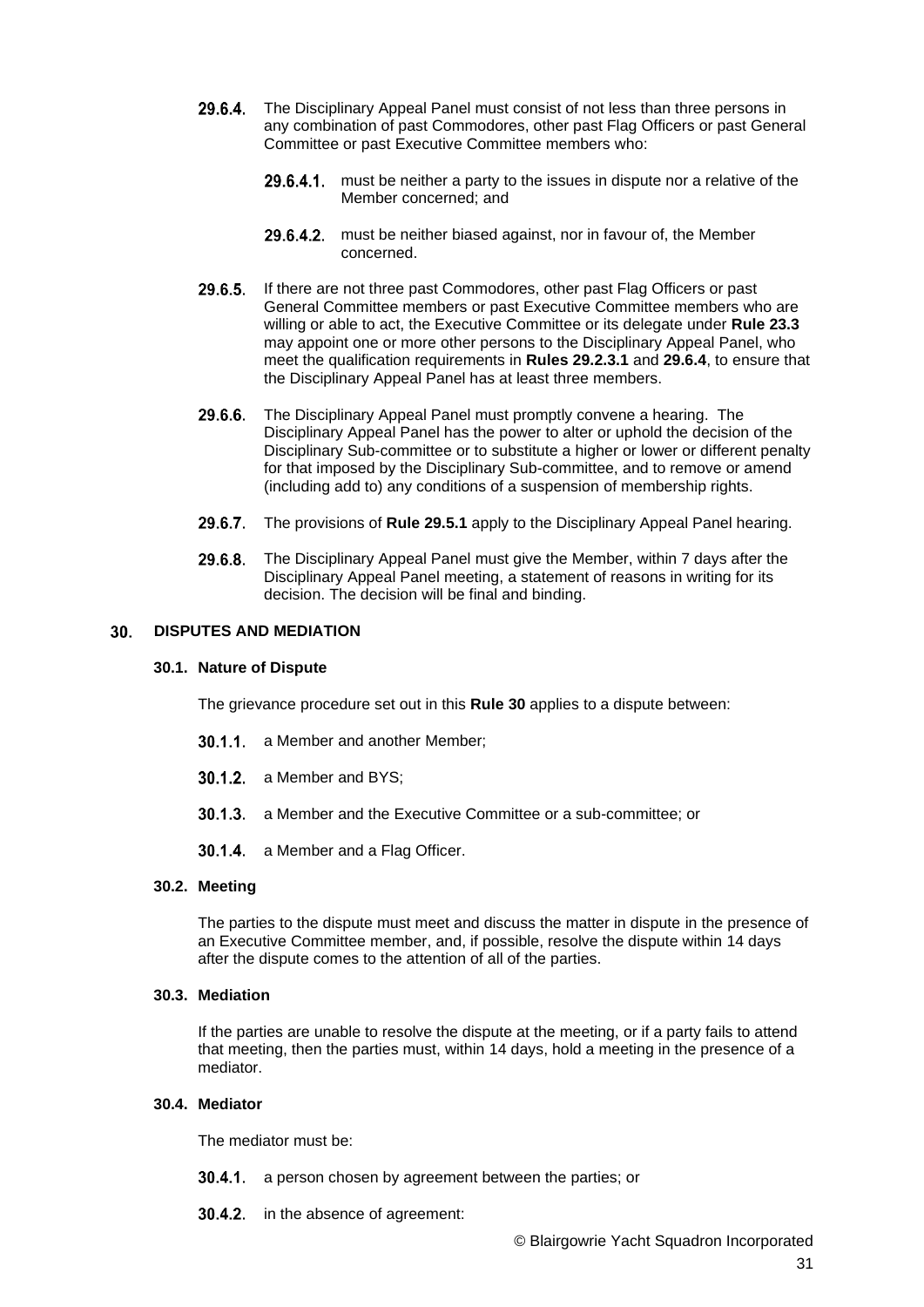- **30.4.2.1.** in the case of a dispute between a Member and another Member, a person appointed by the Executive Committee or its delegate under **Rule 23.3**;
- 30.4.2.2. in the case of a dispute between a Member and BYS, a person appointed by the Commodore, or at the Commodore's election by the President for the time being of Yachting Victoria ; or
- $30.4.2.3$ in the case of a dispute between a Member and the Executive Committee or a sub-committee, or between a Member and a Flag Officer, a person appointed by the President for the time being of Yachting Victoria.

#### **30.5. Mediator must be independent**

The mediator may be a Member, but must not be a Member who:

30.5.1. is a party to the dispute;

30.5.2. is a relative of a party to the dispute; or

30.5.3. is either biased against, or in favour of, a party.

#### **30.6. Attempt to settle**

The parties to the dispute must, in good faith, attempt to settle the dispute by mediation.

#### **30.7. Mediation process**

The mediator, in conducting the mediation, must:

- **30.7.1.** apply the principles of natural justice;
- **30.7.2.** give the parties to the mediation an opportunity to be heard:
- **30.7.3.** allow due consideration by all parties of any written statement submitted by any party at or prior to the mediation meeting;
- 30.7.4. allow a party to appoint any person to act on behalf of the party; and
- 30.7.5. act in an unbiased manner.

#### **30.8. Mediator cannot determine the dispute**

The mediator must not determine the dispute.

### **30.9. Failure of mediation**

If the mediation process does not result in the dispute being resolved, **Rule 30.10** applies.

#### **30.10.Appeal procedure**

- **30.10.1.** Within 14 days after the conclusion of the mediation process, one or more parties may give notice in writing to the Commodore requesting that the appeal process under this **Rule 30.10** be invoked.
- 30.10.2. The Commodore must promptly commence the process by appointing a Grievance Appeal Panel to determine the dispute.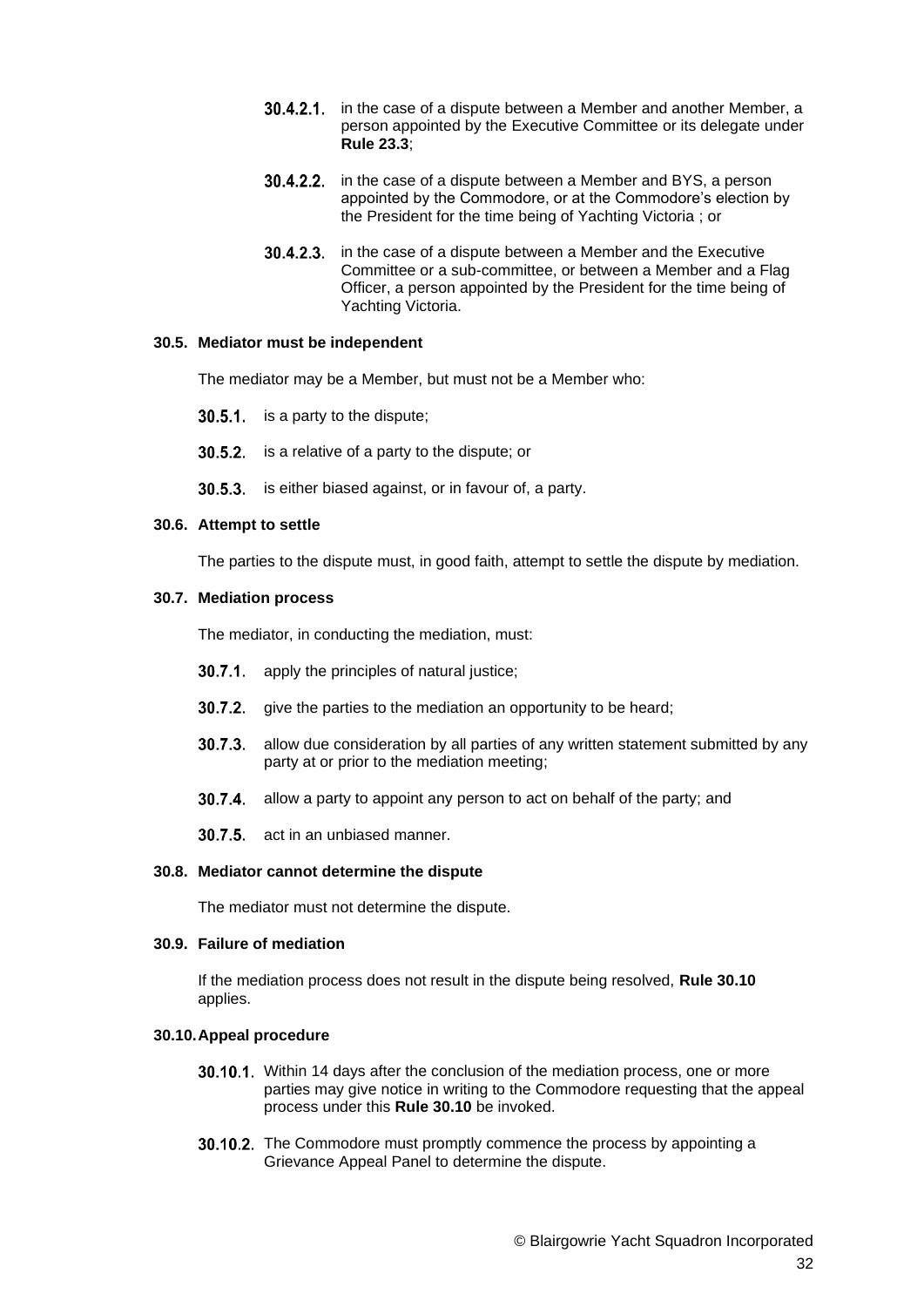**30.10.3.** The Grievance Appeal Panel must consist of not less than three persons in any combination of past Commodores, other past Flag Officers or past General Committee members or past Executive Committee members who:

30.10.3.1. must neither be a party to the dispute nor a relative of a party; and

30.10.3.2. must neither be biased against, nor in favour of, a party.

- **30.10.4.** If there are not three past Commodores, other past Flag Officers or past General Committee members or past Executive Committee members who are willing or able to act, the Commodore may appoint one or more other persons to the Grievance Appeal Panel, who meet the qualification requirements in **Rule 30.10.3**, to ensure that the Grievance Appeal Panel has at least three members.
- 30.10.5. The Grievance Appeal Panel must promptly commence a hearing. The Grievance Appeal Panel will have the power to make a decision on the matter in dispute.
- 30.10.6. The provisions of Rule 30.7 apply to the Grievance Appeal Panel hearing.
- **30.10.7.** The decision of the Grievance Appeal Panel must be given to the Commodore and the parties concerned in writing within 7 days after the hearing. The decision will be final and binding.

# **30.11.Conflict of Interest**

If the Commodore is a party to the matter or otherwise has a conflict of interest, the Commodore's role under this **Rule 30** must be carried out by the next most senior Flag Officer or a past Commodore appointed by the Executive Committee or its delegate under **Rule 23.3** who is willing to act, is not a party and who does not have a conflict of interest.

# **MISCELLANEOUS PROVISIONS**

#### $31.$ **COMMON SEAL**

### **31.1. Custody of the common seal**

The common seal of BYS must be kept in the custody of the Secretary.

### **31.2. Use of the common seal**

The common seal must not be affixed to any document, except by the authority of the Executive Committee, and the affixing of the common seal must be attested by the signatures of two of the Flag Officers.

#### $32.$ **NOTICES**

### **32.1. Method of service**

Any notice that is required to be given to a Member or BYS, under the Rules may be given by:

- 32.1.1. delivering the notice to the Member or BYS personally;
- <span id="page-32-0"></span>**32.1.2.** sending it by prepaid post addressed to the Member at the Member's postal address shown in the Register, or to BYS at its current postal address. Where a notice is properly addressed prepaid and posted to a person as a letter, the notice will, unless the contrary is proved, be deemed to have been given to the person at the time at which the letter would have been delivered in the ordinary course of post;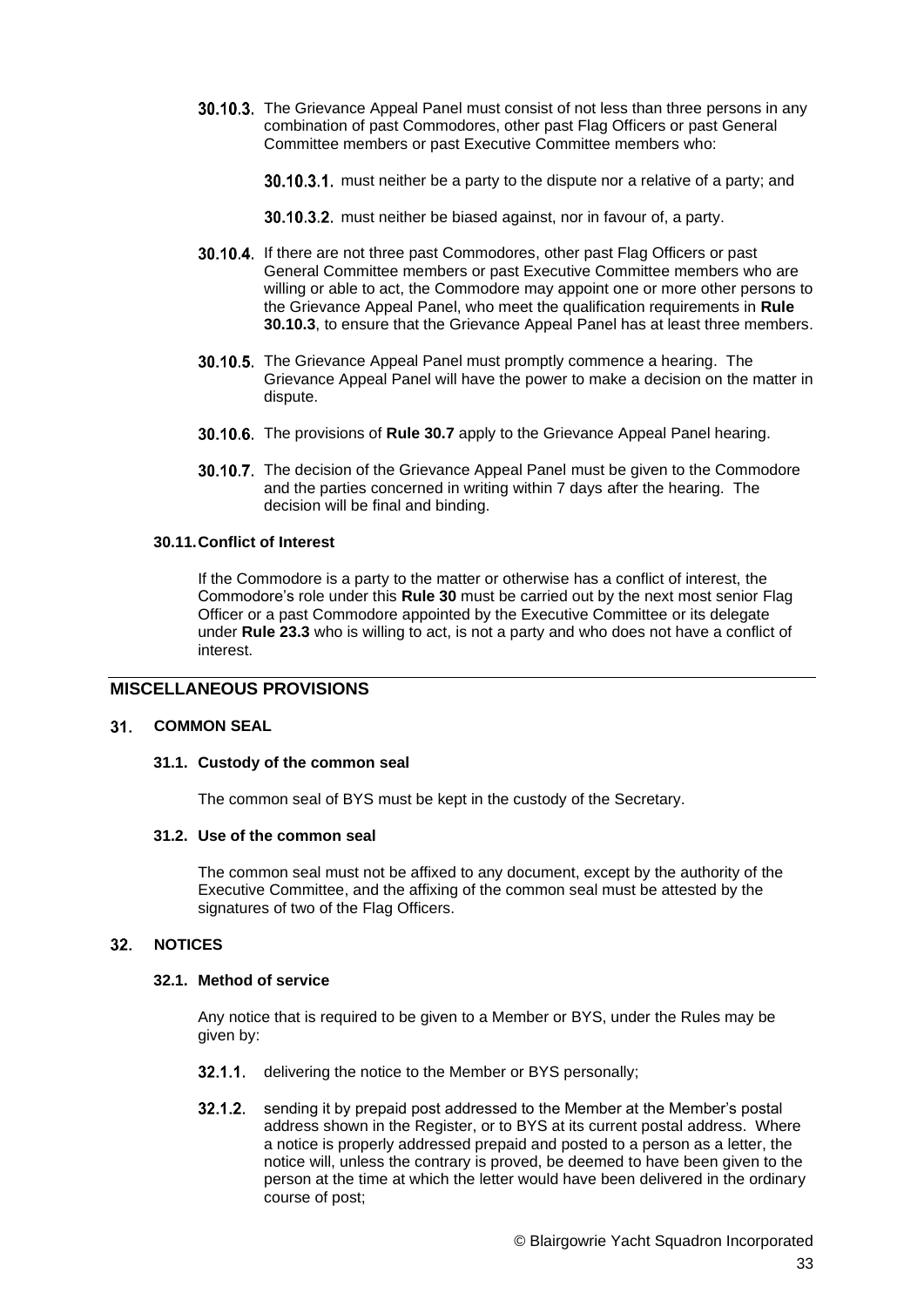- **32.1.3.** facsimile transmission addressed to the Member at the Member's facsimile number shown in the Register, or to BYS at its current facsimile number. A notice given by facsimile transmission will be deemed to be received in accordance with a transmission report which indicates that it was sent in its entirety to the facsimile number of the recipient; or
- 32.1.4. electronic transmission addressed to the Member at the Member's email address shown in the Register, or to BYS at its current email address, unless the Member or BYS has requested in writing that notices not be given in this manner, in which case it must be sent in accordance with **Rule 32.1.1**, **[32.1.2](#page-32-0)** or **32.1.3**, as the case may be. A notice given by electronic transmission will be deemed to be successfully transmitted when an acknowledgment of receipt from the recipient's computer is recorded on the sender's computer.

# <span id="page-33-1"></span>**32.2. Notices to families**

- **32.2.1.** A notice to two or more Members who comprise a Family Unit or who reside in one place will be given effectively to all of them if addressed to just one of them, subject to **Rule [32.2.2](#page-33-0)**.
- **Rule [32.2.1](#page-33-1)** will not apply to a Member who notifies BYS in writing that the Member wishes to receive notices individually.

# <span id="page-33-0"></span>**32.3. Information posted on the Website or otherwise**

Where a notice given to a Member refers to information posted on the Website, or communicated by means of other technology used for the communication of information whether in use at the commencement of the Rules or invented or adopted after then, that information will be deemed to form part of the notice, unless the Member has requested in writing that information not be given to the Member in this manner, in which case it must be sent in accordance with **Rule 32.1.1, 32.1.2** or **32.1.3**, as the case may be.

#### **WINDING UP OR CANCELLATION**  $33.$

On the winding up or cancellation of the incorporation of BYS, the surplus assets of BYS, after satisfaction of its debts and liabilities and the costs, charges and expenses of the winding up, subject to the Act:

- **33.1.** must not be paid to or distributed to:
	- 33.1.1. any Member or former Member; or
	- **33.1.2.** any person to be held on trust for any Member or former Member; but
- **33.2.** must be given or transferred to some other institution or institutions promoting objects, and required by their constitution to apply profits or income in promoting their objects which are similar to the objects of BYS, to be determined by an Ordinary Resolution of the Members prior to the winding up or cancellation of BYS; or
- **33.3.** comprising funds derived from donations to BYS which are tax deductible pursuant to the Income Tax Assessment Act may only be given or transferred to an institution or institutions similarly qualifying under the provisions of that Act; and
- **33.4.** must otherwise be disposed of in accordance with the Act.

#### $34.$ **VISITORS**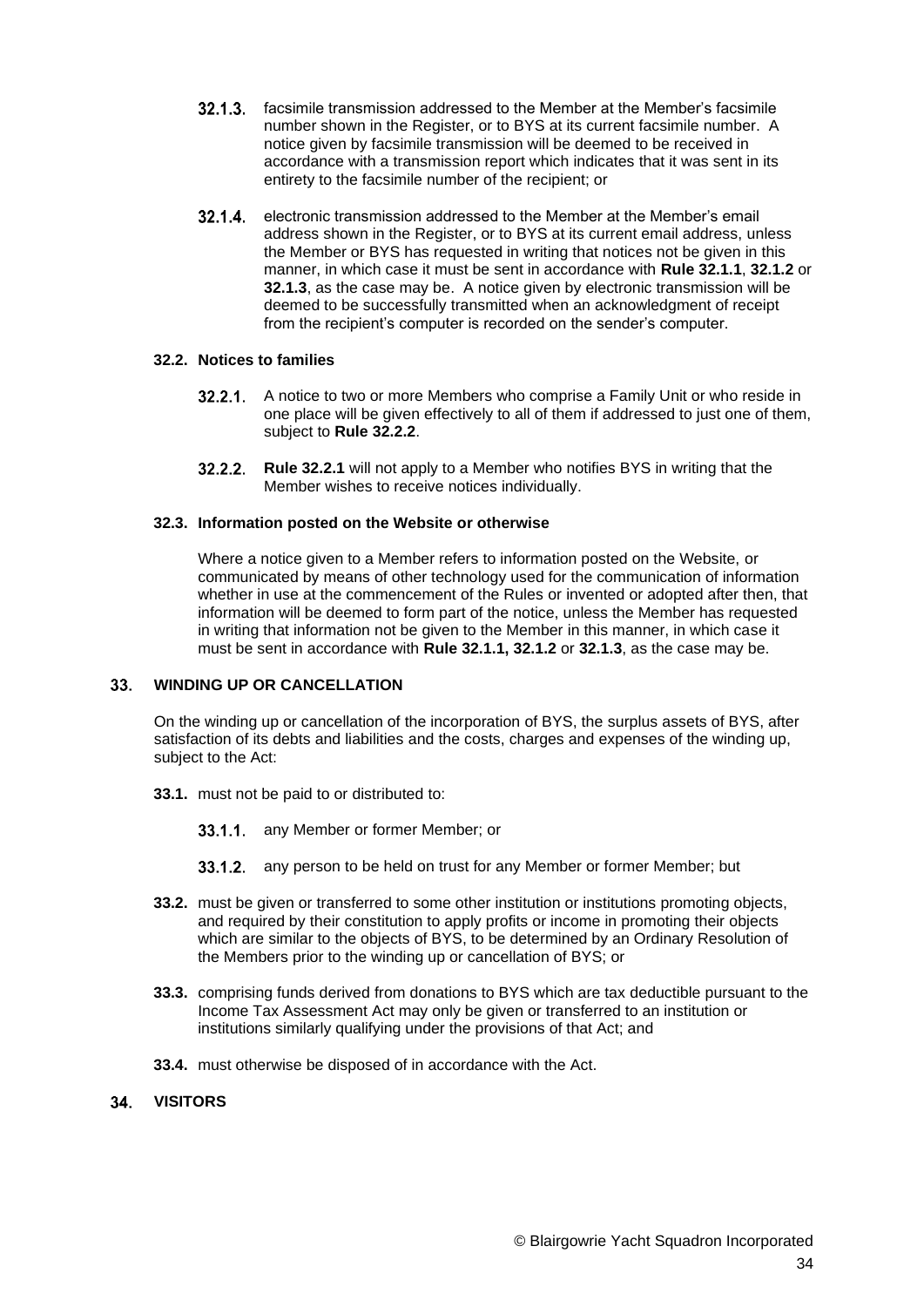## **34.1. Introduction of Visitors**

A Member may introduce a visitor to BYS, subject to By-Laws or policies prescribed by the Executive Committee, and must require the visitor to sign a visitors book maintained under **Rule 37.5**. A visitor whilst a guest of a Member will be entitled to the use of the facilities of BYS as the Executive Committee determines.

### **34.2. Visitor racing payment**

A Member may invite a visitor to participate in racing on payment of a fee prescribed for the time being by the Executive Committee.

#### $35.$ **INDEMNITY OF OFFICERS, SECRETARY AND EXECUTIVE COMMITTEE MEMBERS**

The Flag Officers, the Secretary, the Executive Committee members, sub-committee members, volunteers, and any persons assisting them in the discharge of their duties must at all times exercise due care in BYS activities, including the conduct of yacht races and events. Those persons (and any previous General Committee members), acting or having acted bona fide in the discharge of their respective duties are indemnified out of the funds of BYS against all actions, legal proceedings, costs, damages and expenses incurred by them or any of them in consequence of anything done, omitted, said or written by them in the discharge of their duties.

#### 36. **PARTICIPATION TO BE OWN RISK**

All entrants and participants in any BYS yacht race or event or any other BYS activity, whether a Member or not, enter and participate entirely at their own risk.

#### **SUPPLY OF LIQUOR AND GAMING**  $37<sub>1</sub>$

### **37.1. Commission sales prohibited**

The payment of any amount to a Flag Officer, the Secretary, Executive Committee member, member of a sub-committee or employee of BYS by way of commission or allowance from the receipts of BYS for the sale and disposal of liquor is prohibited.

# **37.2. Visitors**

A visitor to BYS must not be supplied with liquor in BYS premises unless the visitor is a guest in the company of a Member.

# **37.3. Betting and Gaming**

Betting and gaming on BYS premises is strictly prohibited. BYS does not admit visitors for the purposes of gaming.

# **37.4. Admissions**

A person cannot:

- 37.4.1. be admitted as an Honorary Member or a temporary member of BYS; or
- **37.4.2.** be exempted from the obligation to pay the ordinary subscription for membership of BYS,

unless the person is in a Category specified in the Rules and the admission or exemption is in accordance with the Rules.

# **37.5. Visitors book**

The Manager must provide for the keeping of records of visitors and guests.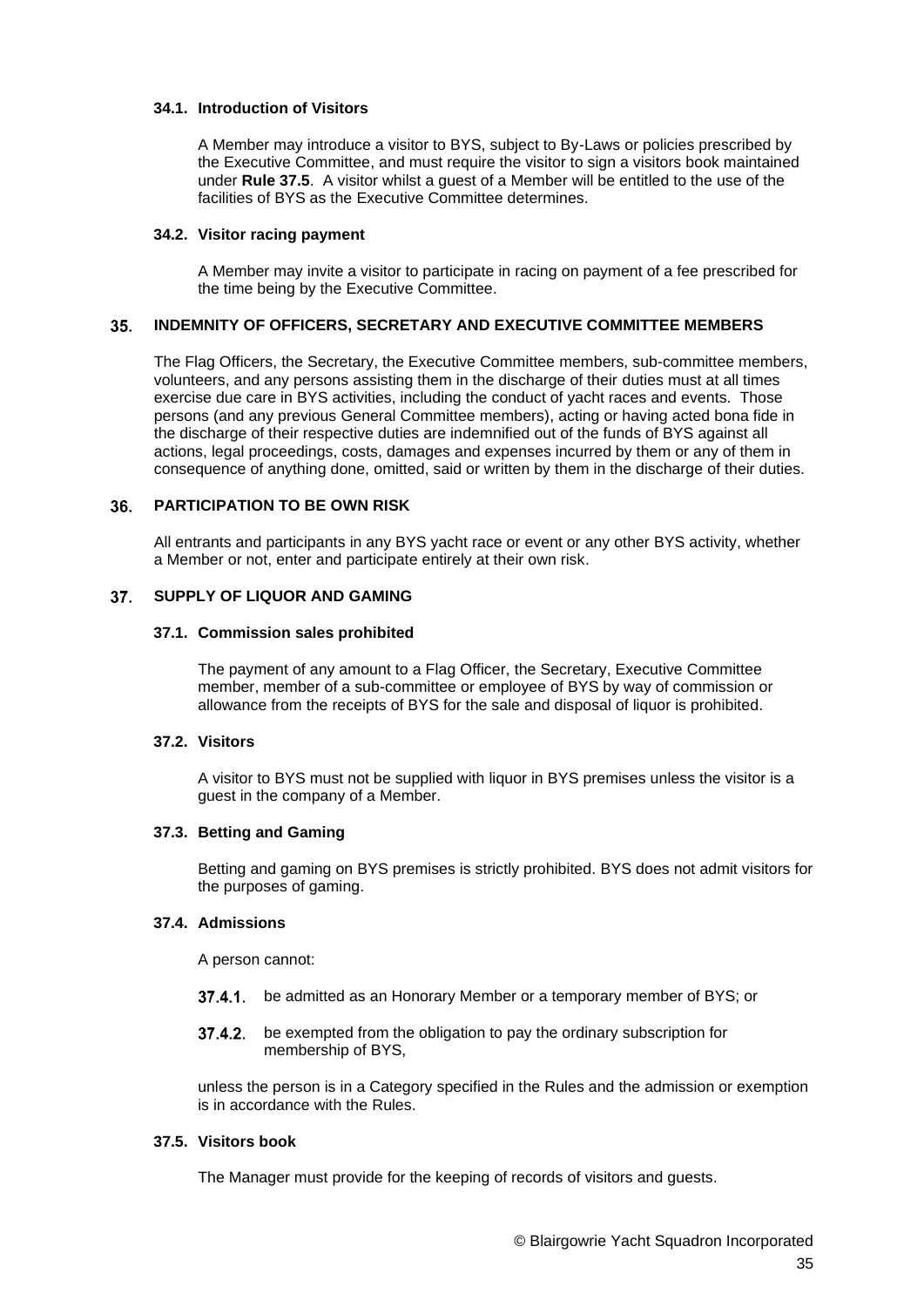### **37.6. Executive Committee not to delegate**

The Executive Committee does not have the power to delegate its control of the supply of liquor to a sub-committee.

#### 38. **INSURANCE**

Property of BYS and any other entities associated with BYS, and the insurable interests of the Flag Officers, Secretary, Executive Committee members (and any previous General Committee members), sub-committee members, volunteers and persons assisting them in the discharge of their duties may be insured by and in the name of BYS and any other relevant entities.

#### 39. **BYS PREMISES AND PROPERTY**

### **39.1. BYS premises open to Members**

BYS premises, which includes the area of land under the control of BYS, the clubhouse, the Marina and all other buildings and improvements erected thereon, will be open to Members during the hours and in accordance with the By-laws and policies the Executive Committee determines.

# **39.2. Use in common**

Subject to By-laws and policies in force from time to time all Members are entitled to use in common with all other Members the premises and property of BYS and may be supplied with refreshments at charges and on conditions the Executive Committee determines.

# **39.3. Priority for sailing yachts**

Members' sailing yachts at all times have priority in the use of the yard and slipway facilities, subject to car parking and other legal requirements concerning the use of the yard and slipway facilities.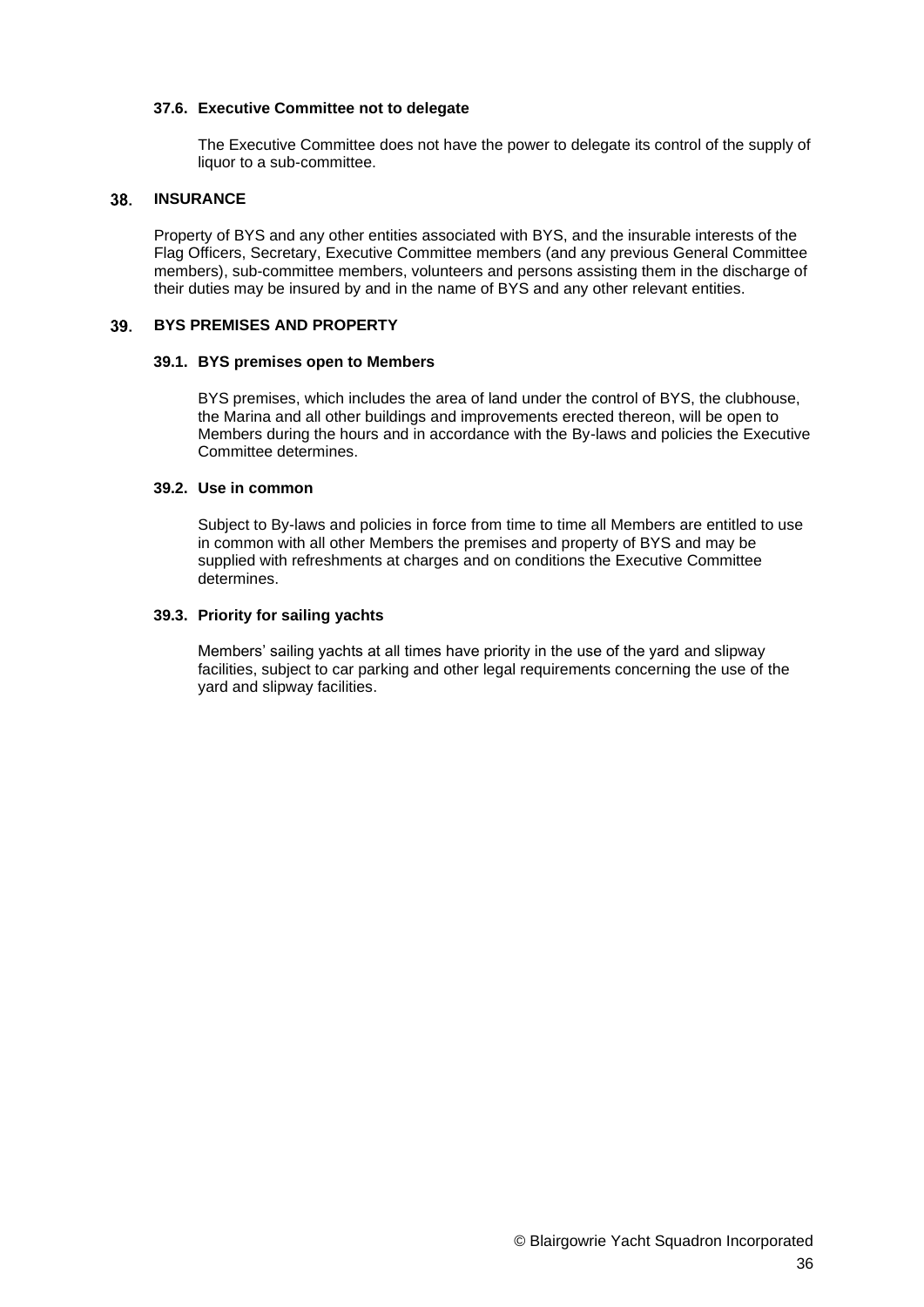# **SCHEDULE A MEMBERSHIP CATEGORIES**

# **RULE 6.2**

# **Note:** Family Unit Members are provided for in **Rule [10.6](#page-10-3)**.

| <b>CRITERIA</b>                                                                   | FULL MEMBER CATEGORIES                                                                                                                                                                                                                        |     |                     | SOCIAL<br><b>JUNIOR</b>                                                                                                           |                                                                                                                                                                 | <b>INTERMEDIATE</b>                                                                                                                                                | <b>RESTRICTED</b>                                                                                                                                     | <b>HONORARY</b>                                                                                                                                                     | <b>CREW</b>  | <b>WINTER</b>                                                                                                                                   |                                                                                                                                                           |
|-----------------------------------------------------------------------------------|-----------------------------------------------------------------------------------------------------------------------------------------------------------------------------------------------------------------------------------------------|-----|---------------------|-----------------------------------------------------------------------------------------------------------------------------------|-----------------------------------------------------------------------------------------------------------------------------------------------------------------|--------------------------------------------------------------------------------------------------------------------------------------------------------------------|-------------------------------------------------------------------------------------------------------------------------------------------------------|---------------------------------------------------------------------------------------------------------------------------------------------------------------------|--------------|-------------------------------------------------------------------------------------------------------------------------------------------------|-----------------------------------------------------------------------------------------------------------------------------------------------------------|
|                                                                                   | <b>FULL</b>                                                                                                                                                                                                                                   |     | <b>LIFE</b>         | SPECIAL                                                                                                                           |                                                                                                                                                                 |                                                                                                                                                                    |                                                                                                                                                       |                                                                                                                                                                     |              |                                                                                                                                                 |                                                                                                                                                           |
| AGE AT<br>COMMENCEMENT<br>OF BYS YEAR                                             | 18 years or<br>over                                                                                                                                                                                                                           |     | 18 years or<br>over | 18 years or over                                                                                                                  | 18 years or over                                                                                                                                                | Less than 18<br>years                                                                                                                                              | 18 years or over<br>and less than 36<br>years                                                                                                         | 18 years or<br>over and less<br>than 40 years                                                                                                                       | All ages     | 18 years or over                                                                                                                                | 18 years or over                                                                                                                                          |
| <b>ENTITLEMENT TO</b><br><b>VOTE AT GENERAL</b><br><b>MEETINGS</b>                | Eligible                                                                                                                                                                                                                                      |     | Eligible            | Eligible                                                                                                                          | Not Eligible                                                                                                                                                    | Not Eligible                                                                                                                                                       | Eligible                                                                                                                                              | Not Eligible                                                                                                                                                        | Not Eligible | Not Eligible                                                                                                                                    | Not Eligible                                                                                                                                              |
| <b>ENTITLEMENT TO</b><br><b>HAVE A BOAT</b><br>STORED AT BYS<br><b>FOR RACING</b> | Eligible                                                                                                                                                                                                                                      |     | Eligible            | Eligible                                                                                                                          | Not Eligible                                                                                                                                                    | Eligible                                                                                                                                                           | Eligible                                                                                                                                              | Not Eligible                                                                                                                                                        | Eligible     | Not Eligible                                                                                                                                    | Not Eligible                                                                                                                                              |
| <b>ANNUAL</b><br><b>SUBSCRIPTION</b>                                              | Determined<br>by the<br><b>Members</b><br><b>Rule 10.2</b><br>The fee for a<br><b>Full Member</b><br>residing at<br>the same<br>address as<br>another Full<br><b>Member</b><br>shall be 40%<br>of the fee<br>determined<br>under Rule<br>10.2 | Nil |                     | 40% of a Full<br>Member                                                                                                           | One half of a<br>Full Member                                                                                                                                    | 8 years or over<br>- as determined<br>by the Executive<br>Committee<br>Less than 8<br>$years - nil$                                                                | Where 25 or<br>under on 1 May<br>of BYS Year:<br>15% of a Full<br>Member.<br>Where 26 or<br>over on 1 May of<br>BYS Year: 40%<br>of a Full<br>Member. | 15% of a Full<br>Member                                                                                                                                             | Nil          | 60% of a Full<br>Member                                                                                                                         | Not more than 34% of<br>the Annual<br>Subscription payable<br>by a Full Member for<br>the relevant BYS Year,<br>covering the Winter<br>Membership Period. |
| <b>ENTITLEMENT TO</b><br>MEMBERSHIP OF<br><b>EXECUTIVE</b><br>COMMITTEE           | Eligible                                                                                                                                                                                                                                      |     | Eligible            | Eligible                                                                                                                          | Not Eligible                                                                                                                                                    | Not Eligible                                                                                                                                                       | Eligible                                                                                                                                              | Not Eligible                                                                                                                                                        | Not Eligible | Not Eligible                                                                                                                                    | Not Eligible                                                                                                                                              |
| <b>ELIGIBILITY AND</b><br><b>CONDITIONS</b>                                       |                                                                                                                                                                                                                                               |     | Rule 6.3            | Rule 6.4<br>Full Member 20<br>years and age<br>65 years or<br>over; or<br>Full Member 15<br>years and age<br>80 years or<br>over. | A Social<br>Member may<br>sail in four races<br>in each season.<br>A Social<br>Member joining<br>after 1 May<br>2009 is not<br>entitled to park<br>a vehicle on | A Junior<br>Member must<br>have a Full<br>Member or<br>Social Member<br>give a written<br>undertaking in a<br>form approved<br>by the Executive<br>Committee to be | Rule 6.7<br>An Intermediate<br>Member must<br>not park a<br>vehicle on BYS<br>premises or<br>have a locker.                                           | Rule 6.8<br>A Restricted<br>Member may<br>sail in not more<br>than 4 races in<br>each season or<br>as otherwise<br>determined by<br>the Executive<br>Committee from | Rule 6.5     | Rule 6.6<br>A Crew Member<br>must:<br>not to park a<br>vehicle on<br>BYS premises.<br>have a locker<br>or off the<br>beach boat<br>storage: and | Rule 6.9<br>A Winter Member<br>must not:<br>park a vehicle on<br>BYS premises.<br>have a locker or<br>off-the-beach boat<br>storage; or<br>use the BYS    |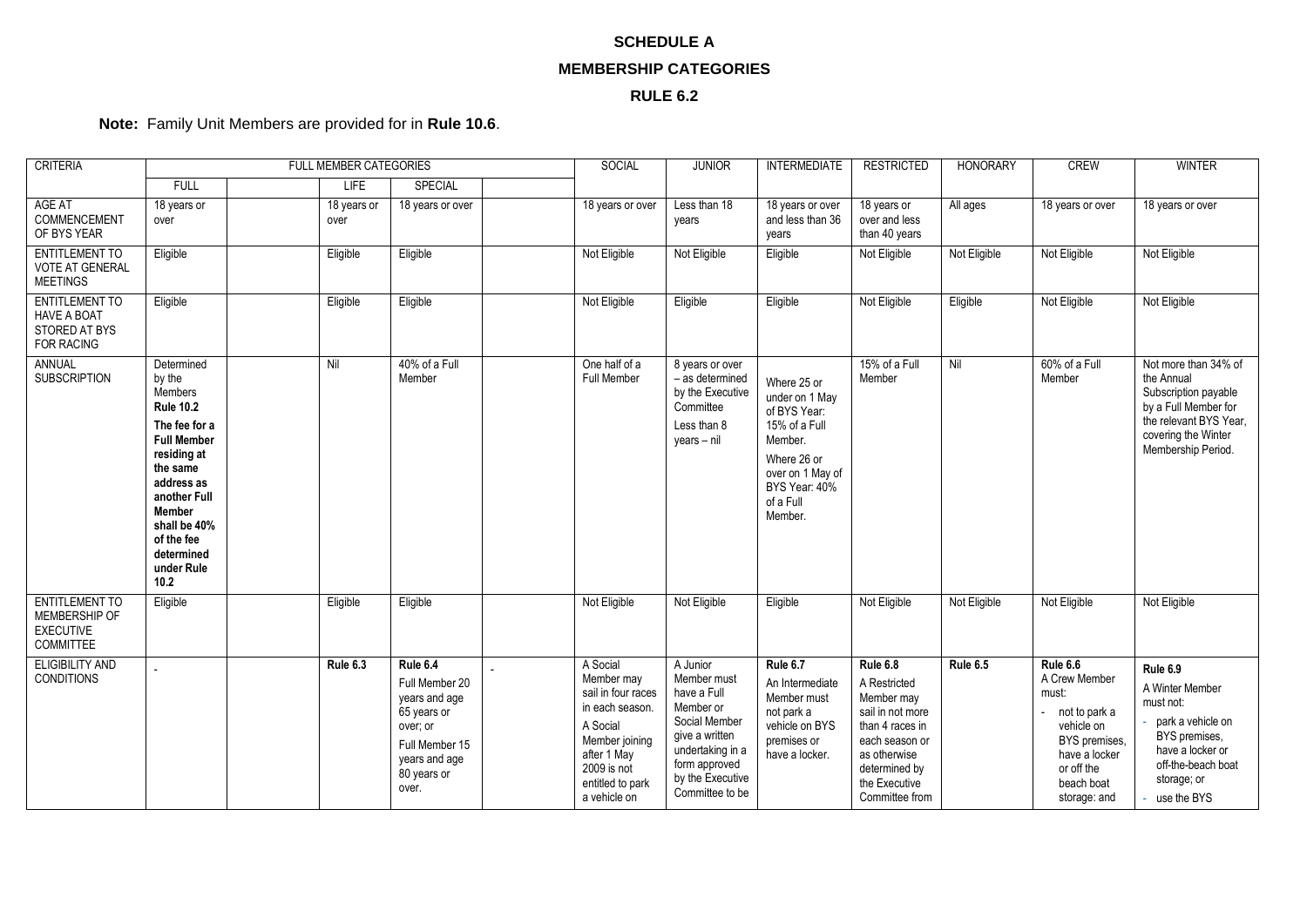|                                                          |  |  | BYS premises. | responsible for<br>the conduct of | time to time.                                                                                                                  | be an Active<br>Crew Member. | facilities or take<br>part in BYS                                                                                                                      |
|----------------------------------------------------------|--|--|---------------|-----------------------------------|--------------------------------------------------------------------------------------------------------------------------------|------------------------------|--------------------------------------------------------------------------------------------------------------------------------------------------------|
| Conditions 1 and 2 are<br>continued on the next<br>page. |  |  |               | the Junior<br>Member.             | A Restricted<br>Member must<br>not park a<br>vehicle on BYS<br>premises, have<br>a locker or off<br>the beach boat<br>storage. |                              | activities between<br>1 November and<br>30 April each BYS<br>vear, unless<br>signed in as a<br>quest of a<br>Member or as an<br><b>Honorary Member</b> |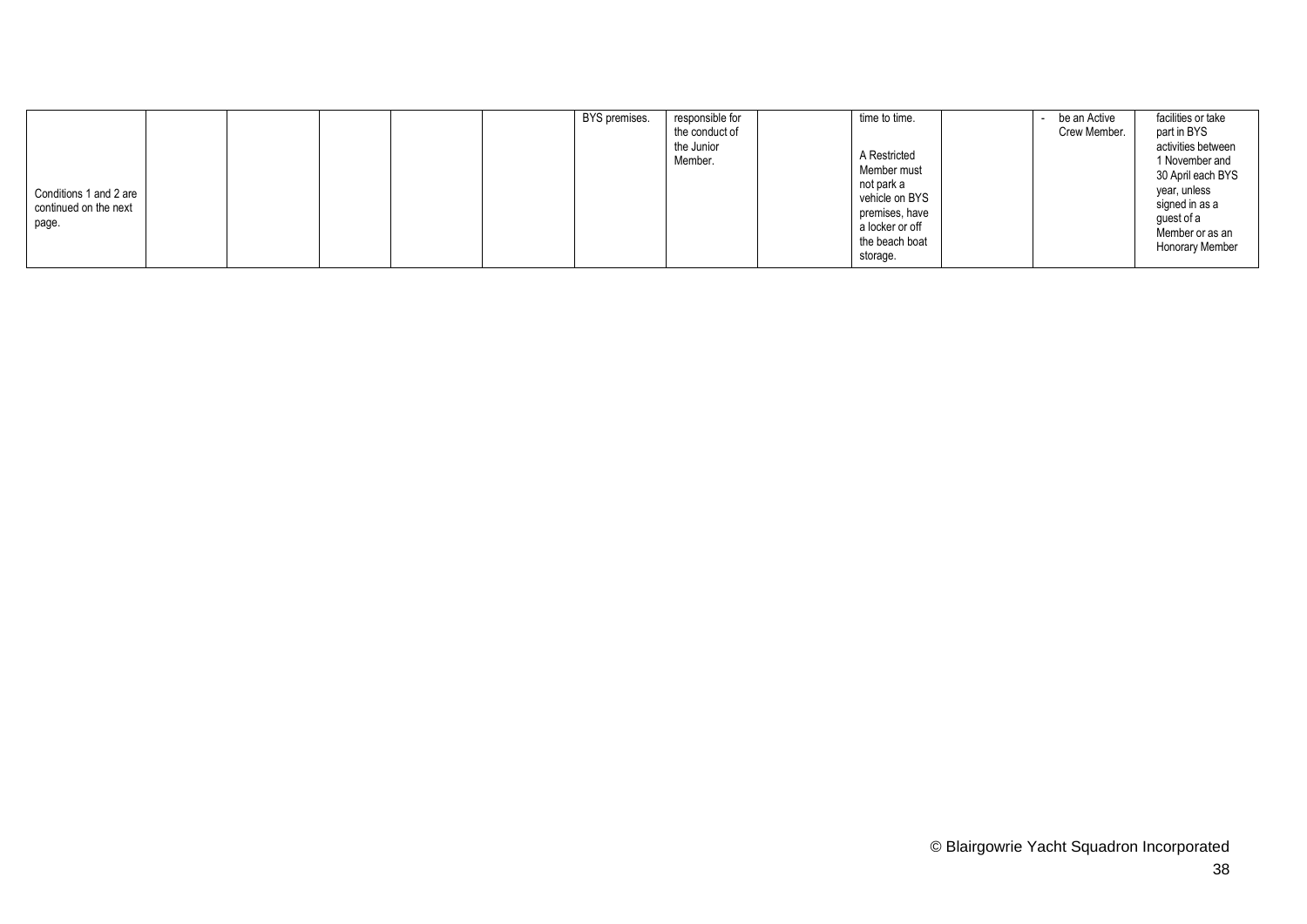# **SCHEDULE B**

# **RULE 21**

# **BYS BURGEE, FLAG OFFICERS' FLAGS AND BYS INSIGNIA**

| <b>BURGEE, FLAG</b><br>OR INSIGNIA | <b>UPPER HEAD</b><br><b>QUARTER</b><br><b>DISPLAY</b> | <b>ILLUSTRATION</b>                 |  |  |  |
|------------------------------------|-------------------------------------------------------|-------------------------------------|--|--|--|
| <b>BYS Burgee</b>                  | None                                                  |                                     |  |  |  |
| Commodore's<br>Flag                | None                                                  | $120^\circ$<br>300mm<br>500mm       |  |  |  |
| Vice<br>Commodore's<br>Flag        | One white ball                                        | C)<br>$120^\circ$<br>300mm<br>500mm |  |  |  |
| Rear<br>Commodore's<br>Flag        | Two white balls                                       | $120^\circ$<br>300mm<br>500mm       |  |  |  |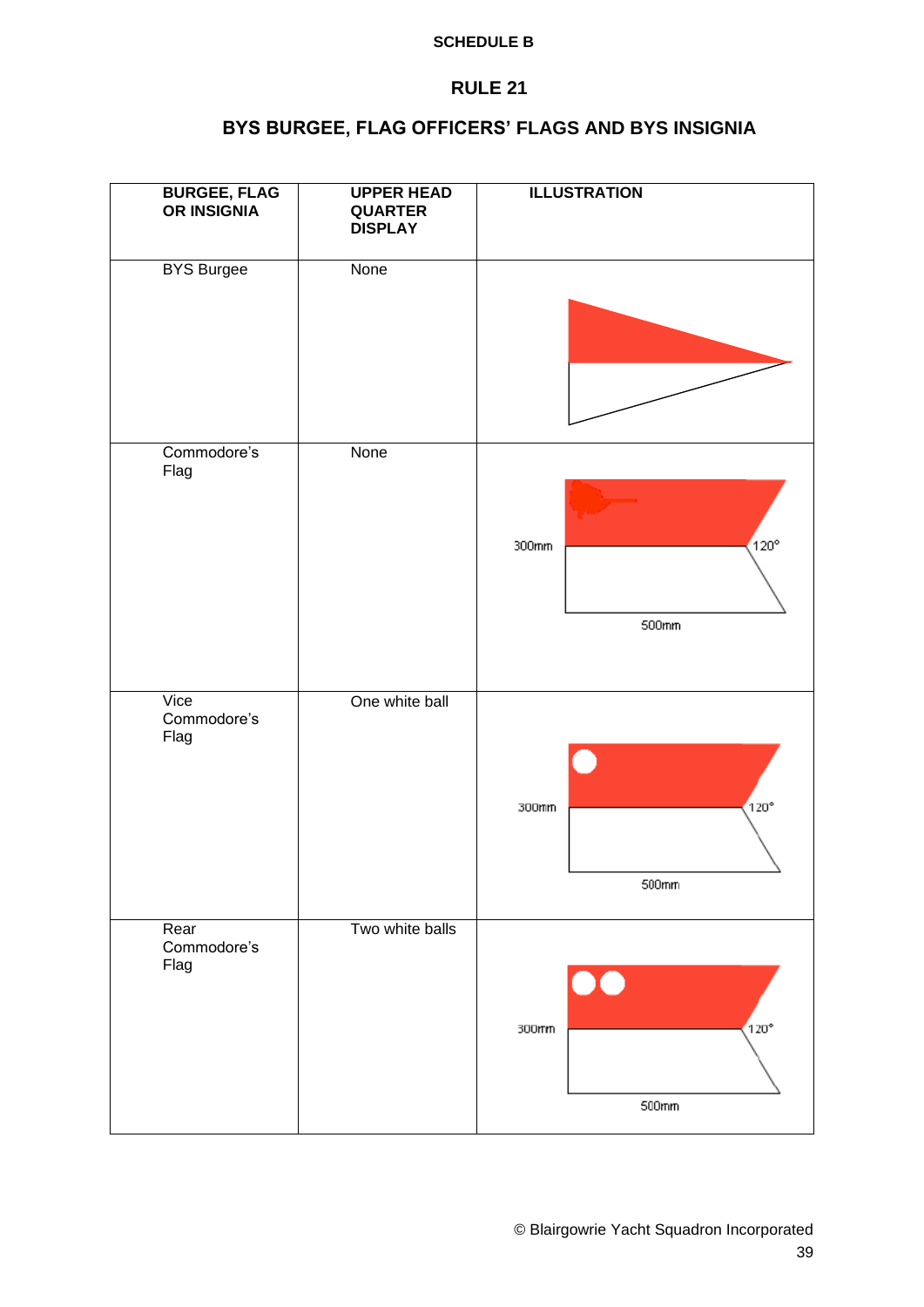| Club Captain's<br>Flag      | White anchor   | $\ddot{\downarrow}$<br>$120^{\circ}$<br>300mm<br>500mm |
|-----------------------------|----------------|--------------------------------------------------------|
| Past<br>Commodore's<br>Flag | White X        | ×<br>120°<br>300mm<br>500mm                            |
| <b>BYS</b> Insignia         | Not applicable | <b>HARRITARINAL PRO</b><br>Right<br>Left               |

- 1. The BYS Burgee and all Flag Officers' Flags have the upper half red and the lower half white as shown in the illustrations above.
- 2. The colour red is Pantone Matching System (PMS) Warm Red, or its equivalent.
- 3. The BYS Burgee is triangular with its fly measuring 1.75 times that of its hoist.
- 4. The Flag Officers' Flags are rectangular and swallow tailed with the hoist measuring 300mm and the fly measuring 500mm. The swallow tail is cut at an angle of 120 degrees.

.

5. The BYS Insignia is in the proportion approximately 5 units high and 3 units wide.